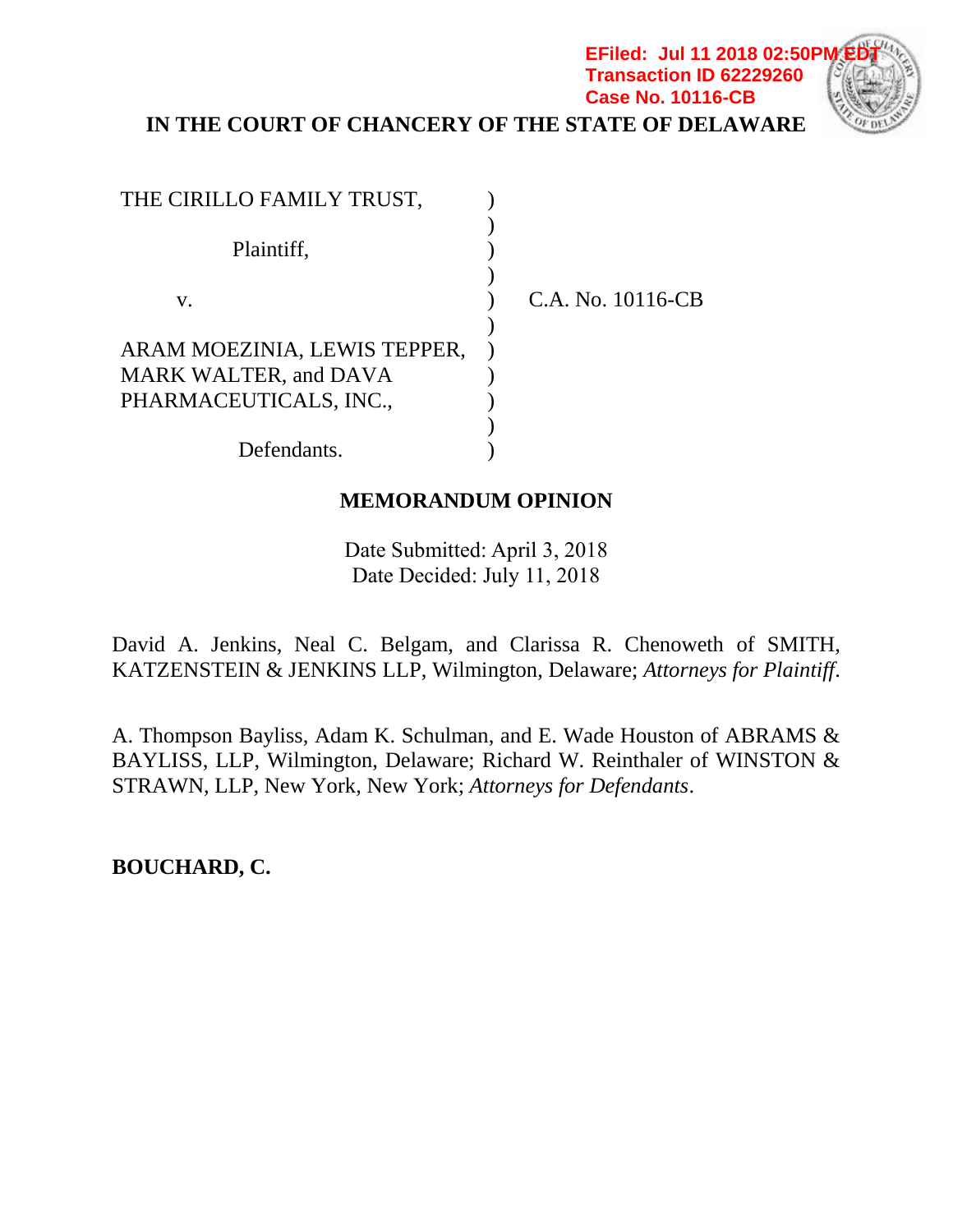This action arises out of the acquisition of defendant DAVA Pharmaceuticals, Inc. by an affiliate of Endo Pharmaceuticals, Inc. in August 2014. Before the merger, DAVA was a closely-held corporation with thirty-one stockholders.

To expedite consummation of the merger, DAVA's longtime outside legal counsel suggested that it obtain stockholder approval of the merger by written consent under Section 228 of the Delaware General Corporation Law. DAVA pursued this route. It quickly obtained written consents from its nine largest stockholders that collectively held over 95% of the Company's common shares, each of whom also signed the merger agreement. Shortly thereafter, DAVA obtained written consents from all of its other stockholders except the plaintiff in this case, The Cirillo Family Trust, which held approximately 0.27% of DAVA's shares as of the date of the merger.

When it became apparent that the Trust would not provide a written consent approving the merger, DAVA sent the Trust a notice stating that the merger had been approved by a majority of DAVA's stockholders and providing information about how to seek appraisal of its shares. The notice contained two undisputed legal deficiencies. First, the statement in the notice that DAVA had obtained stockholder approval of the merger technically was inaccurate because the written consents of the nine largest stockholders were not dated properly, rendering them invalid under Section 228 as it was written at the time. Second, the notice did not contain legally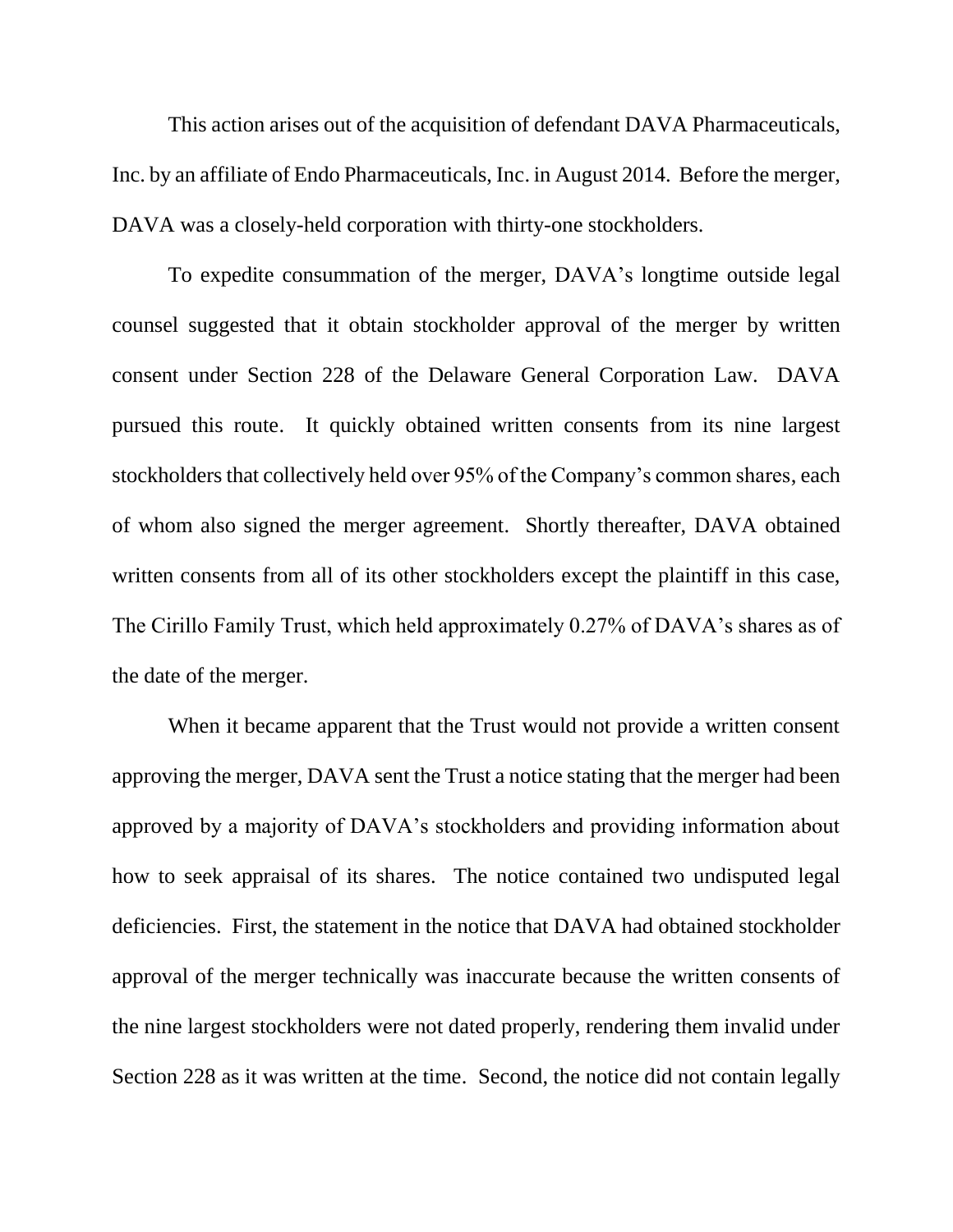required information that would allow a stockholder to make an informed decision whether to pursue appraisal.

In September 2014, one month after the merger closed, the Trust filed suit. As amended, the Trust's complaint asserts two claims. Count I seeks rescissory damages against DAVA and its directors because of defects concerning the dating of certain written consents. Count II asserts that DAVA's directors breached their fiduciary duties because the notice failed to include information material to a stockholder's determination whether to accept the merger consideration or to seek appraisal of its shares. DAVA asserts a counterclaim asking the court to validate and declare effective certain written consents, under Section 205 of the Delaware General Corporation Law, to remove any question that the merger obtained the requisite stockholder approval.

Before the court are two motions: defendants' motion for summary judgment dismissing the amended complaint in its entirety and granting judgment in DAVA's favor on its counterclaim, and the Trust's motion to amend its complaint for a second time. For the reasons explained below, defendants' motion for summary judgment will be granted because (i) stockholder approval of the merger will be validated under 8 *Del. C.* § 205, and (ii) the undisputed factual record shows that DAVA's directors reasonably relied, in good faith, on the advice of outside legal counsel with respect to the preparation of the notice even though, unbeknownst to the directors,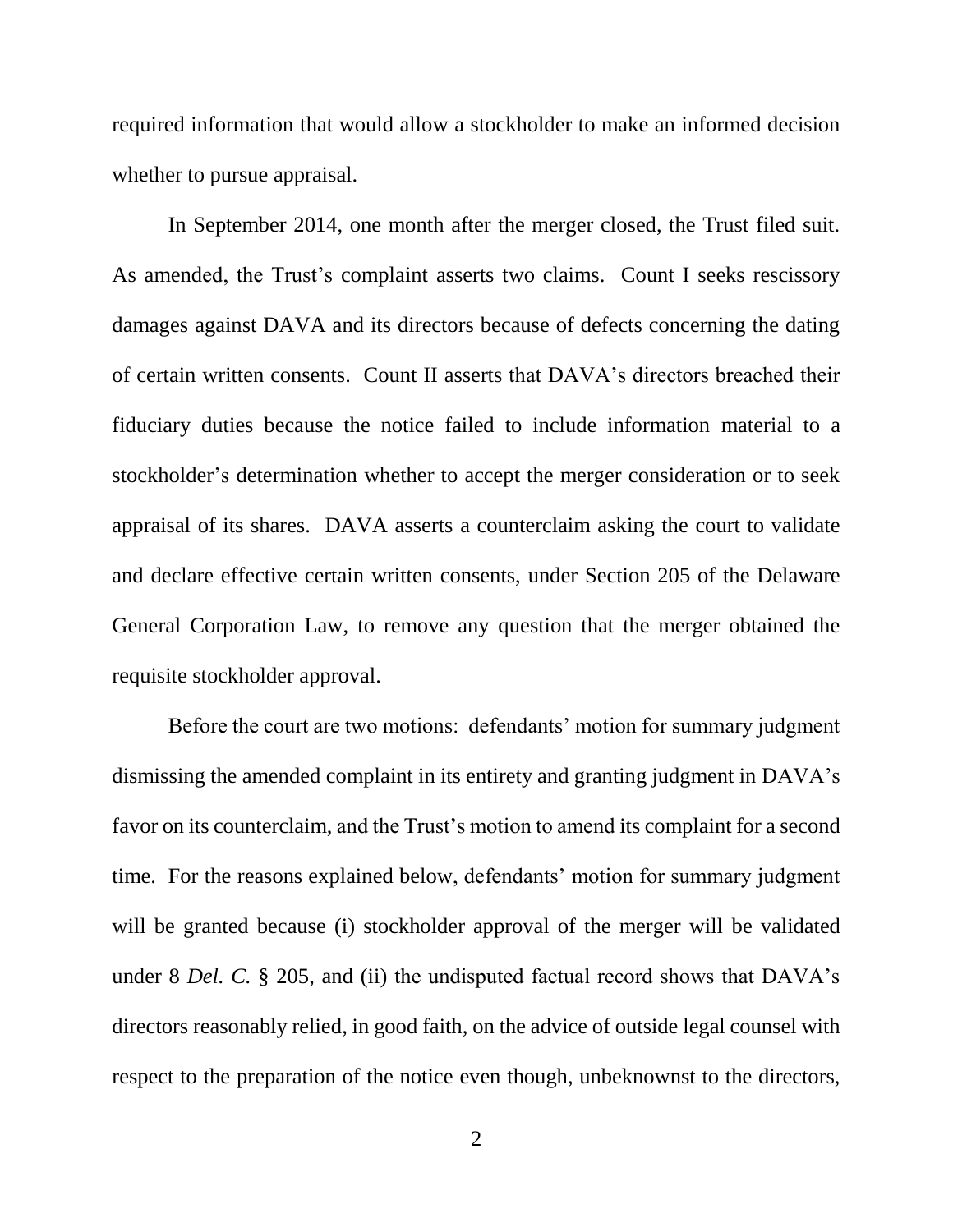that advice was seriously flawed. For essentially the same reasons warranting entry of summary judgment in defendants' favor, the Trust's motion to amend will be denied except in one limited respect.

### **I. BACKGROUND**

The facts recited herein are based on facts pled in the Verified Amended Class Action Complaint (the "Amended Complaint")<sup>1</sup> that are not in dispute, as well as documents, deposition testimony, and affidavits submitted by the parties in connection with defendants' motion for summary judgment.

#### **A. Parties and Relevant Non-Parties**

DAVA Pharmaceuticals, Inc. ("DAVA" or the "Company") was a generic pharmaceutical manufacturer headquartered in New Jersey and incorporated in Delaware.<sup>2</sup> In August 2014, DAVA merged with an affiliate of Endo Pharmaceuticals, Inc. ("Endo"), which resulted in the Endo affiliate acquiring all of the outstanding shares of DAVA's stock (the "Merger").<sup>3</sup> Before the Merger, DAVA was a closely-held corporation with thirty-one stockholders.<sup>4</sup> Since the

 $1$  Dkt. 22.

<sup>2</sup> Am. Answer ¶¶ 3, 6 (Dkt. 88).

 $3$  Am. Answer  $\P$  7.

<sup>4</sup> Am. Answer ¶ 8; Transmittal Aff. of Adam K. Schulman in Supp. of Opening Br. in Supp. of Defs.' Renewed Mot. for Summ. J. ("Schulman Aff.") Ex. 16 (Dkts. 125-27).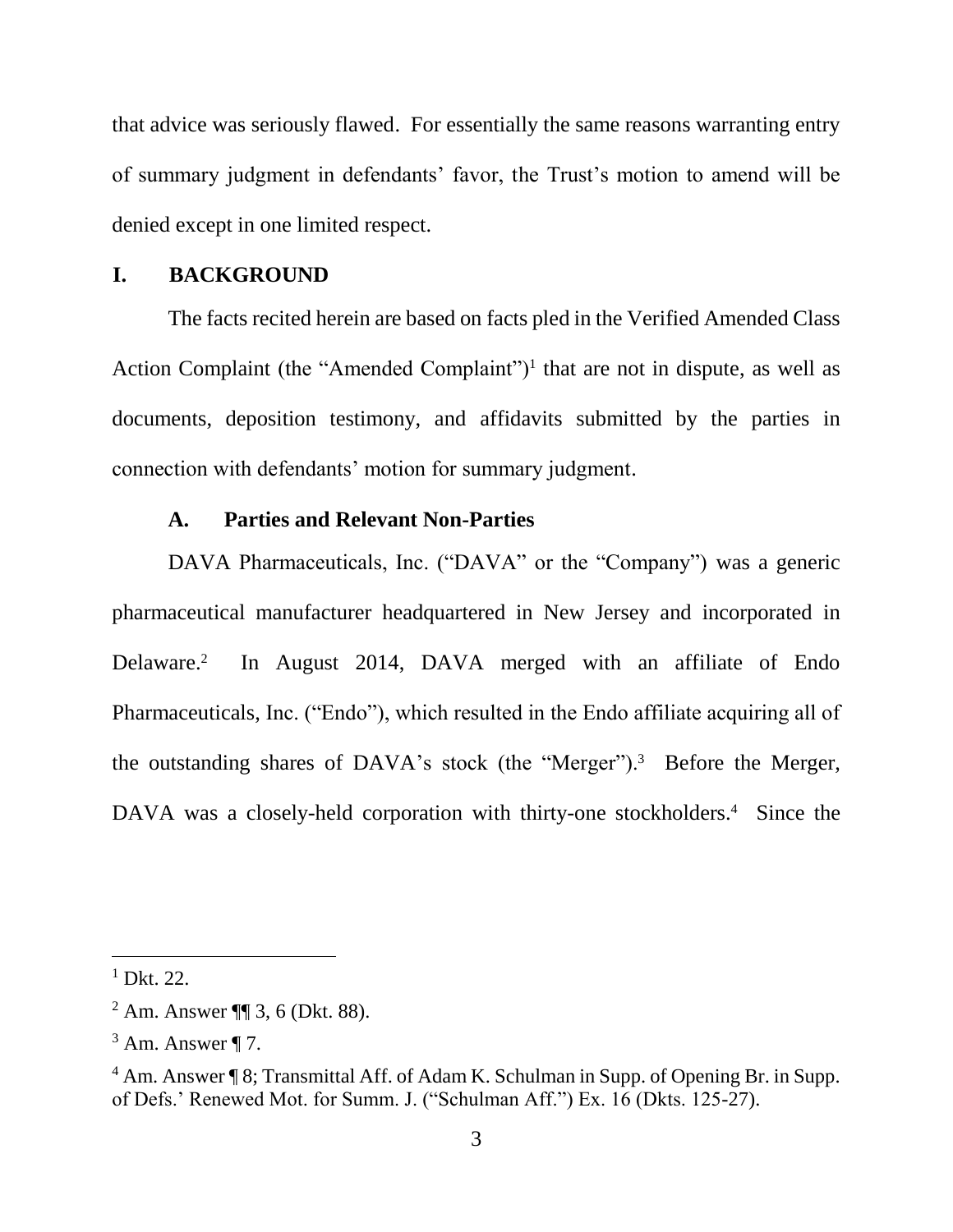Merger, DAVA has been operated as a wholly-owned, indirect subsidiary of Endo called DAVA Pharmaceuticals LLC. 5

Plaintiff The Cirillo Family Trust (the "Trust") is a former stockholder of DAVA that allegedly held 1,626 shares, or 0.27%, of the Company's common stock as of the Merger. 6 Non-party Anthony Cirillo is the trustee of the Trust.

Defendants Aram Moezinia, Lewis Tepper, and Mark Walter (the "Director Defendants") were the three members of DAVA's board of directors at the time of the Merger.<sup>7</sup> Moezinia was one of the founders of DAVA, served as an officer and director of the Company from its inception until the Merger, and was the Company's President at the time of the Merger.<sup>8</sup> Tepper served as the Company's General Counsel from its inception until the Merger and became a director in 2013.<sup>9</sup> Walter is the Chief Executive Officer of Guggenheim Capital Company, LLC, which was an original investor in DAVA.<sup>10</sup> Walter did not attend all of the Company's board

<sup>5</sup> Am. Answer ¶ 7; Dkt. 172 at 5 n.6.

 $6$  Am. Compl.  $\P$  2.

 $<sup>7</sup>$  Am. Answer ¶ 3.</sup>

<sup>8</sup> Schulman Aff. Ex. 23 (Moezinia Dep.) at 34, 41; Aff. of Aram Moezinia in Supp. of Defs.' Renewed Mot. for Summ. J. ("Moezinia Aff.") ¶¶ 1-2 (Dkt. 125).

<sup>9</sup> Schulman Aff. Ex. 25 (Tepper Dep.) at 12-13; Aff. of Lewis M. Tepper in Supp. of Defs.' Renewed Mot. for Summ. J. ("Tepper Aff.") ¶¶ 1-2 (Dkt. 125).

<sup>10</sup> Schulman Aff. Ex. 23 (Moezinia Dep.) at 35; Ex. 24 (Walter Dep.) at 23.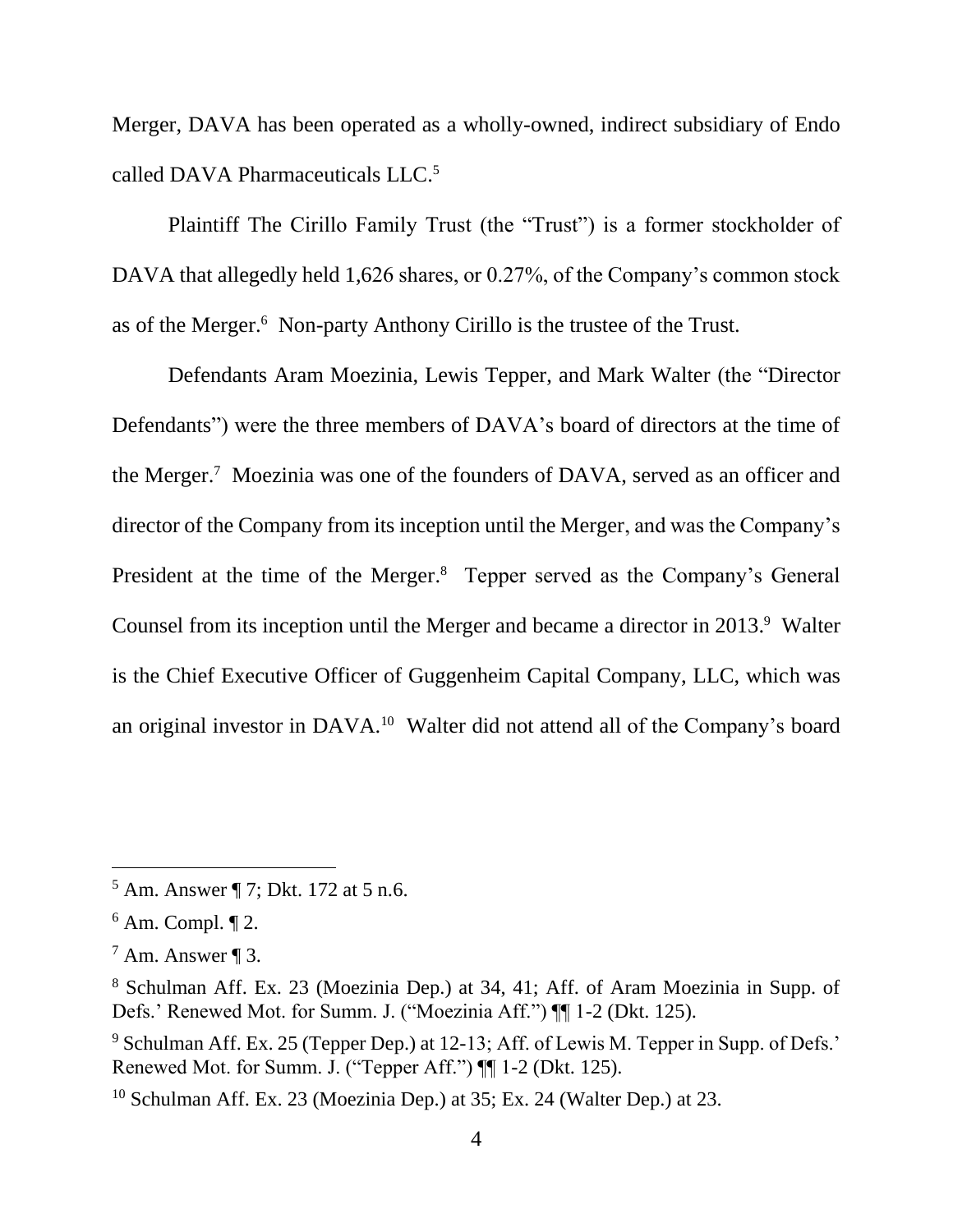meetings when he was a director and allowed a fellow Guggenheim executive, John Griffin, to act as his proxy at certain board meetings. $11$ 

# **B. Events Preceding DAVA's Exploration of Strategic Options in 2013**

DAVA was founded in 2004.<sup>12</sup> On February 3, 2006, DAVA obtained a loan from Wachovia Bank, National Association.<sup>13</sup> DAVA defaulted on the Wachovia loan when it came due in 2007 or 2008,<sup>14</sup> but Wachovia worked with DAVA for a period of time to continue to carry the loan. 15

In early 2012, when Wachovia began to get "antsy" about carrying its loan to DAVA further, DAVA's-then directors approached some of their contacts about taking it over. 16 In late December 2012, an entity called HLAM5 Pharma Investors LLC purchased the Wachovia loan for \$22.5 million, a discount to its outstanding balance of approximately \$49.3 million (the "Debt Purchase").<sup>17</sup> Soon after the Debt

<sup>11</sup> *Id.* Ex. 24 (Walter Dep.) at 15.

 $12$  Tepper Aff.  $\P$  2.

<sup>&</sup>lt;sup>13</sup> Transmittal Aff. of David A. Jenkins to Pl.'s Answering Br. in Opp'n to Defs.' Renewed Mot. for Summ. J. ("Jenkins Aff.") Ex. 4 at DAVA037538 (Dkts. 137-38).

<sup>&</sup>lt;sup>14</sup> Schulman Aff. Ex. 25 (Tepper Dep.) at 35-36.

<sup>15</sup> *Id.* Ex. 25 (Tepper Dep.) at 36-37.

<sup>16</sup> *Id.* Ex. 23 (Moezinia Dep.) at 53-54.

<sup>17</sup> Jenkins Aff. Ex. 3 at DAVA003708; Ex. 4.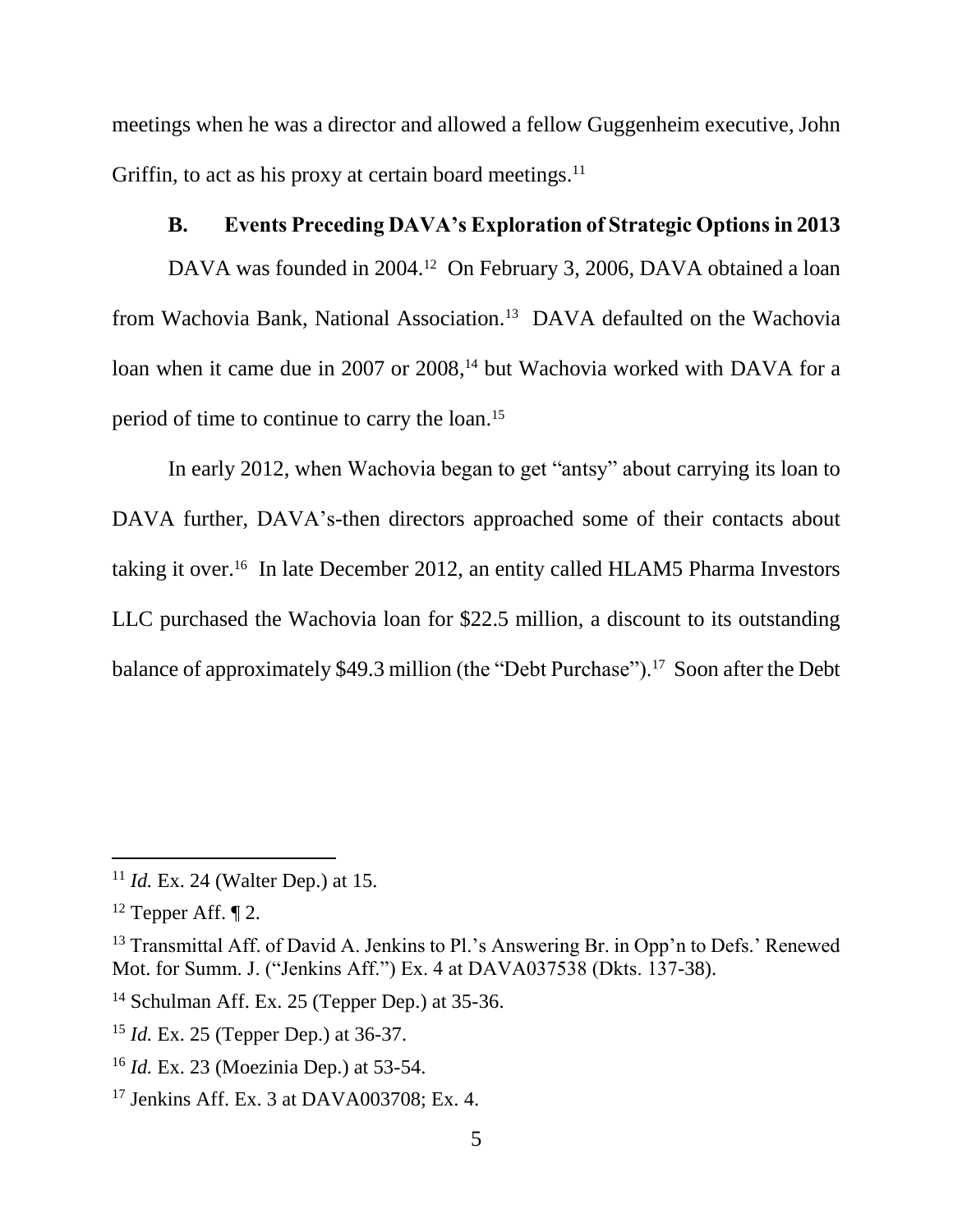Purchase, a number of other entities were assigned interests in the Wachovia loan (together with HLAM5 Pharma Investors LLC, the "New Lenders"). 18

As part of the Debt Purchase, DAVA was required to negotiate with the New Lenders concerning the restructuring of the Wachovia loan.<sup>19</sup> As a result of these negotiations: (i) the Wachovia loan was restructured so that it was no longer in default, although the principal was not reduced; $20$  (ii) the New Lenders were issued warrants, effective January 17, 2013, to purchase 50% of DAVA, on a fully diluted basis (the "Warrants");<sup>21</sup> and (iii) the New Lenders received a \$1 million payment up front. $22$ 

The Trust contends that some of the Warrants were issued to DAVA's directors at the time and/or entities affiliated with them. On November 8, 2013, in response to a request from Cirillo, Tepper sent Cirillo the Company's financial statements for 2011 and 2012, which disclosed the issuance of the Warrants but did not disclose the details of who received them. 23

<sup>18</sup> *Id.* Ex. 3 at DAVA003708; Ex. 5 at P-139; Ex. 6; Schulman Aff. Ex. 23 (Moezinia Dep.) at 58-64.

<sup>19</sup> Schulman Aff. Ex. 25 (Tepper Dep.) at 80-81.

<sup>20</sup> *Id.* at 80, 84.

<sup>21</sup> *Id.* at 83; Jenkins Aff. Ex. 8.

 $22$  Jenkins Aff. Ex. 8.

<sup>&</sup>lt;sup>23</sup> Transmittal Aff. of Adam K. Schulman in Supp. of Reply Br. in Supp. of Defs.' Renewed Mot. for Summ. J. ("Schulman Reply Aff.") Exs. 3, 4 at P-00411-12 (Dkts. 142-43).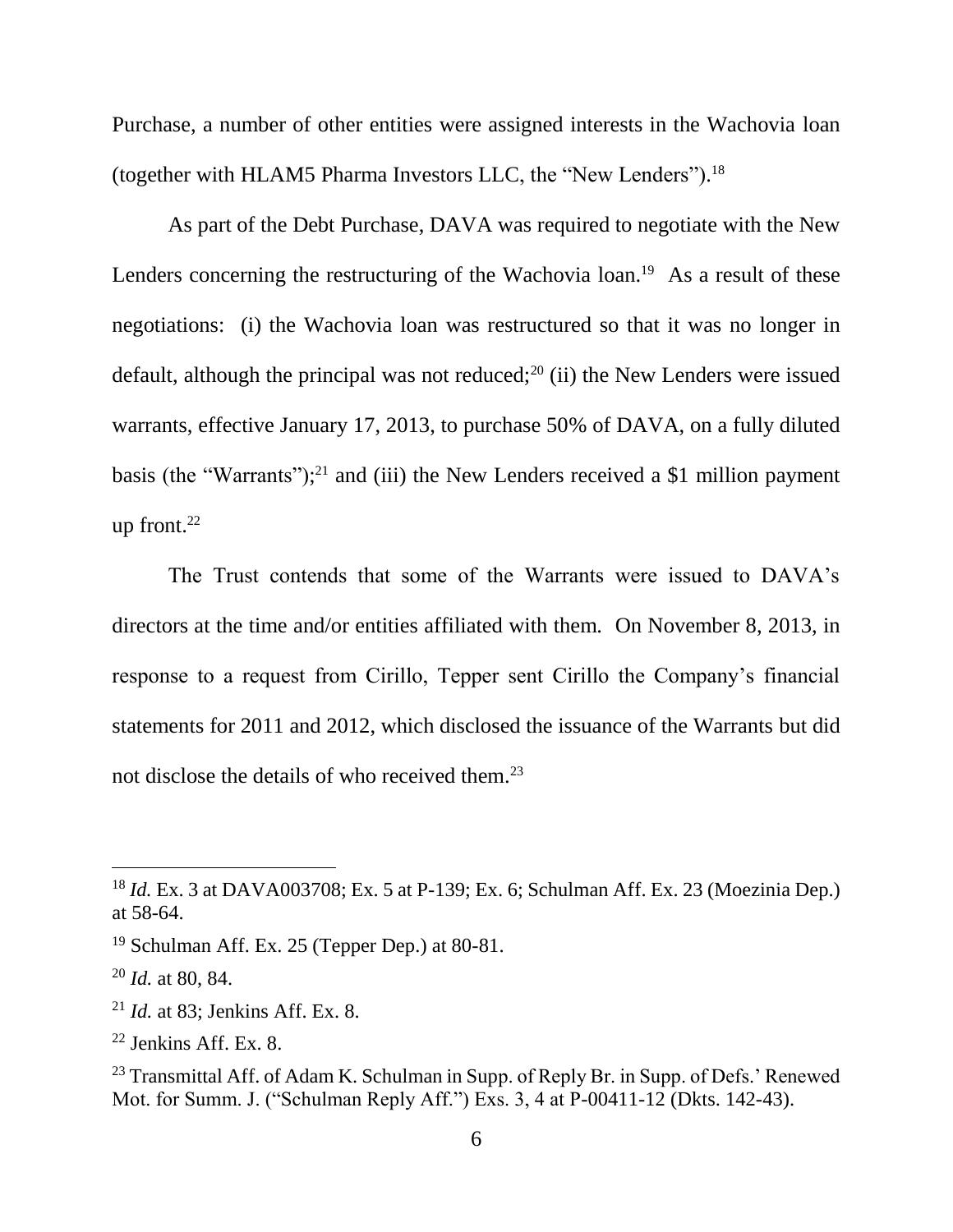Sometime later in 2013, to protect certain DAVA employee-stockholders from dilution from the Warrants, the DAVA board of directors granted them a number of stock options (the "Stock Options").<sup>24</sup> Most (58,425.41) of the 77,069 Stock Options granted in 2013 went to Tepper.<sup>25</sup>

## **C. DAVA Merges with an Endo Affiliate**

In the fall of 2013, DAVA began considering various strategic options.<sup>26</sup> This process concluded on June 24, 2014, when DAVA's board of directors unanimously approved, and DAVA entered into, an Agreement and Plan of Merger between DAVA and an Endo affiliate (the "Merger Agreement"). Under the Merger Agreement, DAVA's stockholders were entitled to receive in the aggregate up to \$600 million in consideration, comprised of \$575 million in cash at the closing and contingent payments of up to \$25 million. $^{27}$ 

Dechert LLP ("Dechert"), DAVA's longtime legal advisor, represented DAVA in negotiating the Merger.<sup>28</sup> Dechert had represented DAVA in multiple previous transactions, including the Company's incorporation in Delaware.<sup>29</sup>

<sup>24</sup> Jenkins Aff. Ex. 1 at DAVA037532-33; Ex. 3 at DAVA003709-10.

<sup>25</sup> *Id.* Ex. 1 at DAVA037532-33.

 $26$  Jenkins Aff. Ex. 17.

<sup>&</sup>lt;sup>27</sup> Am. Answer  $\P$  7.

<sup>&</sup>lt;sup>28</sup> Tepper Aff.  $\P$  4; Moezinia Aff.  $\P$  3.

<sup>&</sup>lt;sup>29</sup> Tepper Aff.  $\P$  4.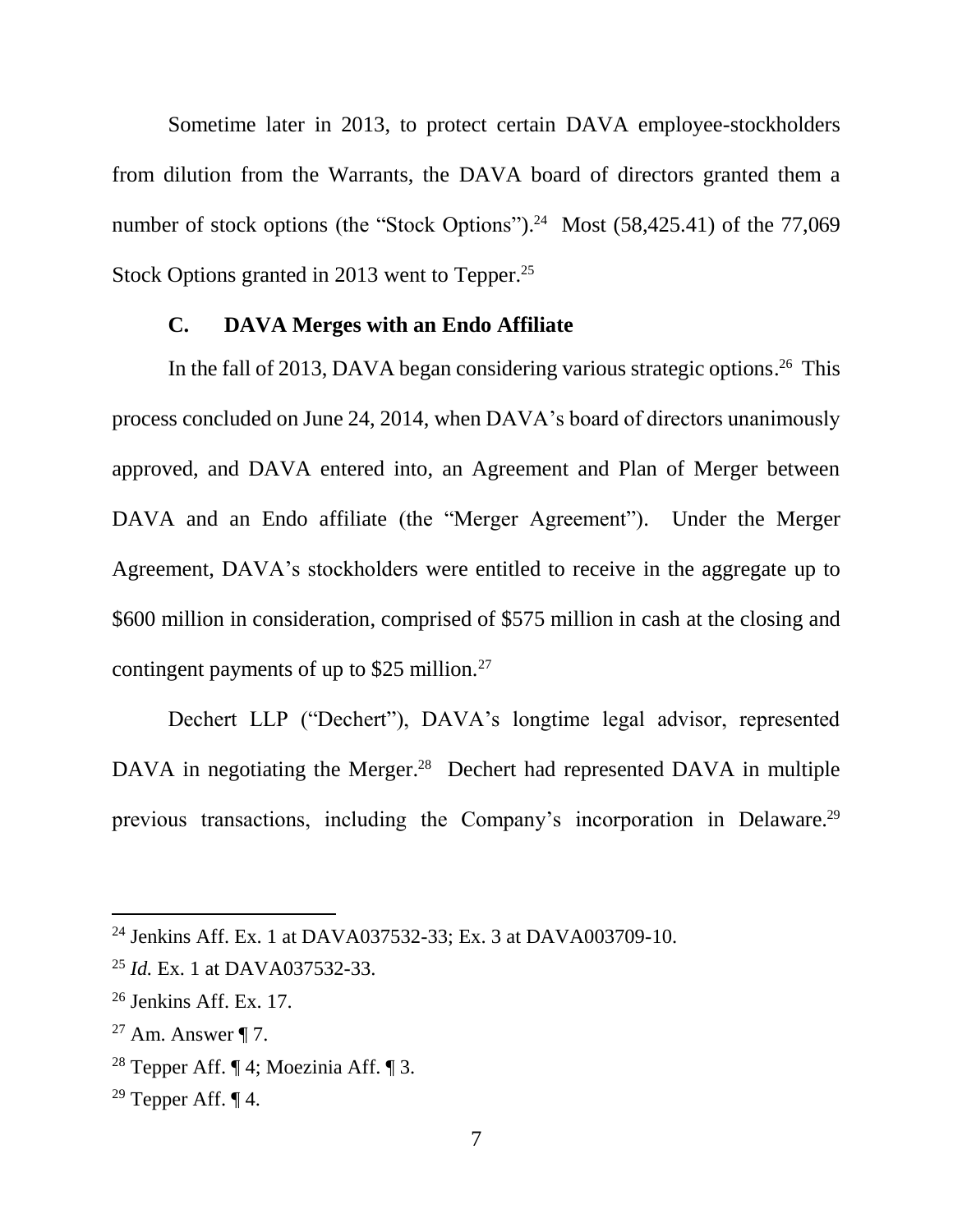Skadden, Arps, Slate, Meagher & Flom LLP ("Skadden") was Endo's legal counsel in connection with the Merger.<sup>30</sup>

Consummation of the Merger required stockholder approval. Given that DAVA had a relatively small number of stockholders and Endo wanted to close the Merger as quickly as possible, Dechert recommended that the Company obtain stockholder approval via written consents (the "Written Consents").<sup>31</sup> DAVA proceeded with this course of action, and Dechert was responsible for preparing copies of the Written Consents for the stockholders to sign. 32

At the time of the Merger, DAVA had a total of 600,826.58 shares of common stock outstanding.<sup>33</sup> Because approval of the Merger did not require unanimous stockholder consent, DAVA decided to seek Written Consents initially from its nine largest stockholders, which held in the aggregate over 95% of the total shares outstanding.<sup>34</sup> These nine stockholders each signed Written Consents purporting to approve the Merger and each executed the Merger Agreement, which is dated as of June 24, 2014.<sup>35</sup> Important to this action, as discussed further below, these Written

<sup>&</sup>lt;sup>30</sup> Tepper Aff.  $\P$  7; Moezinia Aff.  $\P$  6.

 $31$  Schulman Aff. Ex. 26 (Goldberg Dep.) at 119.

<sup>32</sup> *Id.* Ex. 25 (Tepper Dep.) at 108-09; Ex. 26 (Goldberg Dep.) at 122; Ex. 27.

 $33$  Am. Answer ¶ 8.

<sup>34</sup> Tepper Aff. ¶¶ 7-8.

<sup>35</sup> *Id.*; Schulman Aff. Exs. 36-40; Jenkins Aff. Ex 25 at P-00216, P-00308-14.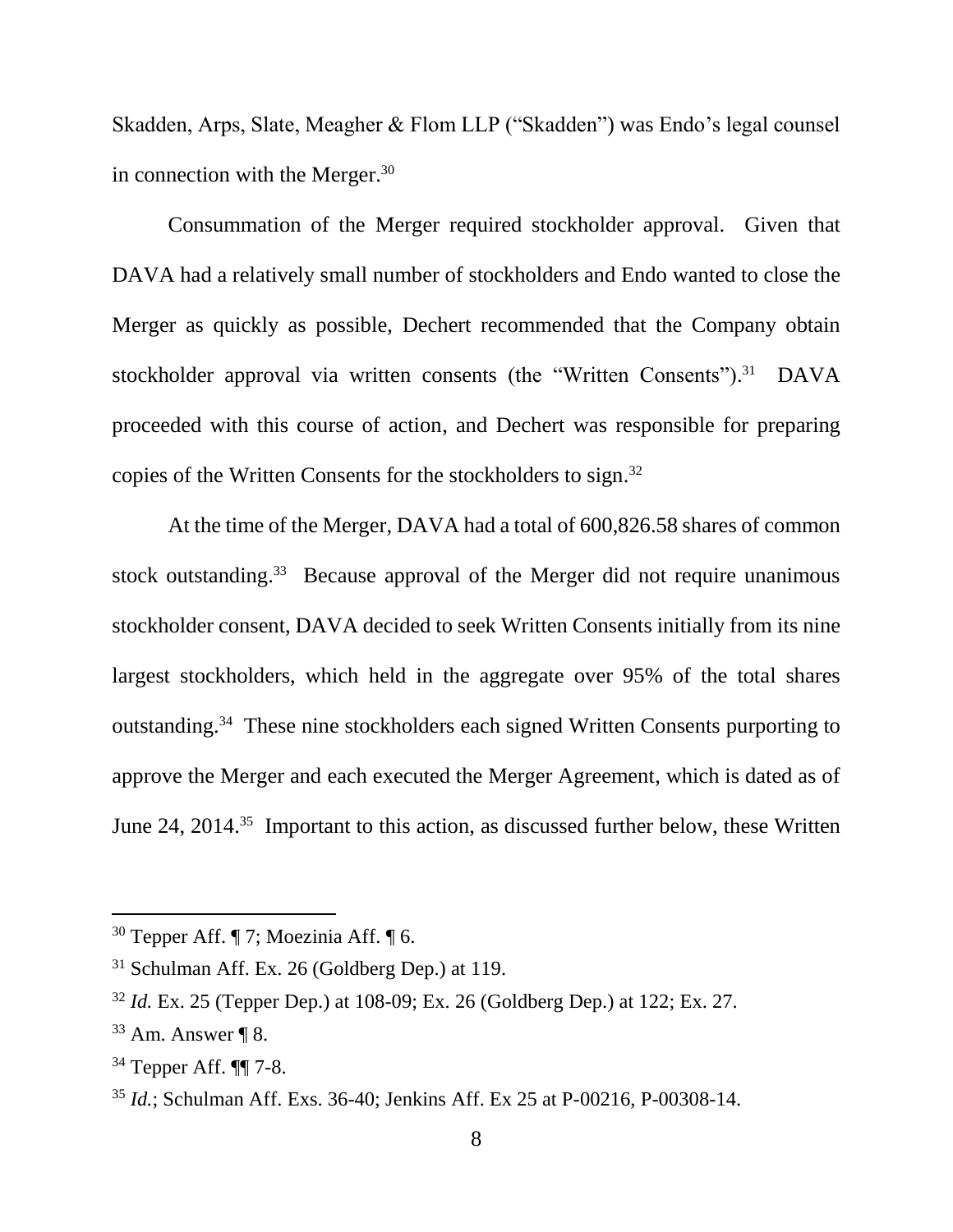Consents did not comply with certain requirements of Delaware law at that time because they were not properly dated.<sup>36</sup>

## **D. DAVA's Efforts to Obtain a Written Consent from the Trust**

After June 24, 2014, the date by which the Company believed it had obtained sufficient Written Consents for approval of the Merger, DAVA worked with Dechert to have the remaining stockholders execute Written Consents.<sup>37</sup> More specifically, Dechert prepared Written Consents for the remaining stockholders to sign and sent them to Tepper, who forwarded them to the stockholders along with copies of the Merger Agreement.<sup>38</sup> Ultimately, all of DAVA's stockholders other than the Trust—holding in the aggregate approximately 99.73% of DAVA's outstanding shares—signed Written Consents.<sup>39</sup>

On June 25, 2014, Dechert advised Tepper that, to the extent DAVA was unable to obtain Written Consents from any of the "small" stockholders, DAVA would be required under Sections 228 and 262 of the Delaware General Corporation

<sup>36</sup> Tr. 32 (Sept. 7, 2017) (Dkt. 170); *see also* Tepper Aff. ¶¶ 7-8 (explaining that some of the nine initial Written Consents were undated and that the others contained a typewritten date of June 24, 2014 that someone from Dechert apparently added after they were signed and returned to Tepper undated).

<sup>&</sup>lt;sup>37</sup> Schulman Aff. Ex. 6 at DAVA00486.

<sup>38</sup> Tepper Aff. ¶¶ 10-12.

<sup>39</sup> Schulman Aff. Ex. 16.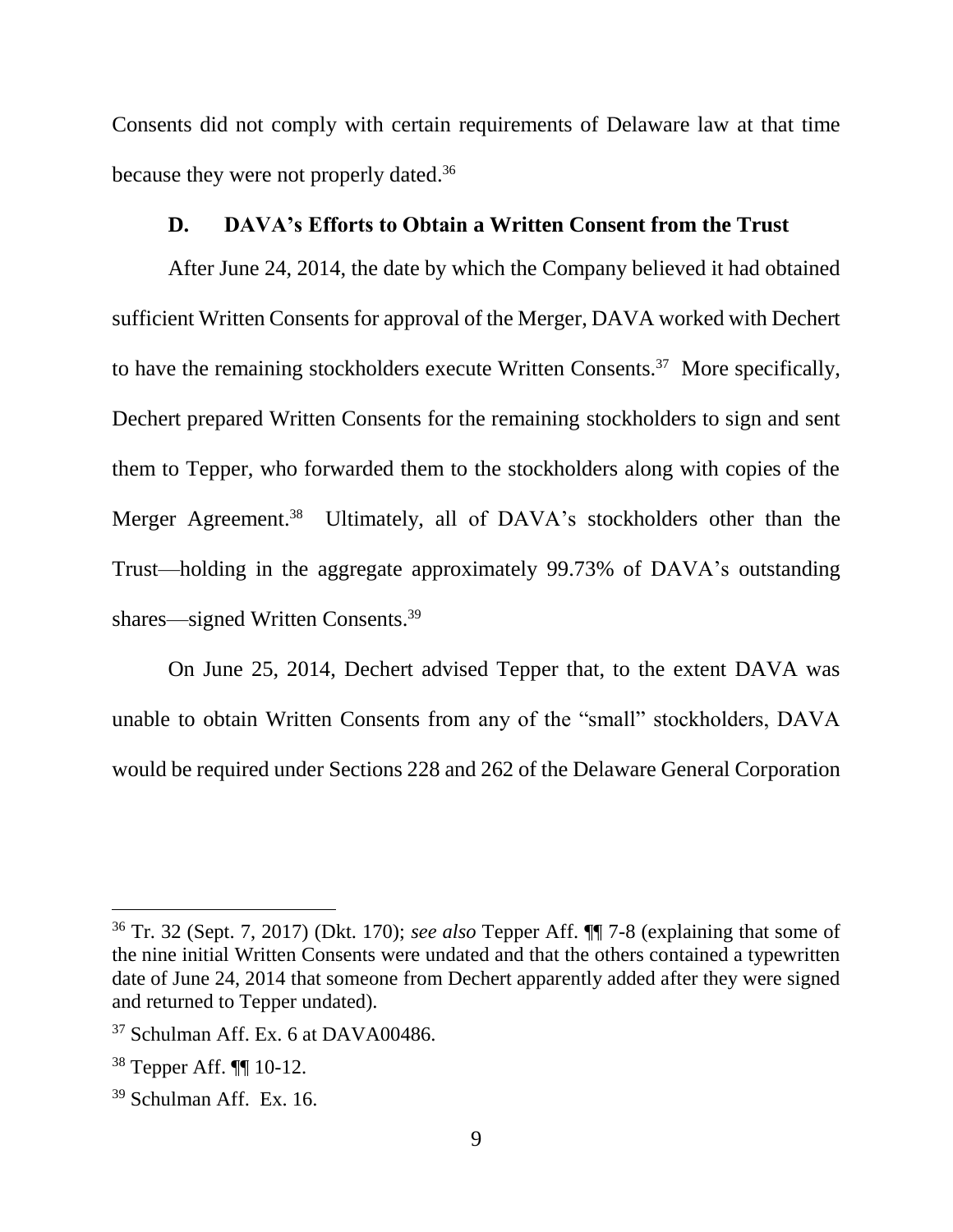Law to mail a notice promptly informing them of the execution of the Merger Agreement and their associated appraisal rights (the "Notice").<sup>40</sup>

On June 26, 2014, Tepper sent Cirillo a copy of the Merger Agreement and a Written Consent for the Trust to sign and return to him.<sup>41</sup> On July 1, 2014, having not heard back from Cirillo, Tepper followed up with him, to which Cirillo replied the next morning: "Hi sorry been tending to a family issue. I will go over everything tonite when back[.] [C]an u send me info on how my 1.5pc of dava got diluted to .27 of 1 pct[?] [T]hanks."<sup>42</sup> About two hours later, Tepper responded to Cirillo's request, providing "a chronology of the dilutive events that took place at the company." 43

Also on July 2, Tepper exchanged emails with Michael Rosenberg, an associate at Dechert. In one email, Rosenberg expressed concern that sending the Notice to Cirillo could be "putting the gun in his hands" and suggested that Tepper call him directly to see if that could be avoided:

<sup>40</sup> *Id.* Ex. 6 at DAVA00486.

<sup>41</sup> *Id.* Ex. 29 at P-00017.

<sup>42</sup> *Id.* at P-00015-16.

<sup>43</sup> *Id.* at P-00015.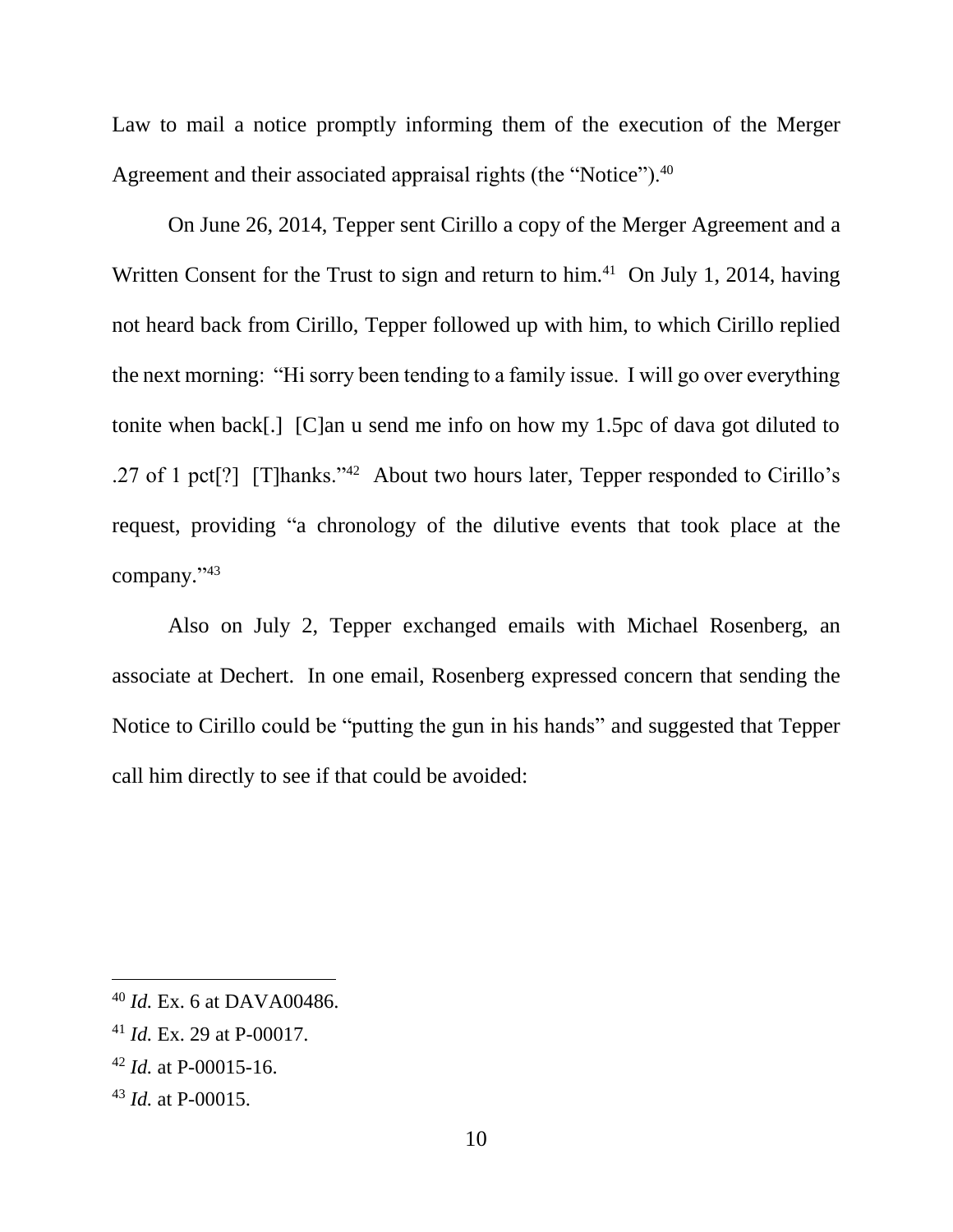Lewis,

I was thinking, and will defer to your judgment on this, that maybe it makes sense to place a call to Cirillo directly. I don't know him as well as you, but I worry that if we send him a notice of appraisal rights etc, that it might be "putting the gun in his hands." Where a simple call asking him to get on Board [sic] with the Merger and sign the Consent, may have the desired outcome. I don't know how knowledgeable he is or how adverse to us he may be at this point but it's just a thought. At worst a call can do no worse than sending him the notice, which we'd have to do anyhow without the call.

What do you think?<sup>44</sup>

Dechert had been working internally to draft the Notice. On July 2 as well,

Rosenberg sent an email to Richard Goldberg, the Dechert partner in charge of the

deal, enclosing a draft of the Notice for Goldberg's review and comment. The email

stated:

 $\overline{a}$ 

We are still in the hopes that we don't need these, but here are drafts of the Form of Notice and Appraisal Rights and the Letter of Transmittal for you to look over. Hopefully Lewis [Tepper] resolves everything with Cirillo and he signs the consent.<sup>45</sup>

On July 3, Goldberg provided his comments on the draft, raising the following

points: "This says nothing about the merger agreement terms—price, escrow 20 m

holdback. Closing conditions. Check other precedents. Do they?"<sup>46</sup> In response,

Rosenberg said: "Of the six precedents I looked at only one goes through in any

<sup>44</sup> Jenkins Aff. Ex. 31 at DAVA000931.

<sup>45</sup> Schulman Aff. Ex. 21 at DAVA004399.

<sup>46</sup> *Id.* at DAVA004398.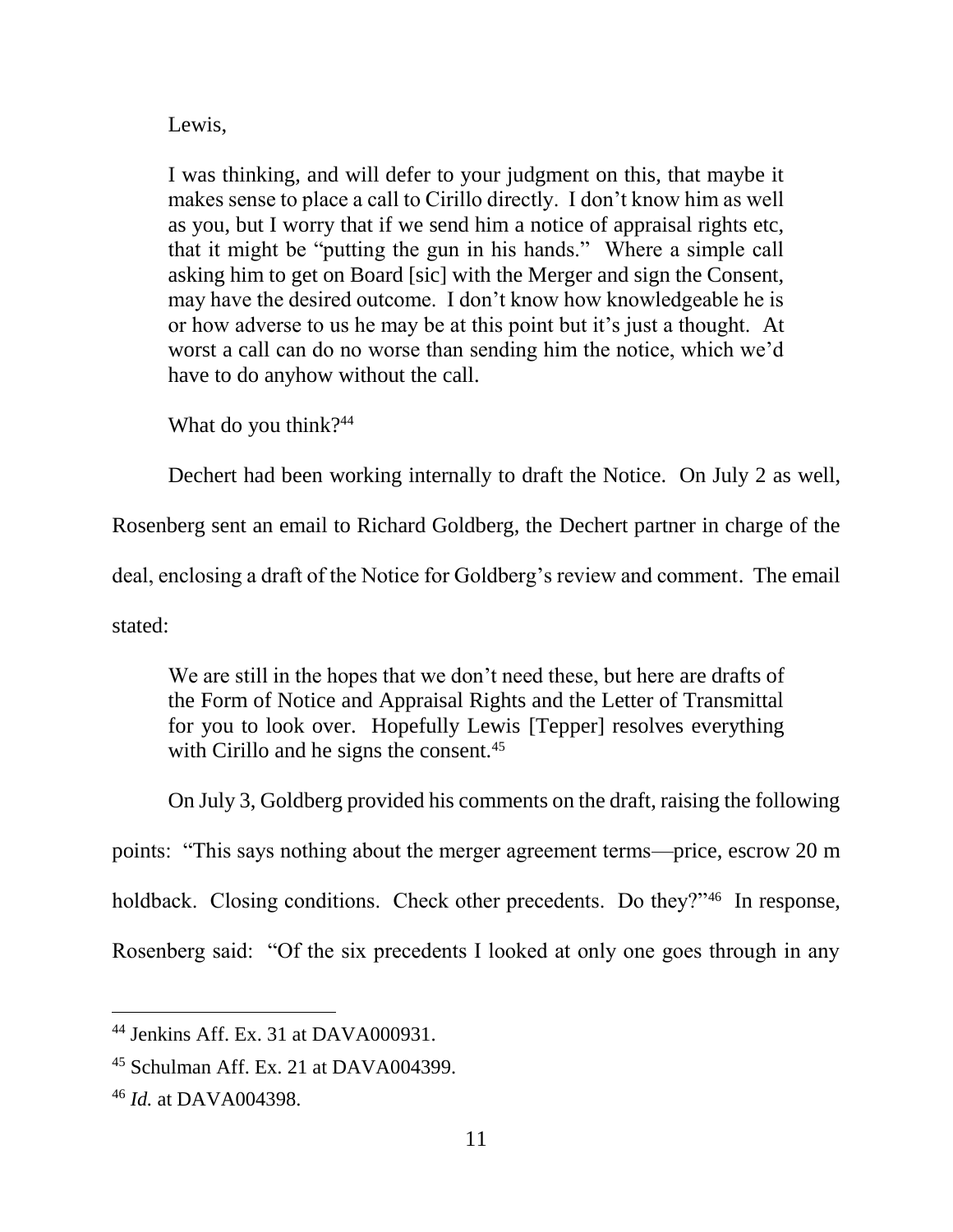detail the specific merger terms, the rest all just attach the Merger Agreement as an Annex, which I think works a bit cleaner."<sup>47</sup> To this, Goldberg simply replied "[s]o they don't mention the price."<sup>48</sup>

On July 3, 2014, having not received a Written Consent from the Trust, Tepper instructed Dechert to "get those notices ready to go."<sup>49</sup> The Notice that ultimately was sent to Cirillo stated that the holders of a majority of DAVA's stock had approved the Merger by Written Consent on June 24, 2014.<sup>50</sup> The Notice also informed the Trust of its right to seek appraisal of its shares within twenty days and included a Letter of Transmittal in the event it wanted to accept the Merger consideration.<sup>51</sup> Apparently mimicking Dechert's precedents, the Notice failed to include, among other things, any financial information relating to DAVA, any description of DAVA's business and its future prospects, and any information about how the Merger price was determined or whether the price was fair to stockholders.<sup>52</sup>

The three Director Defendants never discussed the contents of the Notice among themselves.<sup>53</sup> Moezinia and Walter entirely deferred to Tepper, as General

<sup>47</sup> *Id.*

<sup>48</sup> *Id.*

<sup>49</sup> Tepper Aff. ¶ 22; Schulman Aff. Ex. 13 at DAVA004367.

<sup>50</sup> Am. Answer ¶ 8; *see also* Jenkins Aff. Ex. 26 at P-00097.

<sup>51</sup> Jenkins Aff. Ex. 26 at P-00102-18.

<sup>52</sup> *See* Jenkins Aff. Ex. 26.

<sup>53</sup> Schulman Aff. Ex. 24 (Walter Dep.) at 87-88.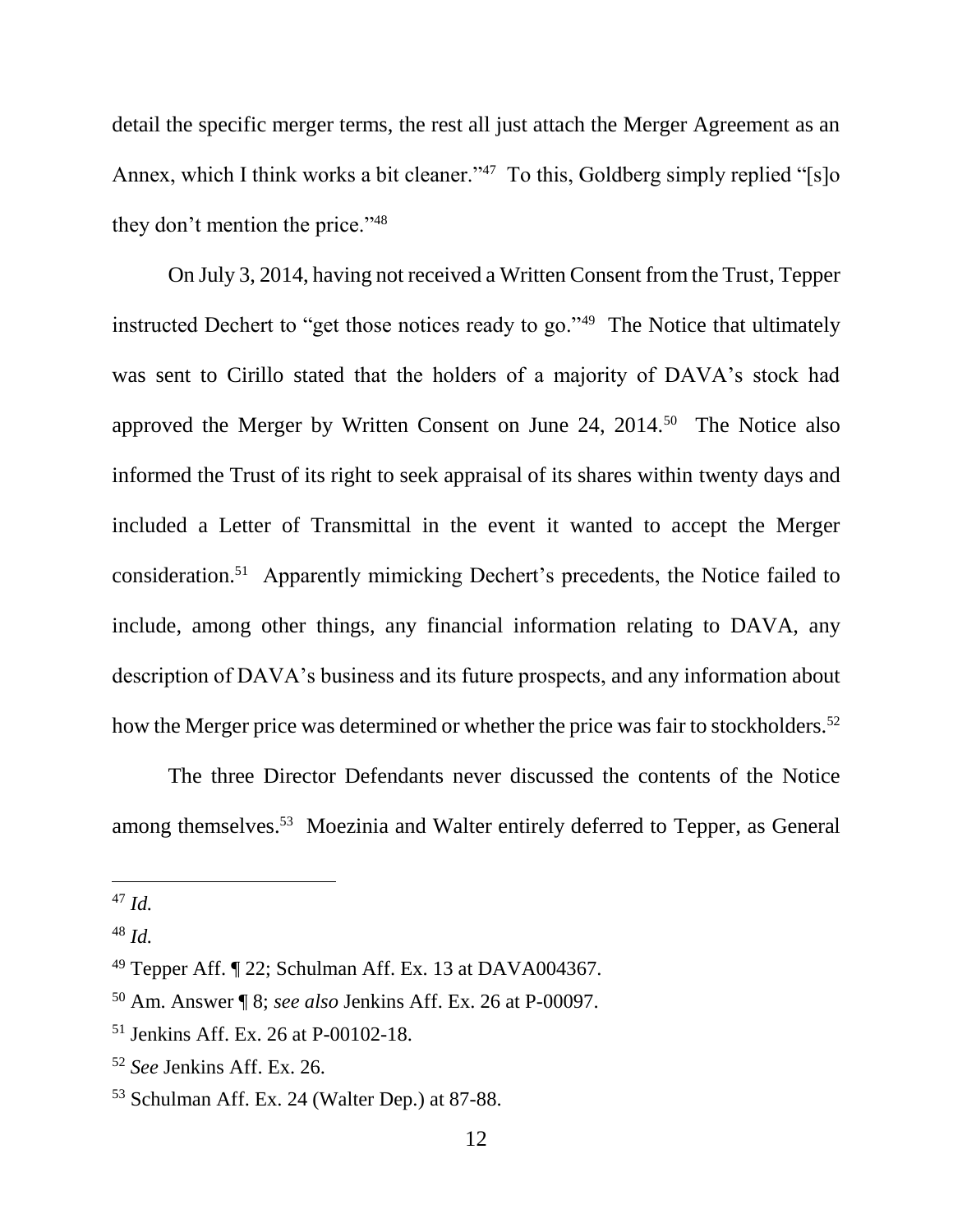Counsel, and to Dechert, as DAVA's corporate counsel, with respect to the drafting and mailing of the Notice. 54 Tepper, in turn, took an almost entirely passive role with the preparation of the Notice. Other than reviewing (but not commenting on) the disclosures prepared by Dechert and asking a few administrative questions regarding mailing, timing, and whether certain disclosures needed to be sent along with the Notice, he played no role.<sup>55</sup> As Tepper put it, he and his "fellow directors" relied entirely on Dechert with respect to the form and content of the Notice."<sup>56</sup>

On July 8, 2014, Tepper received an email from Cirillo indicating that he had received the Notice from Dechert and suggesting that he would provide a signed Written Consent for the Trust the following day.<sup>57</sup> On July 10, 2014, Cirillo emailed Tepper again, requesting that Tepper change the signatory to "Cirillo Family Trust," which Tepper did the same day.<sup>58</sup> The Trust ultimately did not sign the Written Consent or the Letter of Transmittal, <sup>59</sup> nor did it exercise its right to seek appraisal.

<sup>54</sup> *Id.* Ex. 23 (Moezinia Dep.) at 119; Ex. 24 (Walter Dep.) at 81.

<sup>55</sup> Tepper Aff. ¶¶ 20, 22.

<sup>56</sup> *Id.* ¶ 25.

<sup>57</sup> *Id.* ¶ 23; Schulman Aff. Ex. 30 at DAVA060966.

<sup>58</sup> Schulman Aff. Ex. 30 at DAVA060965.

 $59$  The Letter of Transmittal contained a provision that, with a few exceptions not relevant to this action, required its signatories to release DAVA, its officers, and its directors "from any and all liabilities of any kind or nature whatsoever arising at any time at or prior to the Closing." Jenkins Aff. Ex. 26 at P-00107.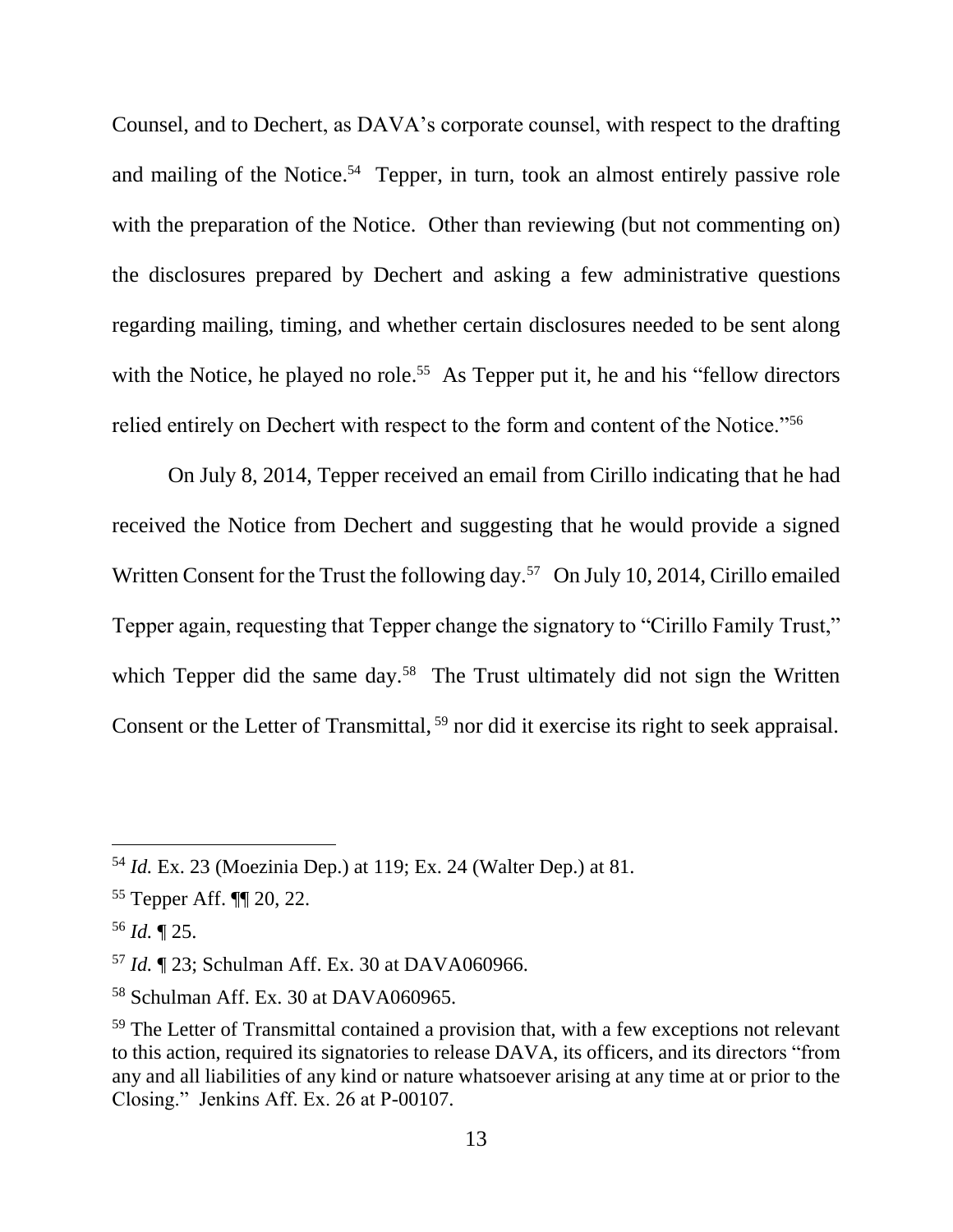The Merger closed on August 6, 2014.<sup>60</sup> Over three years later, on September 20, 2017, after the Trust moved to amend its pleading to add a claim for failure to pay the Merger consideration, DAVA SR LLC (the Stockholders' Representative) paid the Trust the Merger consideration plus interest (totaling \$1,336,282.41) for the 1,626 shares it purported to hold at the time of the Merger.<sup>61</sup>

### **II. PROCEDURAL HISTORY**

The Trust filed this action on September 11, 2014, asserting one claim for breach of fiduciary duty against the Director Defendants for failing to include adequate financial information in the Notice. $62$  As a remedy, the Trust sought quasiappraisal and damages to the extent that the court determined DAVA's fair value was greater than the Merger consideration.<sup>63</sup>

On February 23, 2015, after defendants had moved to dismiss the original complaint, the Trust filed the Amended Complaint, asserting two claims.<sup>64</sup> Count I seeks rescissory damages against DAVA and the Director Defendants because of defects concerning the dating of the Written Consents. Count II asserts that the

 $60$  Am. Answer ¶ 7.

<sup>61</sup> Dkt. 171.

<sup>62</sup> Compl. ¶¶ 18-20 (Dkt. 1).

<sup>63</sup> Compl. ¶ 20.

<sup>&</sup>lt;sup>64</sup> The Amended Complaint was asserted on behalf of a putative class consisting of "every" Dava stockholder except for the Director Defendants." Am. Compl. ¶ 19. On January 11, 2016, the court denied the Trust's motion for class certification for failure to satisfy the requirements of Court of Chancery Rule 23. Tr. 8-9 (Jan. 11, 2016) (Dkt. 89).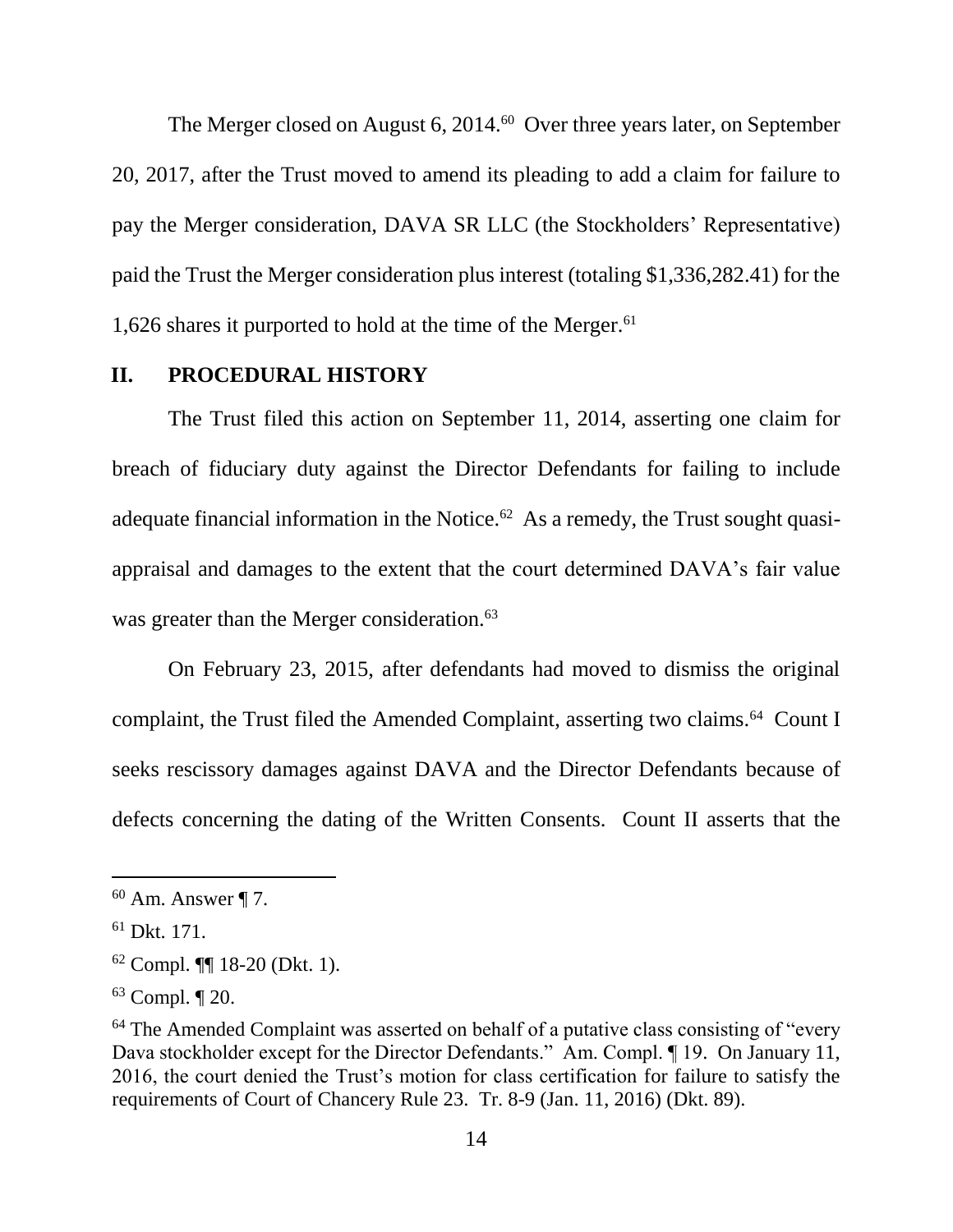Director Defendants breached their fiduciary duty because the Notice failed to include "any information that would enable [DAVA's] stockholders to determine whether to accept the Merger consideration or seek appraisal of their stock."<sup>65</sup>

The Director Defendants moved to dismiss Count II of the Amended Complaint, which the court denied on July 29, 2015.<sup>66</sup> The court explained that it was skeptical that the Trust would be able to prove that the Director Defendants had acted in bad faith with respect to the Notice since they likely relied on their advisors, but that the claim was reasonably conceivable at the pleading stage because of the complete lack of information that should have been disclosed in the Notice.<sup>67</sup>

On August 21, 2015, defendants filed an Answer and DAVA filed a Counterclaim, which were amended on January 19, 2016.<sup>68</sup> The Counterclaim asks the court to validate and declare effective certain Written Consents under 8 *Del. C.*  § 205. 69

 $\overline{a}$ 

<sup>69</sup> Dkt. 88.

<sup>65</sup> Am. Compl. ¶ 31.

<sup>66</sup> Tr. 51 (July 29, 2015) (Dkt. 46).

<sup>67</sup> *Id*. at 52-53 ("I am skeptical that the discovery will actually show [bad faith], because as you go forward and take some discovery, you may well find that [the directors] relied on advisors in good faith and just goofed and you can't get to the point of showing the level of scienter that's necessary. But at this pleading stage, which is the most favorable one to the plaintiff, it is at least reasonably conceivable that they could demonstrate that level of scienter because of the utter lack of information that should have been disclosed here.").

<sup>68</sup> Dkts. 47, 88.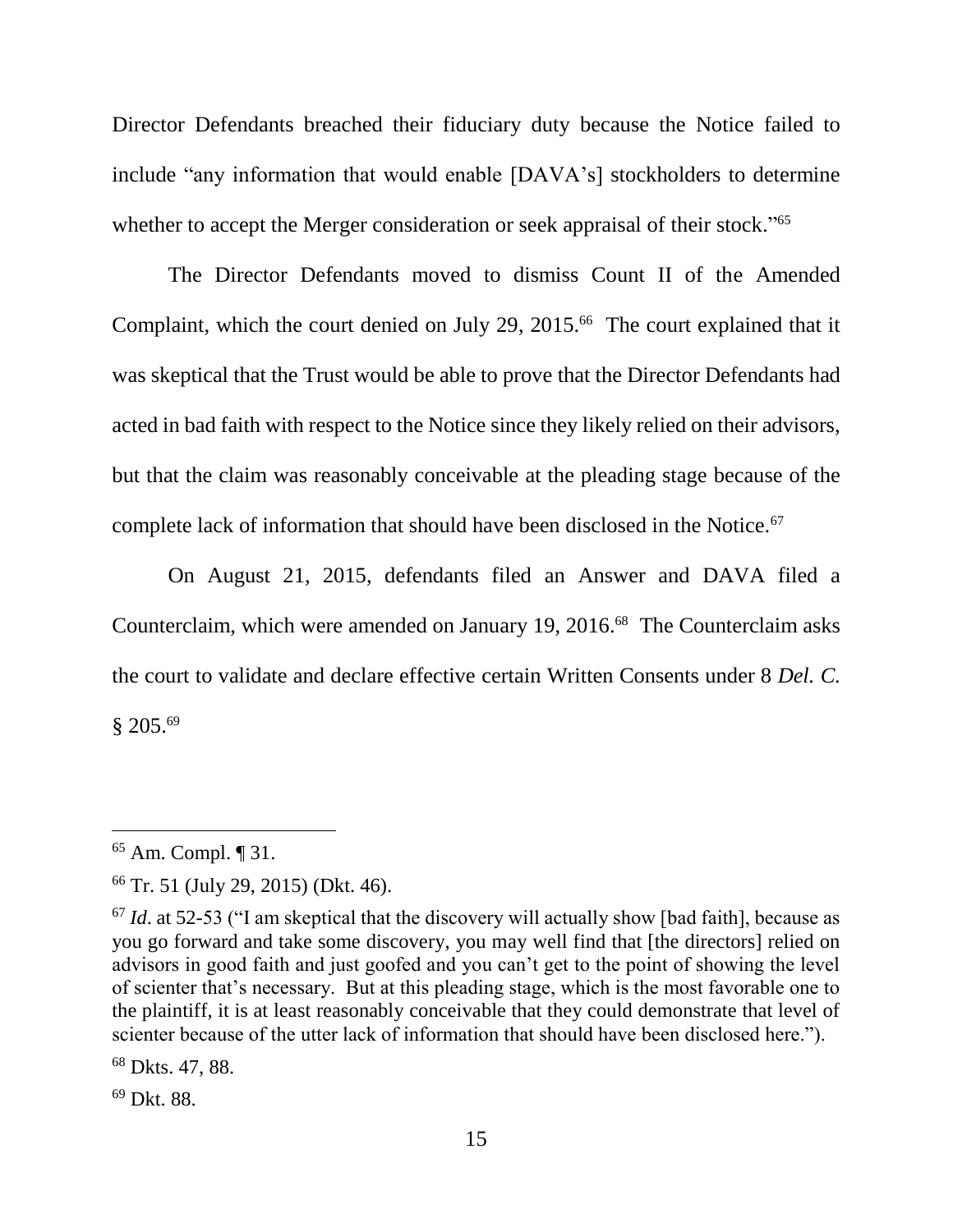On April 25, 2016, while fact discovery was still open, defendants filed a motion for summary judgment.<sup>70</sup> The court held this motion in abeyance pending the completion of fact discovery.<sup>71</sup> During the subsequent discovery, all three of the Director Defendants and Goldberg, the Dechert partner in charge of the transaction, were deposed.<sup>72</sup> On December 23, 2016, after fact discovery was substantially completed, defendants renewed their motion for summary judgment.<sup>73</sup> On January 13, 2017, the Trust filed another motion for leave to amend its complaint to assert four claims. 74

On September 7, 2017, the court heard argument on defendants' motion for summary judgment and the Trust's motion to amend.<sup>75</sup> At the hearing, the court requested supplemental briefing on whether, in the absence of a viable claim for breach of fiduciary duty, a stockholder can pursue a "quasi-appraisal" claim against

<sup>70</sup> Dkt. 96.

 $71$  Dkt. 105.

<sup>72</sup> Schulman Aff. Exs. 23-26.

<sup>73</sup> Defs.' Mot. for Summ. J. Opening Br. (Dkt. 125).

<sup>74</sup> Mot. to File Second Amend. Compl. ("Mot. to Amend") (Dkt. 130).

<sup>75</sup> Tr. (Sept. 7, 2017) (Dkt. 170).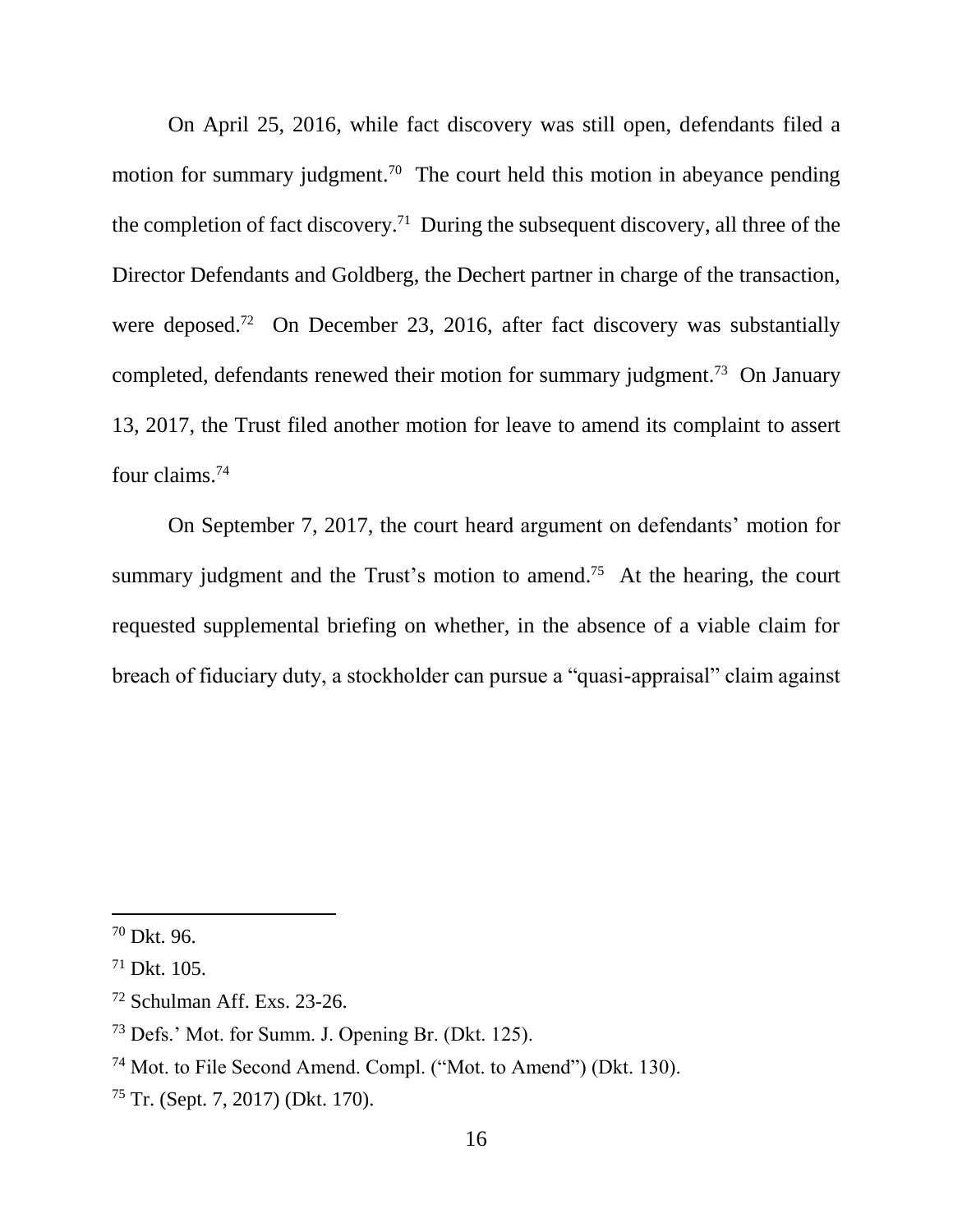the surviving entity. That supplemental briefing prompted a further round of submissions,<sup>76</sup> which was completed on April 3, 2018.<sup>77</sup>

## **III. ANALYSIS OF DEFENDANTS' SUMMARY JUDGMENT MOTION**

I first address defendants' motion for summary judgment, which seeks dismissal with prejudice of Counts I and II of the Amended Complaint and the relief sought in DAVA's Counterclaim. For the reasons explained below, that motion will be granted in its entirety.

#### **A. Legal Standard**

In order to prevail on a motion for summary judgment, the moving party must show that no material facts are in dispute and that it is entitled to judgment as a matter of law.<sup>78</sup> Once the moving party has satisfied its initial burden of demonstrating the absence of a material factual dispute, "the burden shifts to the nonmovant to present some specific, admissible evidence that there is a genuine issue of fact for a trial."<sup>79</sup> Although "the facts of record, including any reasonable

<sup>76</sup> The additional submissions addressed the Trust's argument that 8 *Del. C.* § 262(d)(2) imposes a statutory obligation on a "constituent corporation" to disclose sufficient information to permit stockholders to make a fully-informed decision whether to exercise appraisal rights, and that a breach of that obligation entitles a stockholder to a quasiappraisal remedy against the surviving corporation. Dkt. 172 at 3-4.

<sup>77</sup> Dkts. 184, 186.

 $78$  Ct. Ch. R. 56(c).

<sup>79</sup> *In re Transkaryotic Therapies, Inc.*, 954 A.2d 346, 356 (Del. Ch. 2008) (citation omitted).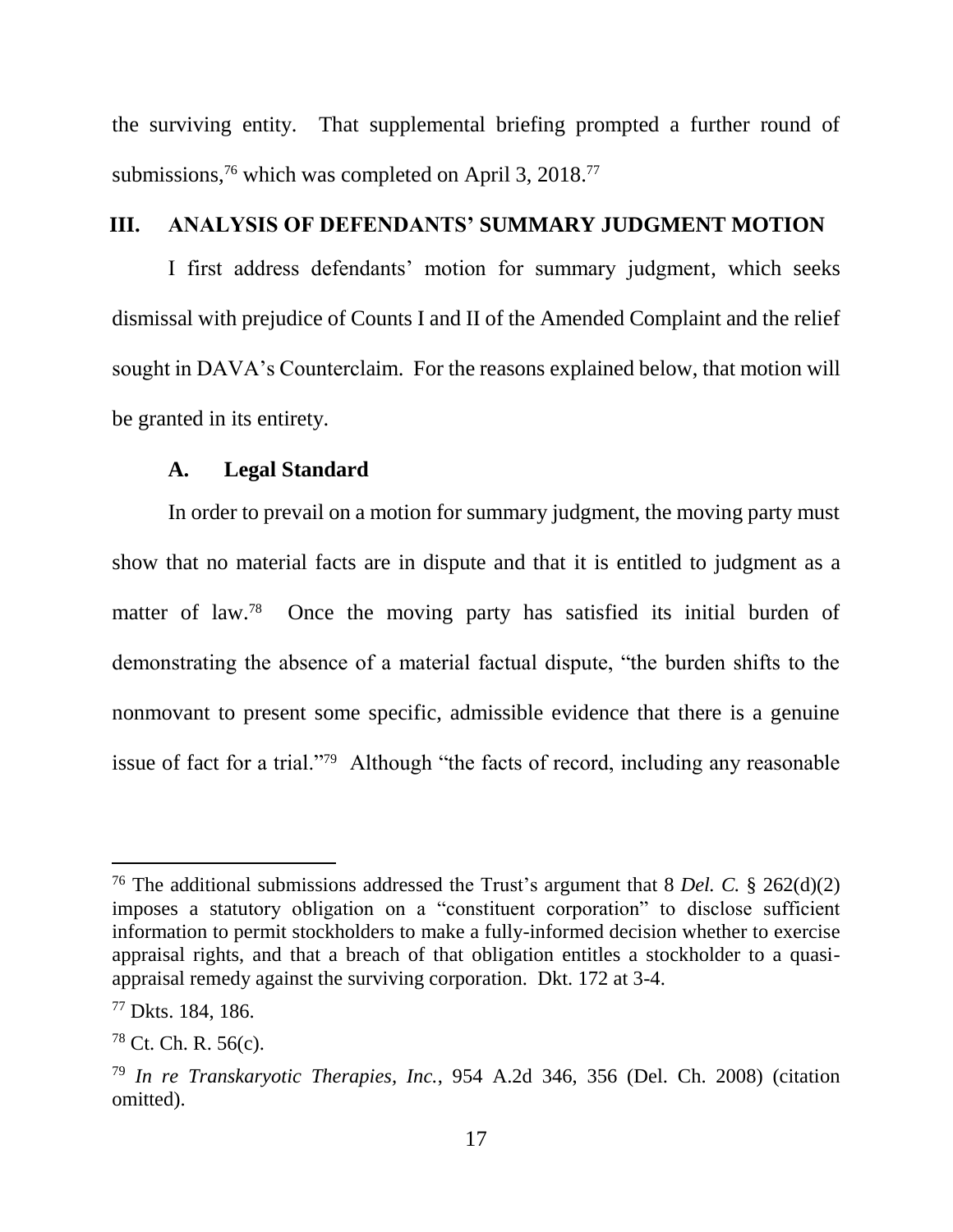inferences to be drawn therefrom, must be viewed in the light most favorable to the nonmoving party,"<sup>80</sup> the nonmoving party must affirmatively present evidence— "not guesses, innuendo or unreasonable inferences"—demonstrating the existence of a genuine issue of fact.<sup>81</sup> Mere conclusory allegations are insufficient to defeat a motion for summary judgment.<sup>82</sup>

## **B. Defendants are Entitled to Summary Judgment on Count I of the Amended Complaint and the Counterclaim Because Technical Defects Involving the Dating of Certain Written Consents will be Judicially Validated Under 8** *Del. C***. § 205**

In Count I of the Amended Complaint, the Trust seeks rescissory damages against DAVA and the Director Defendants based on the failure of a majority of the Written Consents to "comply with the date requirement of 8 *Del. C*. § 228(c)."<sup>83</sup> At the time of the Merger, Section 228(c) provided, in relevant part, that "[e]very written consent shall bear the date of signature of each stockholder or member who

<sup>80</sup> *LaPoint v. AmerisourceBergen Corp.*, 970 A.2d 185, 191 (Del. 2009) (citation omitted).

<sup>81</sup> *In re W. Nat'l Corp. S'holders Litig.*, 2000 WL 710192, at \*6 (Del. Ch. May 22, 2000) (citation omitted).

<sup>82</sup> *Brandywine Dev. Grp., L.L.C. v. Alpha Trust*, 2003 WL 241727, at \*5 (Del. Ch. Jan. 30, 2003).

<sup>83</sup> Am. Compl. ¶ 27. Count I originally sought rescission of the Merger, but the Trust withdrew this request for relief. Tr. 34 (July 29, 2015).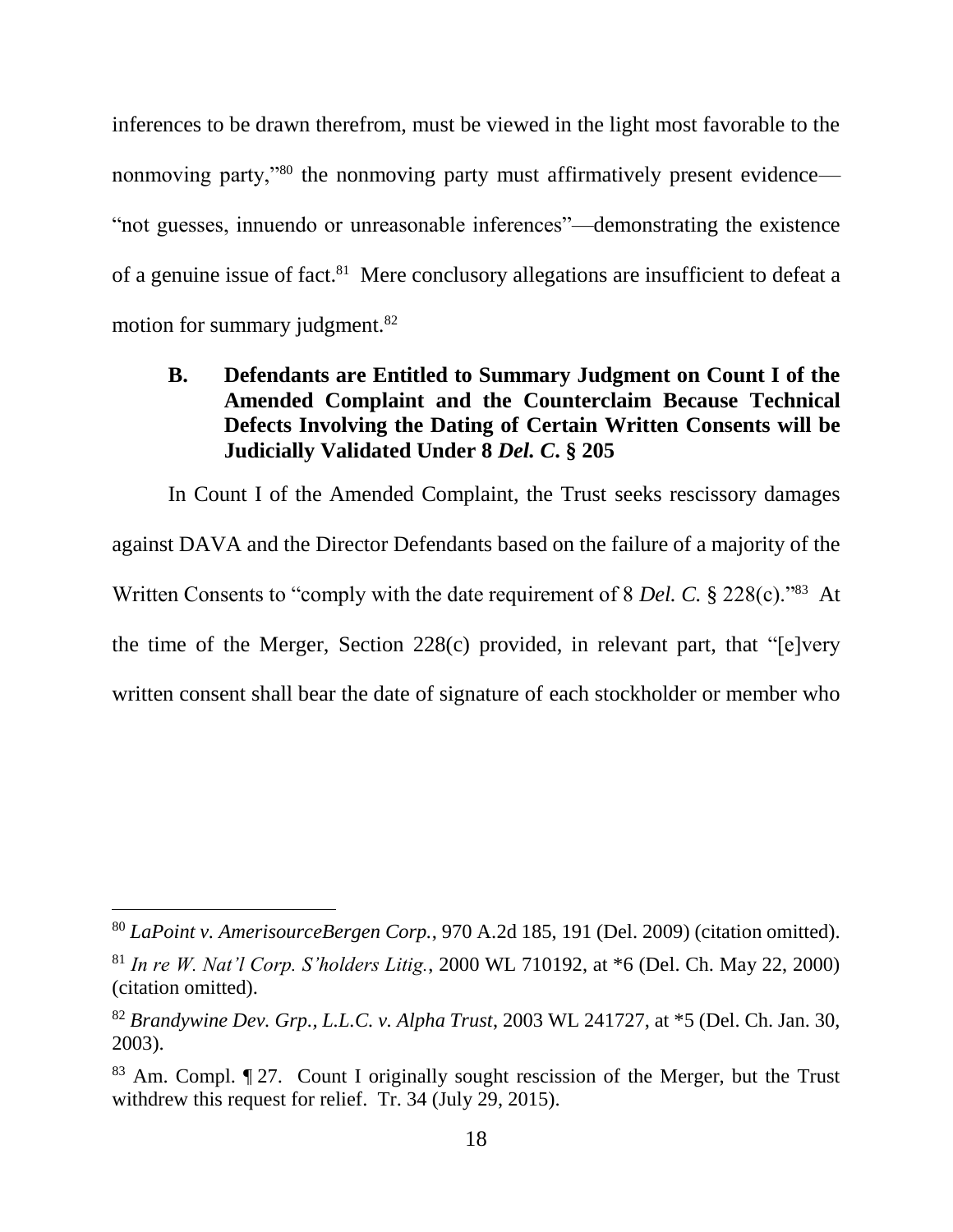signs the consent."<sup>84</sup> The statute was amended in 2017 to eliminate this requirement.<sup>85</sup>

Defendants admit "that most of the Written Consents were not dated by signatories on the dates they were signed" and that "[t]hey were either undated or the dates were inserted later by Dechert."<sup>86</sup> They argue that non-compliance with the dating requirement in the previous version of Section 228(c) was a mere technical deficiency, emphasizing that it is undisputed that the vast majority of DAVA's stockholders wanted to approve the Merger. In its Counterclaim, DAVA specifically asks the court to validate under 8 *Del. C.* § 205 the Written Consents of the Company's seven largest stockholders at the time of the Merger, who collectively held 556,822.41 shares of DAVA common stock, or approximately 92.7% of the outstanding shares.<sup>87</sup>

As this court has previously explained, the requirements of Section 228 are not to be taken lightly because the statute bestows stockholders with the power to take swift and wide-ranging action.<sup>88</sup> "But with great power comes great

<sup>84</sup> 8 *Del. C.* § 228(c) (West 2014) (amended 2017).

<sup>85</sup> S. B. 69, 149th Gen. Assemb., Reg. Sess. (Del. 2017).

<sup>86</sup> Defs.' Mot. for Summ. J. Reply Br. 28 (Dkt. 141); *see also* Tr. 34, 73-74 (Sept. 7, 2017).

<sup>87</sup> Countercl. ¶¶ 1, 4-9, 15 (Dkt. 88).

<sup>88</sup> *See Espinoza v. Zuckerberg*, 124 A.3d 47, 56 (Del. Ch. 2015) (quoting 8 *Del C.* § 228(a)) ("[A]ny action that may be taken at any annual or special meeting of stockholders may be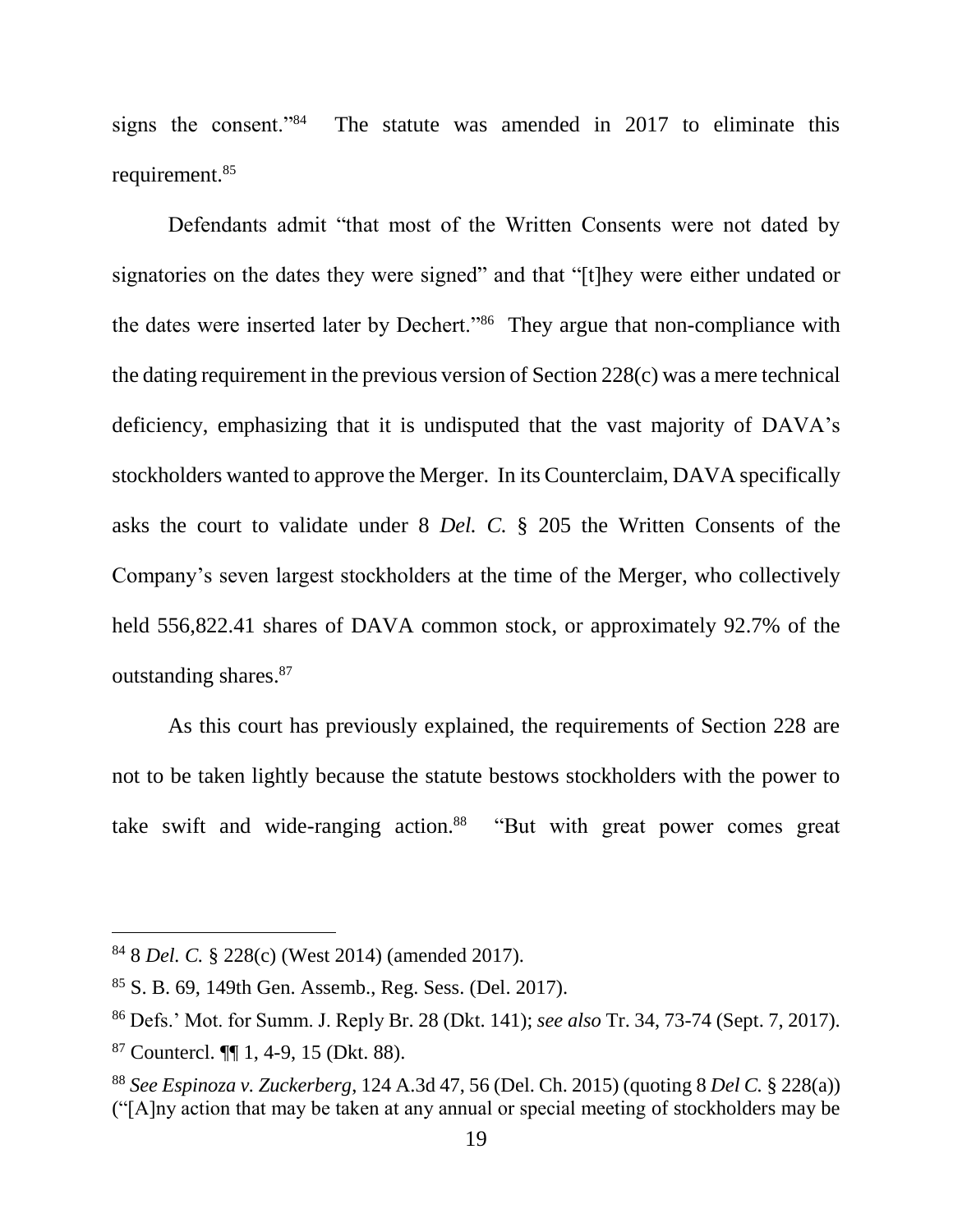responsibility."<sup>89</sup> "Because Section 228 permits immediate action without prior notice to minority stockholders, the statute involves great potential for mischief and its requirements must be strictly complied with if any semblance of corporate order is to be maintained."<sup>90</sup> Thus, the Delaware Supreme Court has held that the statute must be "given its plain meaning," which requires adherence to the condition that "any corporate action taken under [Section] 228 is effective only upon the delivery of the proper number of valid and unrevoked consents to the corporation."<sup>91</sup> This mandatory adherence has been extended even to the ministerial requirements of Section 228, such as the dating of consents by each consenting stockholder when the statute contained such a requirement.<sup>92</sup>

Since it became effective on April 1, 2014, however, Section 205 of the Delaware General Corporation Law has provided a mechanism for corporations to seek relief from this court to validate defective corporate acts that would otherwise

taken by majority stockholder consent (or whatever other voting threshold applies for a particular act) 'without a meeting, without prior notice and without a vote.'").

<sup>89</sup> *Withrow v. Williams*, 507 U.S. 680, 716 (1993).

<sup>90</sup> *Carsanaro v. Bloodhound Techs., Inc.*, 65 A.3d 618, 641 (Del. Ch. 2013) (citation and internal quotations omitted).

<sup>91</sup> *Allen v. Prime Comput., Inc.*, 540 A.2d 417, 420 (Del. 1988).

<sup>92</sup> *See H-M Wexford LLC v. Encorp, Inc.*, 832 A.2d 129, 152 (Del. Ch. 2003) (refusing to dismiss a claim that consents were invalid because they were not individually dated and holding that "the date requirement set forth by Section 228(c) must be strictly enforced").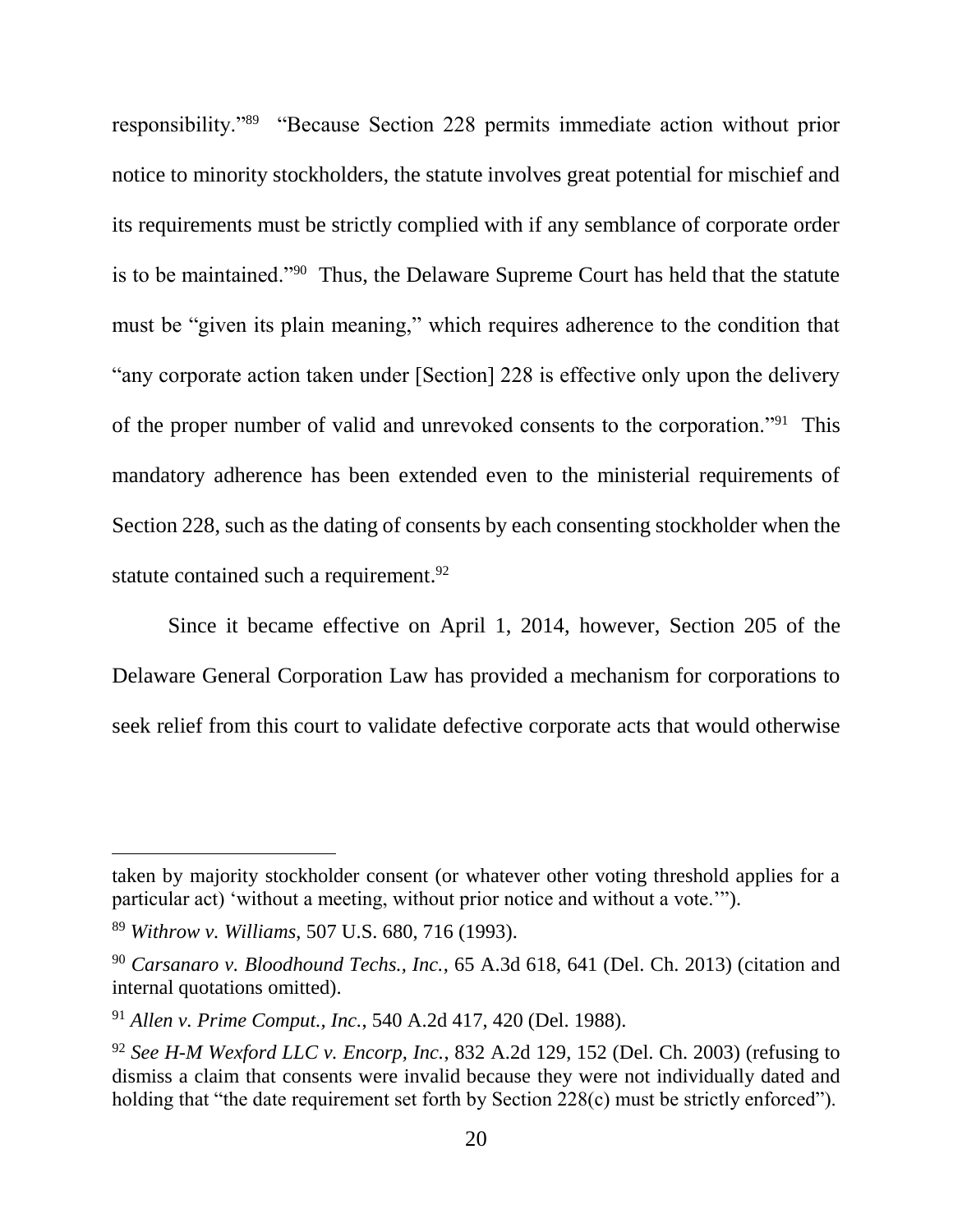be considered incurable.<sup>93</sup> Specifically, Section 205 authorizes the court to "[d]etermine the validity of any corporate act or transaction," "[v]alidate and declare effective any defective corporate act," and to "[d]eclare that a defective corporate act validated by the court shall be effective as of the time of the defective corporate act."<sup>94</sup> As this court has explained, the underlying purpose of the statute "fundamentally concerns a company having taken an act with the intent and belief that it is valid and later petitioning the Court to correct a technical defect and thereby remedy incidental harm."<sup>95</sup> Here, no one has questioned the authenticity of the signatures on the Written Consents or the intent and desire of all stockholders other than the Trust—holding 99.7% of DAVA's stock—to approve the Merger.

Section 205(d) sets forth a number of factors the court may consider in reaching its determination whether to validate the defective corporate act in question:

(1) Whether the defective corporate act was originally approved or effectuated with the belief that the approval or effectuation was in compliance with the provisions of this title, the certificate of incorporation or bylaws of the corporation;

<sup>93</sup> *See In re Numoda Corp. S'holders Litig.*, 2015 WL 402265, at \*7 (Del. Ch. Jan. 30, 2015) (citation omitted) ("The legislation thus empowers the Court to grant an equitable remedy for corporate acts that once would have been void at law and unreachable by equity.").

<sup>94</sup> 8 *Del. C.* § 205.

<sup>95</sup> *In re Genelux Corp.*, 126 A.3d 644, 669 (Del. Ch. 2015).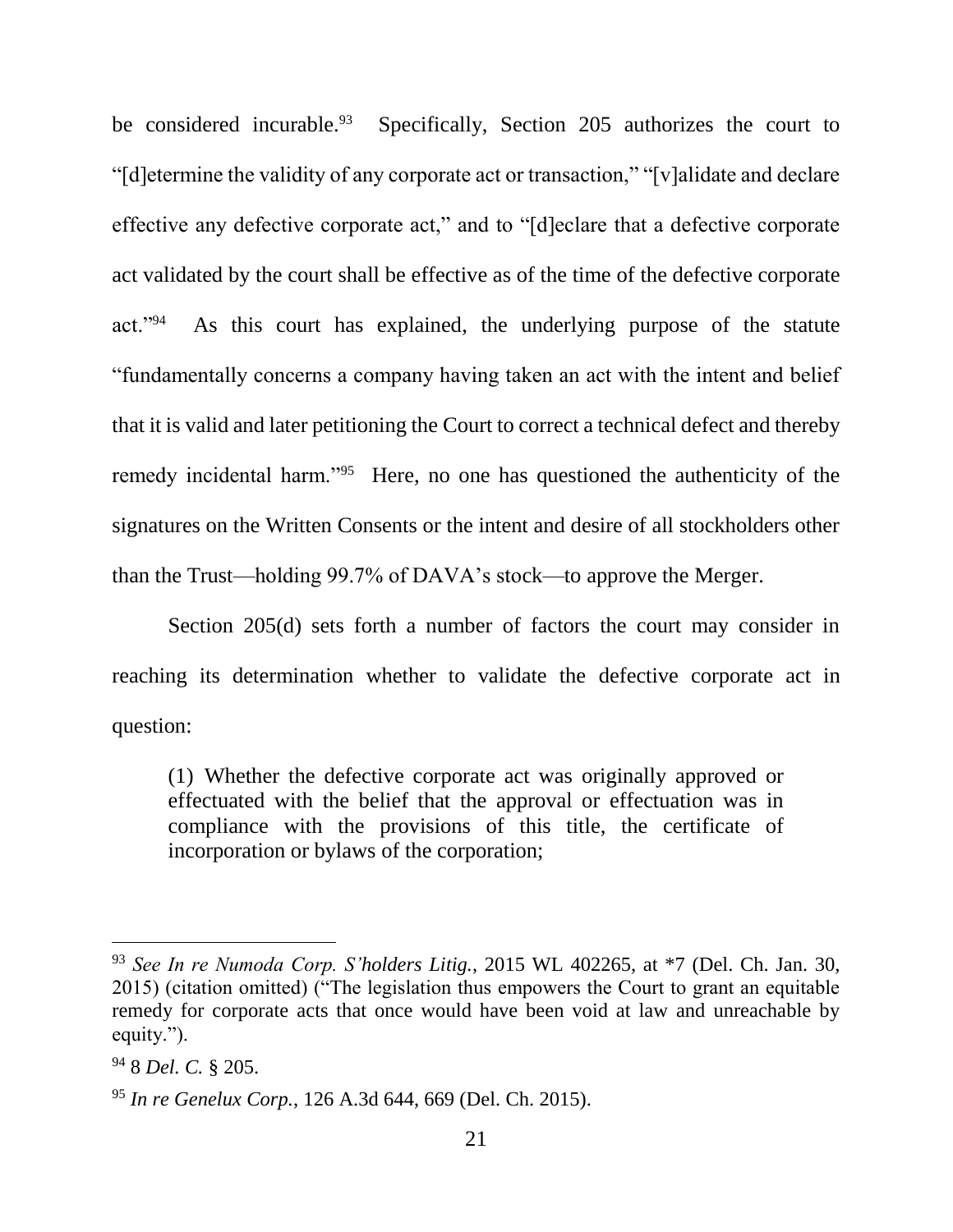(2) Whether the corporation and board of directors has treated the defective corporate act as a valid act or transaction and whether any person has acted in reliance on the public record that such defective corporate act was valid;

(3) Whether any person will be or was harmed by the ratification or validation of the defective corporate act, excluding any harm that would have resulted if the defective corporate act had been valid when approved or effectuated;

(4) Whether any person will be harmed by the failure to ratify or validate the defective corporate act; and

(5) Any other factors or considerations the Court deems just and equitable.<sup>96</sup>

In my view, all five of the Section 205(d) factors weigh in favor of judicial validation.

First, the record demonstrates that DAVA's board effectuated the Merger with

the belief, relying on Dechert's advice, that the holders of more than 95% of

DAVA's common stock—a clearly sufficient amount to approve the Merger—had

validly executed and delivered the Written Consents.<sup>97</sup>

Second, the evidence shows that DAVA's board and holders of 99.7% of DAVA's stock have always treated the Written Consents as if they were valid and

<sup>96</sup> 8 *Del. C.* § 205(d).

 $97$  Moezinia Aff.  $\P\P$  5-11; Tepper Aff.  $\P$  6-18.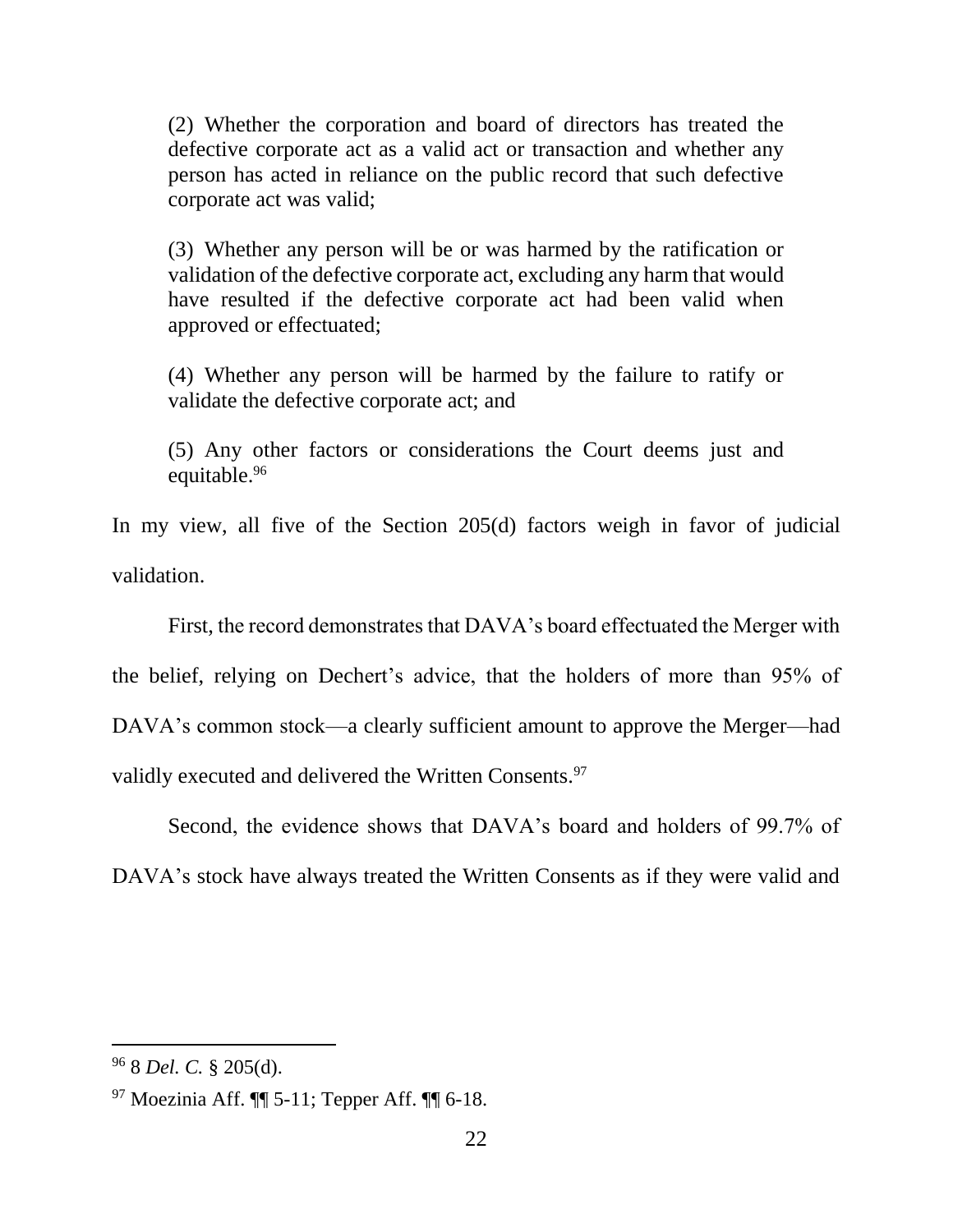effective.<sup>98</sup> The Trust itself did not question the validity of the Merger until it amended its complaint over six months after the transaction closed.

Third, no one will, or could, be harmed by the validation of the Written Consents given the evidence that all stockholders, other than the Trust, intended to vote in favor of the Merger.<sup>99</sup> The Trust argues that it would be harmed by validation because if Count II does not survive, "then the relief under Count I may be plaintiff's only alternative to obtain redress for the wrongs it has suffered."<sup>100</sup> This argument ignores the portion of Section 205(d)(3) that excludes from the factors that the statute identifies for consideration "any harm that would have resulted if the defective corporate act had been valid when approved or effectuated."<sup>101</sup> Had the Written Consents been valid, the Trust never would have been able to use an attack on their validity to seek damages in connection with the Merger. The short answer to the Trust's argument is that Count II should rise and fall on its own merits.

Fourth, DAVA and all of its former stockholders who signed the Merger Agreement stand to be harmed if DAVA is forced to continue litigating the validity

<sup>98</sup> Moezinia Aff. ¶ 9; Tepper Aff. ¶ 16.

<sup>99</sup> Moezinia Aff. ¶¶ 10-11; Tepper Aff. ¶¶ 17-18.

<sup>&</sup>lt;sup>100</sup> Pl.'s Mot. for Summ. J. Answering Br. 58 (Dkt. 137). The Trust also contends that the record is incomplete because defendants have submitted "only" two affidavits attesting to the facts. This argument is without merit. There is no dispute as to the underlying material facts in this action. Additional affidavits would be duplicative and are unnecessary.

<sup>101</sup> 8 *Del. C.* § 205(d)(3).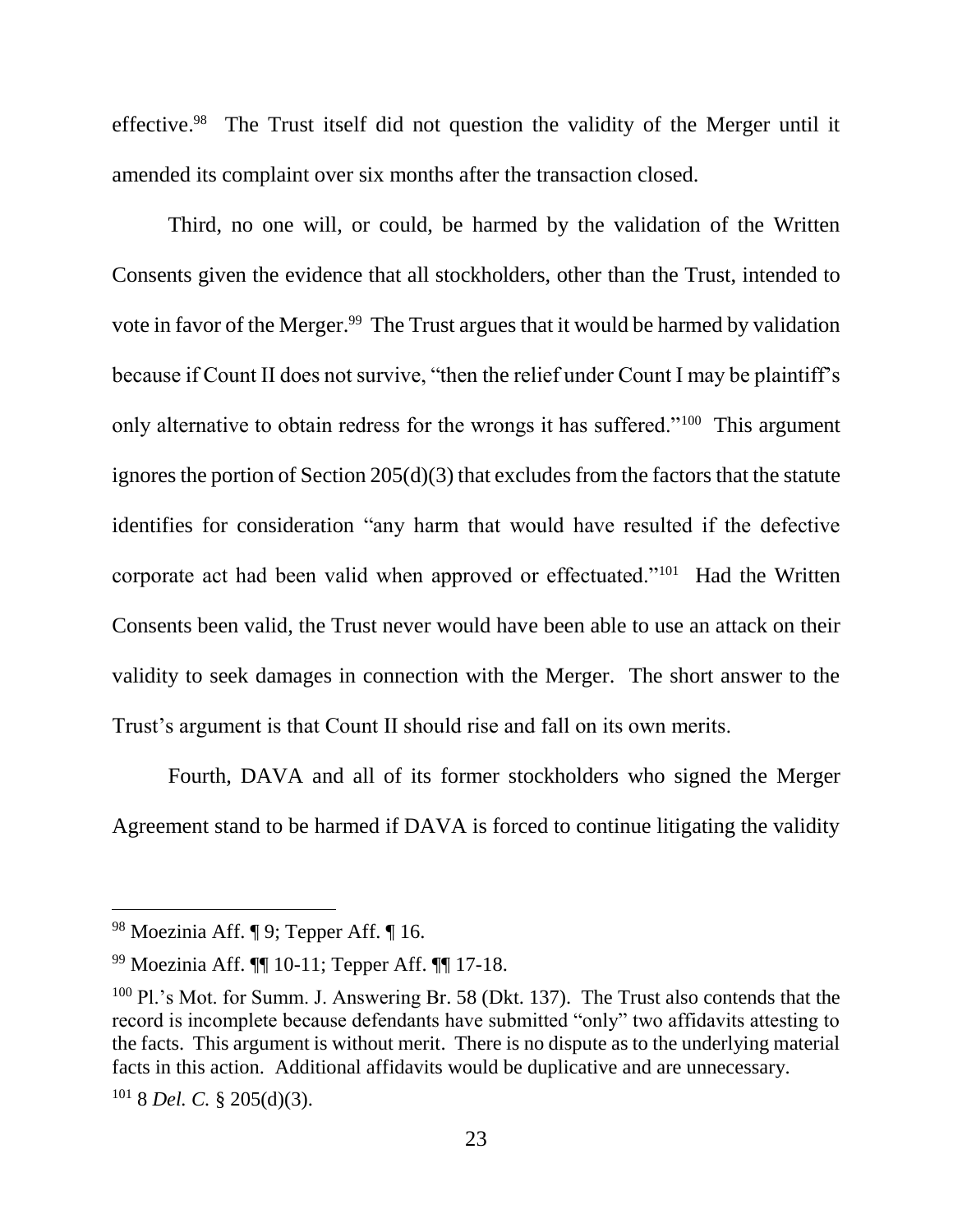of the Written Consents.<sup>102</sup> The Merger closed nearly three years ago, and DAVA has been operating as a subsidiary of Endo ever since. Thus, "the metaphorical merger eggs have been scrambled."<sup>103</sup>

Fifth, validating the Written Consents is consistent with the underlying purpose of the statute. The failure to properly date the Written Consents is the epitome of a technical shortcoming that the Delaware General Assembly sought to address when it promulgated Section 205.<sup>104</sup> Indeed, as noted above, Section 228(c) was amended in 2017 to eliminate the requirement that written consents bear the date of signature of the consenting stockholder, which suggests that this requirement was technical in nature and a superfluous condition to the use of written consents.

\* \* \* \* \*

For the reasons stated above, defendants' motion for summary judgment (i) affording DAVA the relief sought in its Counterclaim under 8 *Del. C.* § 205 and (ii) dismissing Count I of the Amended Complaint with prejudice will be granted.

 $102$  Moezinia Aff.  $\P$  11; Tepper Aff.  $\P$  18.

<sup>103</sup> *Transkaryotic Therapies*, 954 A.2d at 362 (citation omitted).

<sup>&</sup>lt;sup>104</sup> *See Numoda*, 2015 WL 402265, at \*8 (citations omitted) ("[T]he General Assembly drafted the law in hopes of creating an adaptable, practical framework for corporations and their counsel. An important goal was to facilitate correction of mistakes made in the context of a corporate act without disproportionately disruptive consequences. Part of this effort was to eliminate hyper-technical distinctions and the uncertain divide between void and voidable acts.").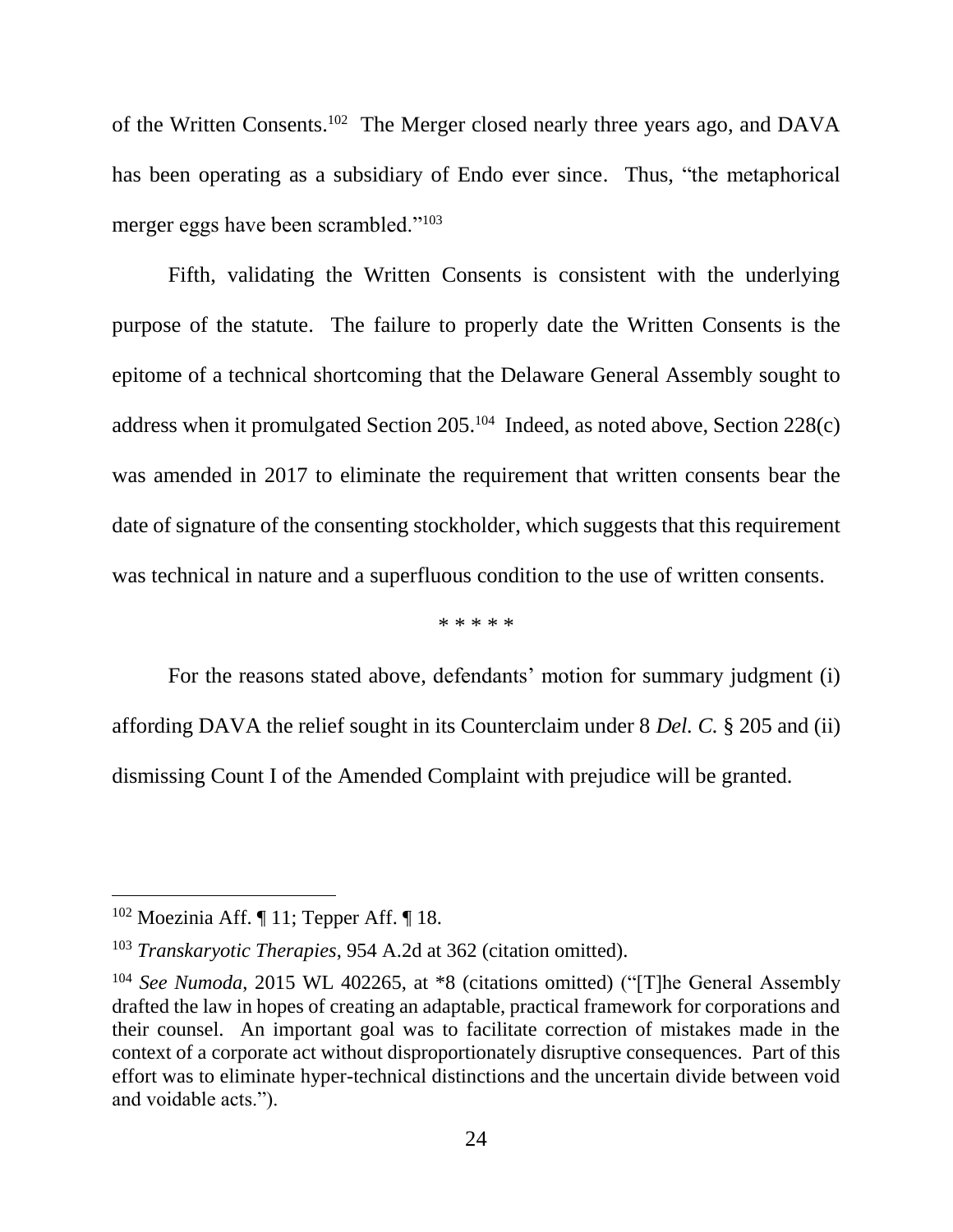# **C. Defendants are Entitled to Summary Judgment on Count II Because the Trust Cannot Establish a Non-Exculpated Claim for Breach of Fiduciary Duty**

In Count II of the Amended Complaint, the Trust asserts that the Director Defendants breached their fiduciary duty in two respects: (i) by incorrectly informing DAVA's stockholders that the Merger had been approved by the Written Consents of the holders of a majority of the Company's stock; and (ii) by failing to include "any information that would enable those stockholders to determine whether to accept the Merger consideration or seek appraisal of their stock."<sup>105</sup>

The first aspect of this claim is moot given the disposition of the Counterclaim, as discussed above, validating the Merger as approved by holders of a majority of the Company's stock.

With respect to the second aspect of Count II, the Delaware Supreme Court has articulated the overarching standard for directors' communications with stockholders as follows:

Whenever directors communicate publicly or directly with shareholders about the corporation's affairs, with or without a request for shareholder action, directors have a fiduciary duty to shareholders to exercise due care, good faith and loyalty. It follows *a fortiori* that when directors communicate publicly or directly with shareholders about corporate matters the *sine qua non* of directors' fiduciary duty to shareholders is honesty.<sup>106</sup>

<sup>105</sup> Am. Compl. ¶ 31; *see also* Pl.'s Mot. for Summ. J. Answering Br. 24-25.

<sup>106</sup> *Malone v. Brincat*, 722 A.2d 5, 10 (Del. 1998) (citation omitted); *cf. Gilliland v. Motorola, Inc.*, 859 A.2d 80, 88 (Del. Ch. 2004) ("[A] notice given pursuant to section 262 [informing stockholders of their appraisal rights] must contain, at a minimum, summary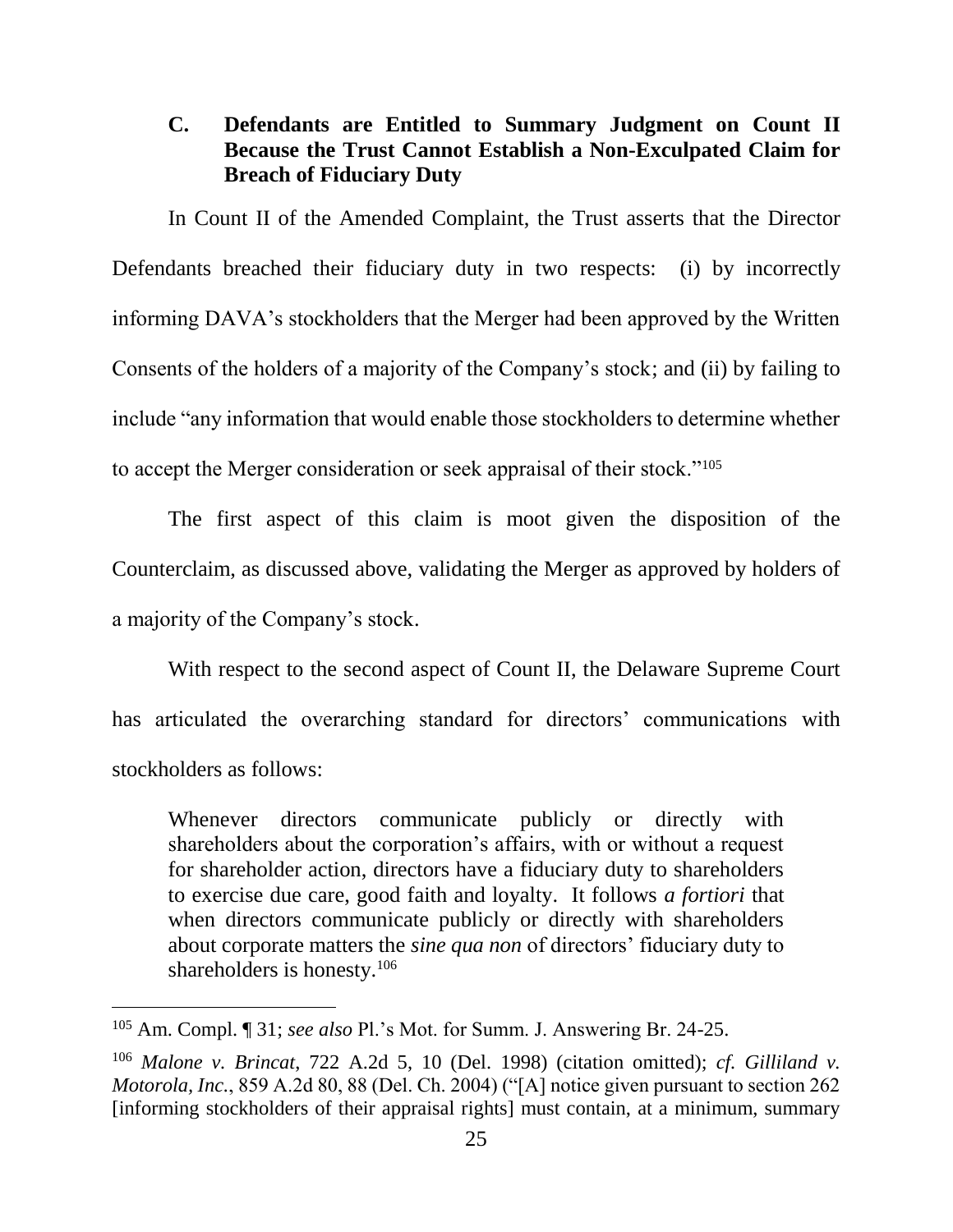A disclosure-based claim for breach of fiduciary duty thus may implicate both the duty of care and the duty of loyalty.<sup>107</sup>

At the times relevant to this action, DAVA's certificate of incorporation contained a provision, authorized under 8 *Del. C.* § 102(b)(7), exculpating DAVA's directors from monetary liability resulting from a breach of fiduciary duty to the fullest extent permissible under Delaware law.<sup>108</sup> Thus, the Director Defendants are exculpated for any breach of their duty of care, and the Trust's breach of fiduciary duty claim can survive only if a genuine issue of fact exists in support of a claim that the Director Defendants breached their duty of loyalty.<sup>109</sup> In that vein, the Trust advances two arguments in support of a loyalty claim against the Director Defendants concerning the Merger: that they (i) were self-interested and lacked independence, and (ii) acted in bad faith. I address the arguments in that order.

financial and trading data and reference to the publicly available sources from which more complete information is available.").

<sup>107</sup> *See Zirn v. VLI Corp.*, 621 A.2d 773, 778 (Del. 1993) (citation omitted) ("The requirement that a director disclose to shareholders all material facts bearing upon a merger vote arises under the duties of care and loyalty.").

<sup>&</sup>lt;sup>108</sup> *See* Schulman Aff. Ex. 15  $\parallel$  10 ("The directors of the Corporation shall be entitled to the benefits of all limitations on the liability of directors generally that are now or hereafter become available under the DGCL.").

<sup>109</sup> *See In re Walt Disney Co. Derivative Litig.*, 906 A.2d 27, 65 (Del. 2006) (citing 8 *Del. C.* § 102(b)(7)) ("Thus, a corporation can exculpate its directors from monetary liability for a breach of the duty of care, but not for conduct that is not in good faith.").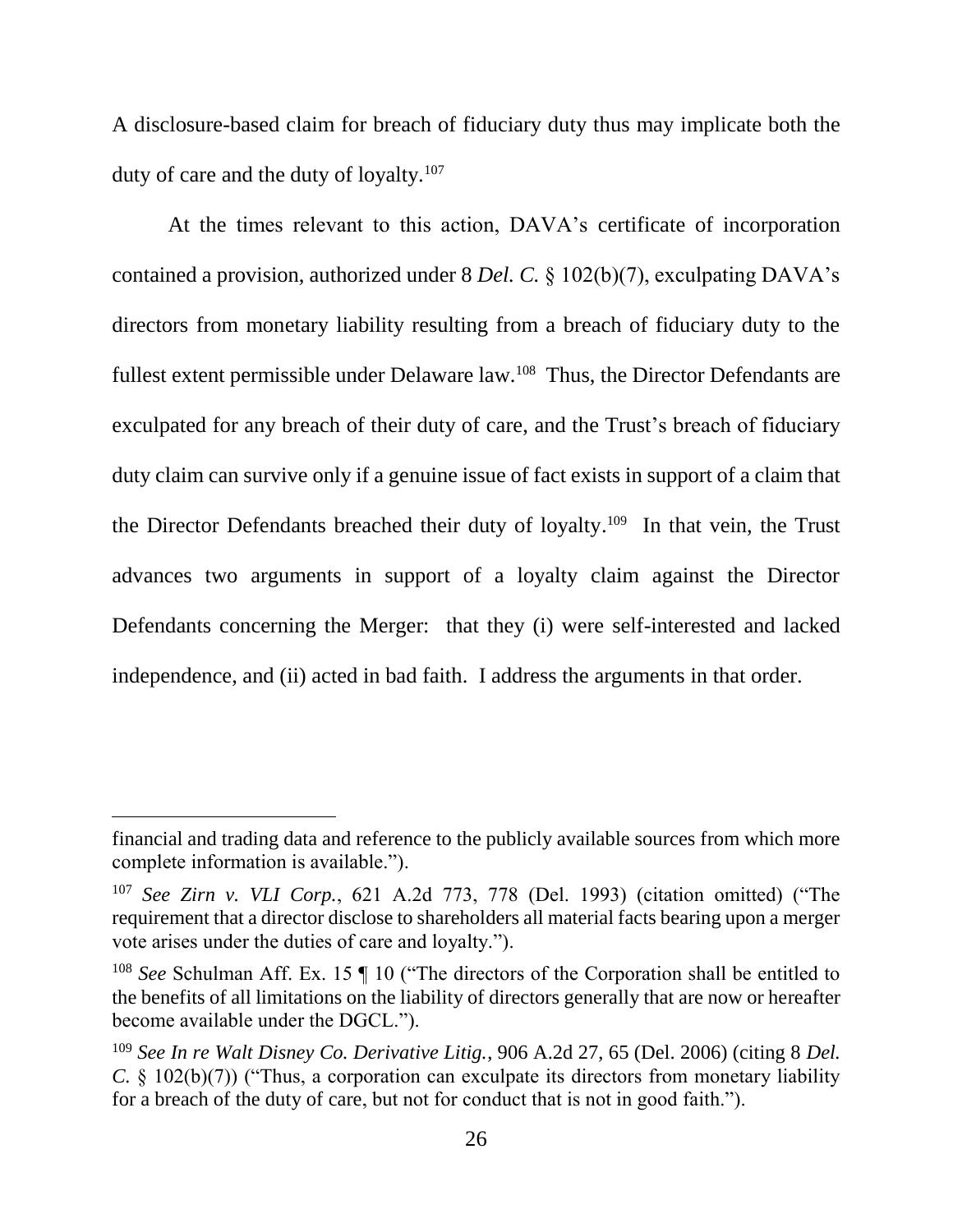## **1. The Director Defendants Were Not Self-Interested and Did Not Lack Independence with Respect to the Merger**

The Trust contends that the Director Defendants either were self-interested or lacked independence with respect to the Warrants issued in January 2013 and that it was a breach of their duty of loyalty not to provide information about these conflicts in the Notice. $110$ 

"Classic examples of director self-interest in a business transaction involve either a director appearing on both sides of a transaction or a director receiving a personal benefit not received by the shareholders generally."<sup>111</sup> "Independence means that a director's decision is based on the corporate merits of the subject before the board rather than extraneous considerations or influences."<sup>112</sup> To establish that directors lack independence, a plaintiff must show "that the directors are 'beholden' to the [interested party] or so under [its] influence that their discretion would be sterilized."<sup>113</sup>

Assuming for the sake of argument that some or all of the Director Defendants were self-interested and/or lacked independence with respect to the issuance of the Warrants, an issue on which I express no opinion, the Trust's argument fails because

<sup>110</sup> Pl.'s Mot. for Summ. J. Answering Br. 37-39.

<sup>111</sup> *Cede & Co. v. Technicolor, Inc.* 634 A.2d 345, 362 (Del. 1993) (citation omitted).

<sup>112</sup> *Rales v. Blasband*, 634 A.2d 927, 936 (Del. 1993) (alternations omitted) (quoting *Aronson v. Lewis*, 473 A.2d 805, 816 (Del. 1984)).

<sup>113</sup> *Id*. (citation omitted).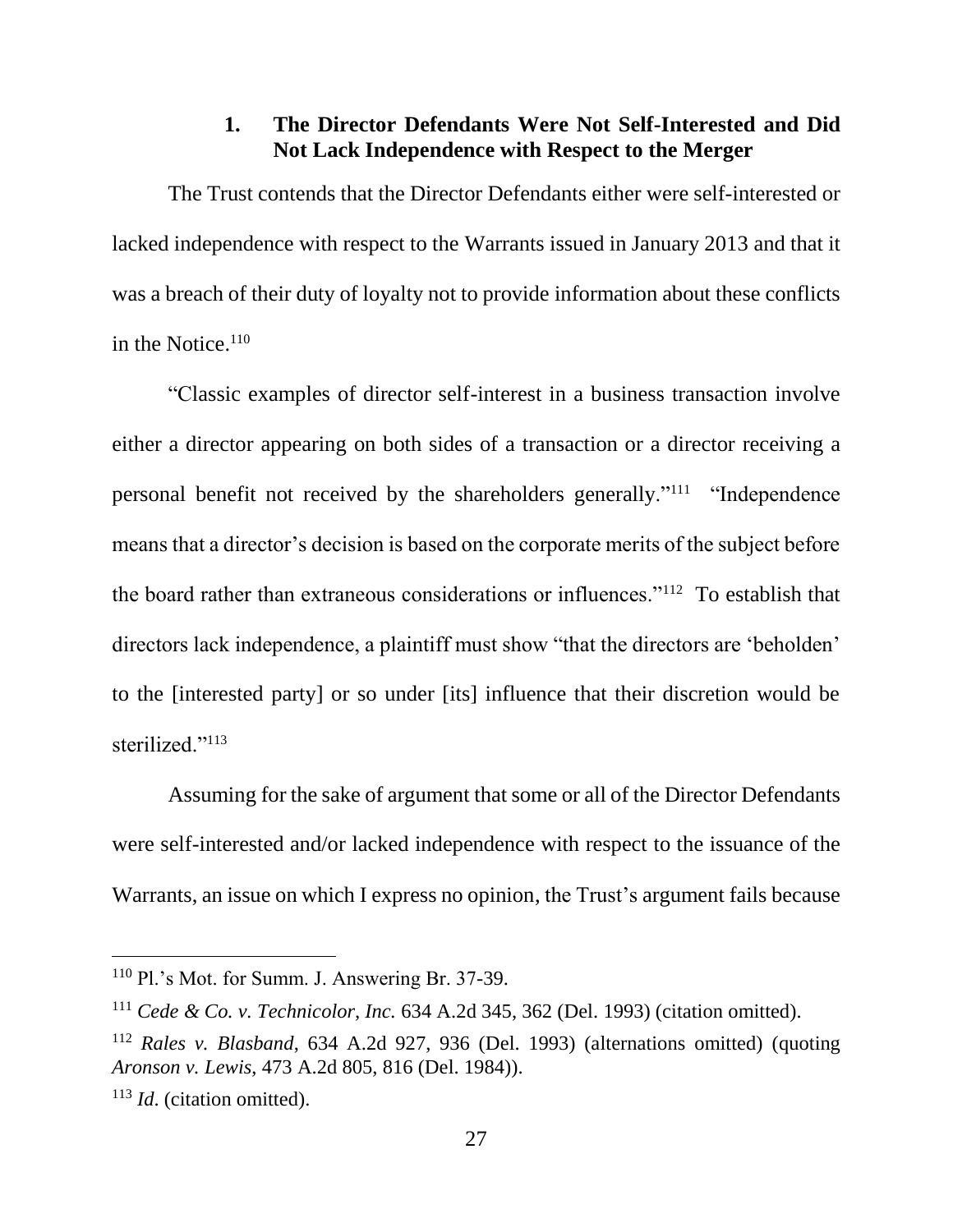it focuses on a transaction unrelated to the Merger. The Warrants in question were issued in January 2013 as part of the Debt Purchase. The Merger was the culmination of a review of strategic options that began in the fall of 2013 and ended when the Merger closed in August 2014. Plaintiff concedes that the issuance of the Warrants and the Merger were not part of a unitary transaction, and nothing in the record suggests otherwise.<sup>114</sup> Thus, whether any of the DAVA directors who *approved the Warrants* were self-interested or lacked independence with respect to that transaction may be relevant to an "improper dilution" claim, <sup>115</sup> but that issue has no bearing on the separate matter of whether the Director Defendants *who approved the Merger* approximately nineteen months later were self-interested or lacked independence with respect to the Merger.

Putting the Warrants aside, the undisputed facts of record are that the Merger was an arm's-length transaction between unaffiliated parties, each represented by separate counsel: Dechert for DAVA and Skadden for Endo.<sup>116</sup> The Merger was

<sup>114</sup> *See* Tr. 55-56 (Sept. 7, 2017) ("Q: And there's no indication I have seen in the record you can tell me differently—that this [Warrant issuance] was some preliminary step to a unitary transaction [*i.e.*, the Merger]. A: Right. It clearly was not."); *cf. Noddings Inv. Grp., Inc. v. Capstar Commun'cs. Inc.*, 1999 WL 182568, at \*6 (Del. Ch. Mar. 24, 1999) (citation omitted) ("The [step transaction] doctrine treats the 'steps' in a series of formally separate but related transactions involving the transfer of property as a single transaction, if all the steps are substantially linked. Rather than viewing each step as an isolated incident, the steps are viewed together as components of an overall plan.").

<sup>115</sup> *See infra* IV.C.

<sup>116</sup> Tepper Aff. ¶¶ 3, 7; Moezinia Aff. ¶¶ 3, 6.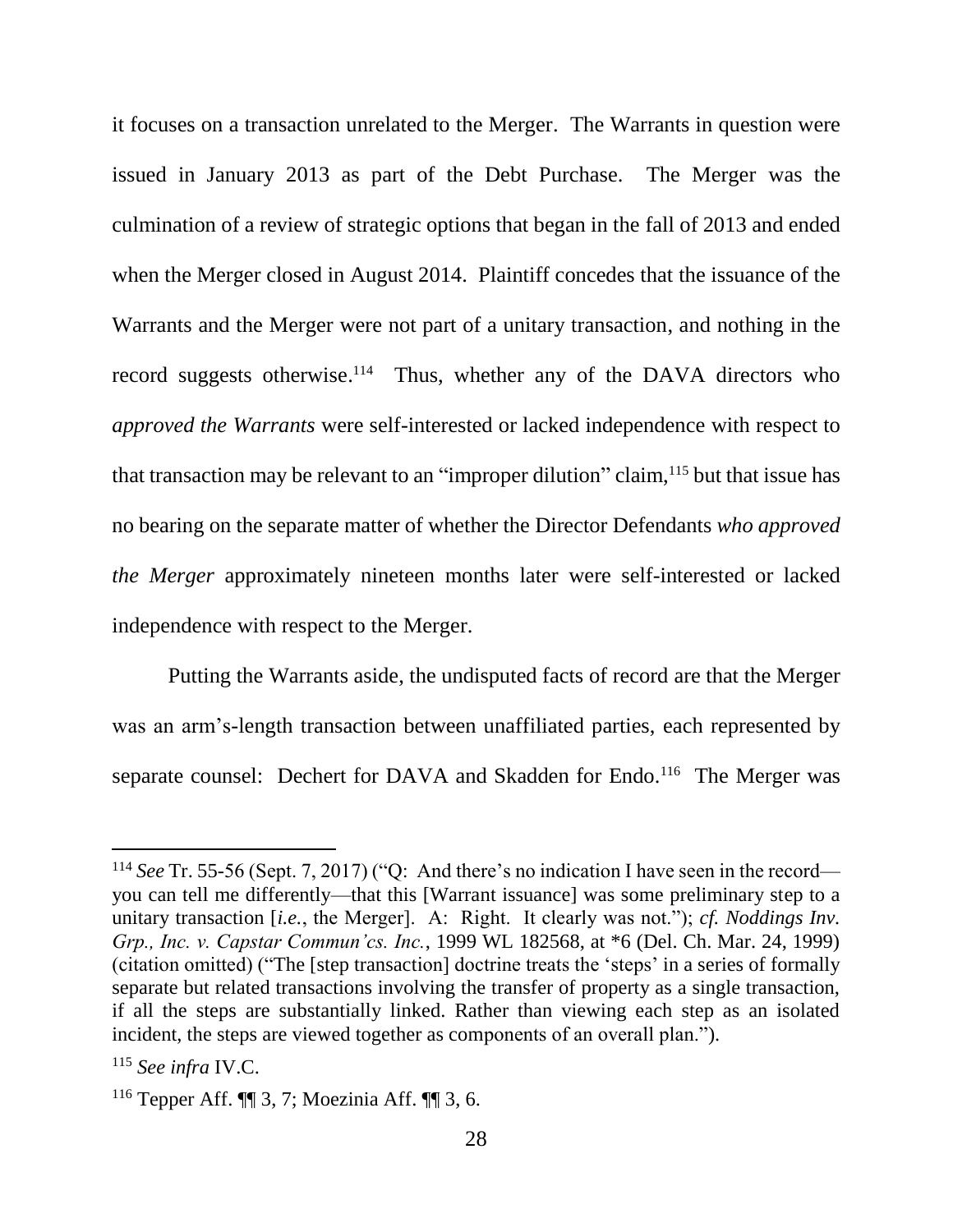not a self-interested transaction implicating the duty of loyalty. The Director Defendants did not stand on both sides of the transaction, nor did they derive any personal benefit different from that bestowed on other stockholders. To the contrary, they had the same financial incentive to maximize the consideration received in the Merger because their shares of DAVA were cashed out at the same price that the Trust and every other stockholder of the Company received. The Trust also has presented no facts suggesting that the Director Defendants were beholden to Endo or otherwise lacked independence with respect to the Merger.

In sum, no genuine issue of fact exists calling into question the Director Defendants' alignment of interests and independence with respect to the Merger. Thus, given the Section 102(b)(7) exculpatory provision in DAVA's certificate of incorporation, the only potential way for Count II to survive defendants' motion for summary judgment is for there to be a genuine issue of fact that the Director Defendants acted in bad faith in connection with the preparation of the Notice. I address this argument next.

# **2. The Director Defendants' Actions with Respect to the Contents of the Notice Do Not Amount to Bad Faith**

The Trust contends that, "[e]ven if the directors were neither interested in nor lacked independence in connection with the Notice, their actions were in bad faith, and thus they cannot be exculpated for their breaches under a Section 102(b)(7)

29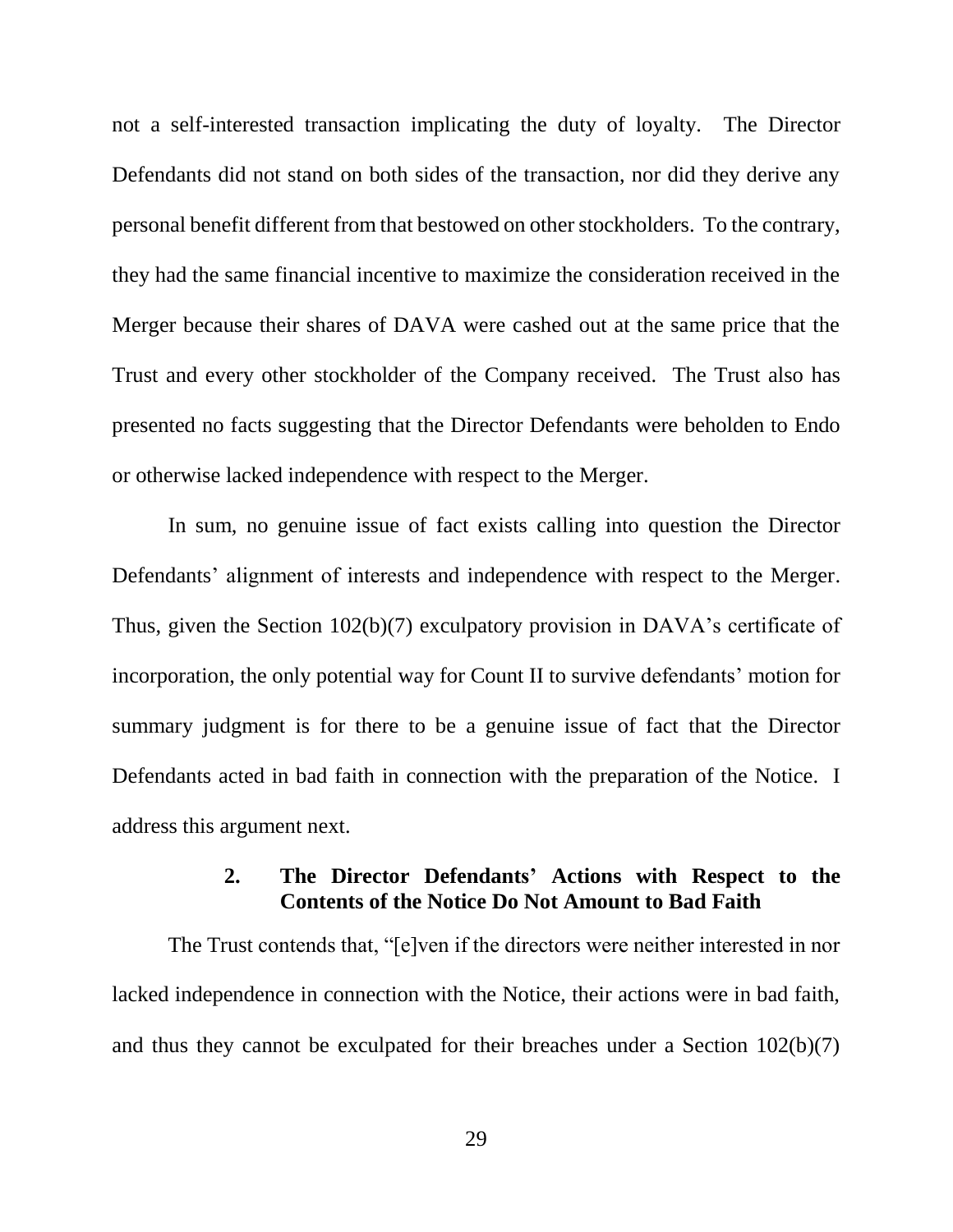provision."<sup>117</sup> More specifically, the Trust argues that the Director Defendants engaged in bad faith conduct by intentionally failing to disclose, or recklessly not disclosing, material information about the Company in the Notice.<sup>118</sup>

"A showing of bad faith requires an 'extreme set of facts to establish that disinterested directors were intentionally disregarding their duties or that the decision . . . [was] so far beyond the bounds of reasonable judgment that it seems essentially inexplicable on any other ground other than bad faith."<sup>119</sup> The undisputed factual record shows that this is not one of those "extreme" cases.

As the court expressed at an earlier hearing, the Notice was totally bereft of information required under Delaware law to permit a stockholder to decide whether to seek appraisal in lieu of accepting the Merger consideration.<sup>120</sup> The relevant inquiry here, though, is not whether the Notice was legally deficient (it clearly

<sup>117</sup> Pl.'s Mot. for Summ. J. Answering Br. 39.

<sup>118</sup> *Id.* at 39-40 (citing *Johnson v. Shapiro*, 2002 WL 31438477, at \*8 (Del. Ch. Oct. 18, 2002)).

<sup>119</sup> *Nguyen v. Barrett*, 2016 WL 5404095, at \*3 (Del. Ch. Sept. 28, 2016) (citing *In re Chelsea Therapeutics Int'l Ltd. S'holders Litig.*, 2016 WL 3044721, at \*7 (Del. Ch. May 20, 2016)).

<sup>120</sup> *See* Tr. 52 (July 29, 2015) ("I read the notice that was provided to the stockholder in this case, and there is, if not zero, as close to zero as you could get by way of information that would be relevant to allow somebody to make a determination as to whether or not to seek appraisal. For example, you will not find in the notice a financial analysis supporting the basis for the merger price. You won't find any projections. You won't find any discussion of the prospects of the business. You won't find any elaboration upon the process by which the board reached the conclusion that it did that this was an appropriate price in recommending that the merger occur.").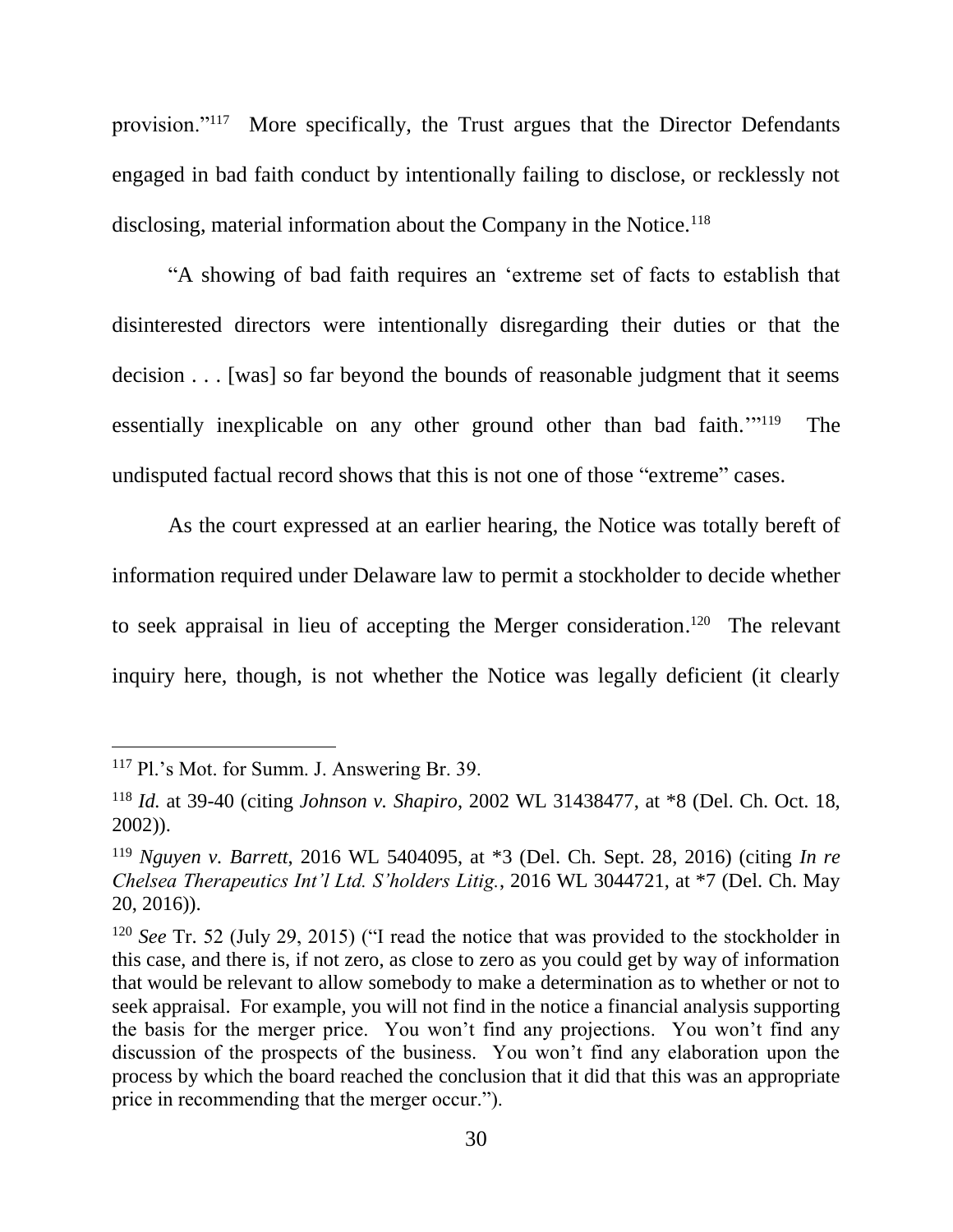was),<sup>121</sup> but whether the Director Defendants acted in bad faith with respect to the preparation of the Notice and the disclosures it contained. Because the unrebutted record shows that the Director Defendants reasonably relied upon DAVA's longtime outside corporate counsel to prepare the Notice, their actions do not rise to the threshold required for bad faith as a matter of law.

Justifiable reliance on outside counsel evinces good faith, not an improper dereliction of duty.<sup>122</sup> Indeed, reliance by corporate directors on outside experts for specialized, technical, or esoteric matters should be encouraged and not

<sup>121</sup> *See Skeen v. Jo-Ann Stores, Inc.*, 750 A.2d 1170, 1174 (Del. 2000) ("[A] stockholder deciding whether to seek appraisal should be given financial information about the company that will be material to that decision."); *Gilliland*, 859 A.2d at 88-89 ("[M]inimal disclosure . . .—a brief summary of the financial numbers and a description of where the more exhaustive disclosures would be located—would have sufficed. [Defendant], however, did not even provide this minimal disclosure and, therefore, did not satisfy its disclosure duty."); *Berger v. Pubco Corp.*, 2008 WL 2224107, at \*3 (Del. Ch. May 30, 2008) ("Clearly, some financial data about the company is materially relevant to the decision of whether or not to seek appraisal, but such disclosure is ultimately asymptotic; it eventually becomes an exercise in diminishing returns."), *rev'd on other grounds*, 976 A.2d 132 (Del. 2009); *Nagy v. Bistricer*, 770 A.2d 43, 51 (Del. Ch. 2000) (finding that the directors breached their duty of disclosure where a post-transaction information statement contained no information regarding (i) the value of the constituent corporations, (ii) the reasons why the board supported the transaction, (iii) the directors' decision-making process in supporting the transaction, or (iv) the directors' interest in the acquirer); *Turner v. Bernstein*, 776 A.2d 530, 535 (Del. Ch. 2000) (finding that the directors breached their duty of disclosure where the stockholders "did not even receive the company's most recent financial results for the periods proximate to the vote," "any projections of future company performance," or "any explanation of why the [] board believed that the merger consideration was more worthwhile to the stockholders than the returns that could be expected if the company were to pursue its existing business plan").

<sup>122</sup> *See Cinerama, Inc. v. Technicolor, Inc.*, 663 A.2d 1134, 1142 (Del. Ch. 1994) (Allen, C.) ("I find the Technicolor board's reliance upon experienced counsel to evidence good faith and the overall fairness of the process.").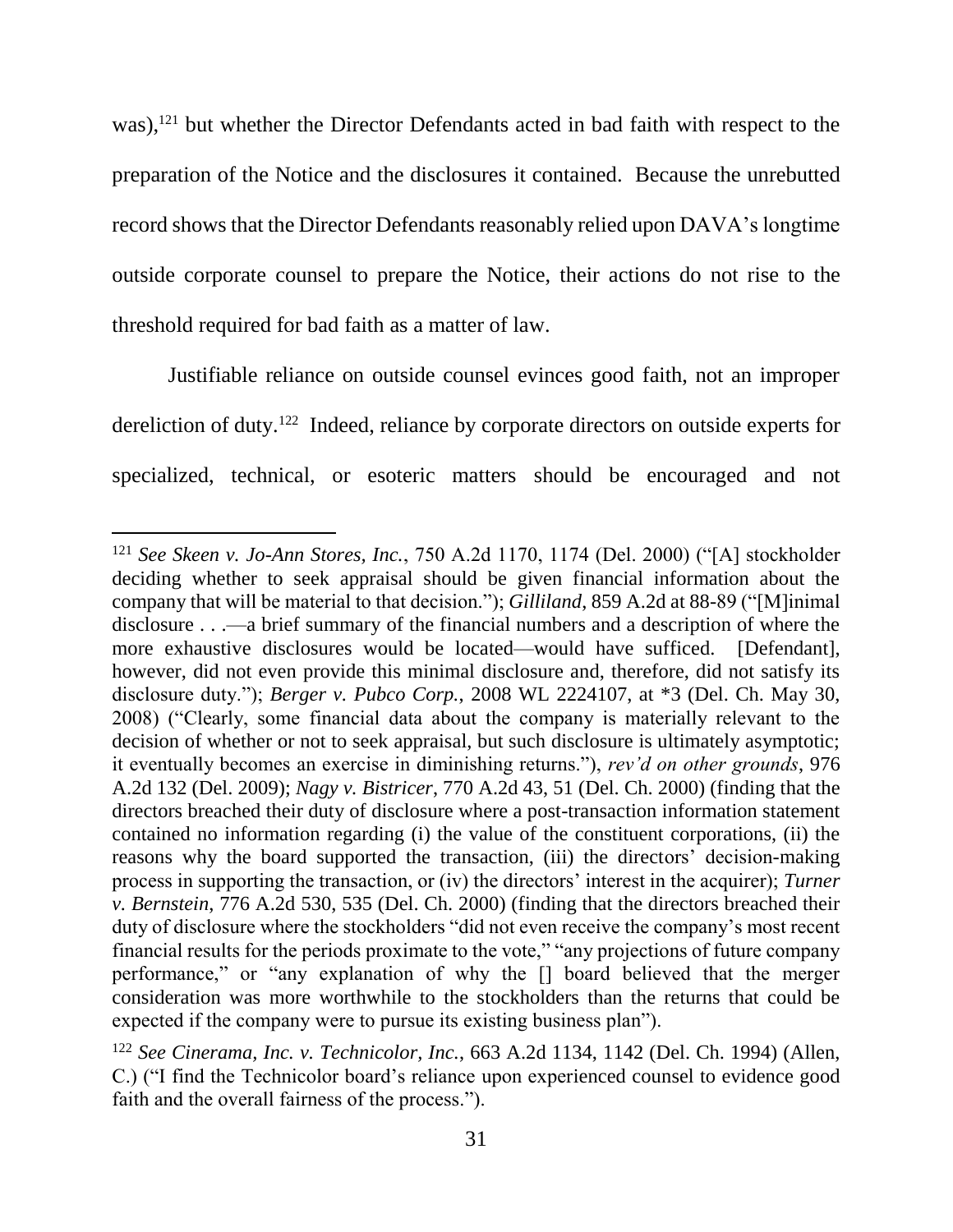condemned.<sup>123</sup> In that vein, Delaware law *statutorily* encourages directors to rely on experts, including legal counsel, to inform themselves and properly discharge their fiduciary duties. 124

Moezinia is not a lawyer.<sup>125</sup> Although Tepper and Walter both were trained as lawyers, neither has expertise in Delaware mergers and acquisitions law.<sup>126</sup> Dechert had served as DAVA's primary outside counsel for corporate transactional matters since DAVA was founded as a Delaware corporation in 2004. <sup>127</sup> Based on their prior dealings with Dechert and its professional reputation, it was reasonable for the Director Defendants to believe that the law firm was competent to provide

<sup>123</sup> *See* Leo E. Strine, Jr., *Documenting the Deal: How Quality Control and Candor Can Improve Boardroom Decision-Making and Reduce the Litigation Target Zone*, 70 BUS. LAW. 679, 680 (2015) (noting that "fundamental principles of corporate law . . . entitle [impartial] fiduciaries to rely upon the advice of impartial experts as a defense."); *id*. at 683 (citing 8 *Del. C.* § 141(e)) ("In the ordinary course of business, the non-management directors rely principally upon management for advice, information, and specialized expertise. Under the DGCL, they are entitled to rely upon this input as a defense if they face a lawsuit. When the directors' normal source of advice has become conflicted, the directors must scramble to seek substitute independent advice.")

<sup>124</sup> *See infra* III.C.3 (discussing Section 141(e)).

<sup>125</sup> Moezinia Aff. ¶ 3.

<sup>126</sup> *See* Tepper Aff. ¶ 6 ("Although I am a lawyer, I am not an expert on Delaware law, including without limitation Delaware corporate law relating to mergers, appraisal rights, and/or any related disclosures to stockholders that may be required by statute or case law."); Schulman Aff. Ex. 24 (Walter Dep.) at 84 ("Q: Focusing on your knowledge at the time—and this will be 2014—did you know what needed to be sent to stockholders in connection with the merger under Delaware law? A: No.").

 $127$  Tepper Aff.  $\P$  4.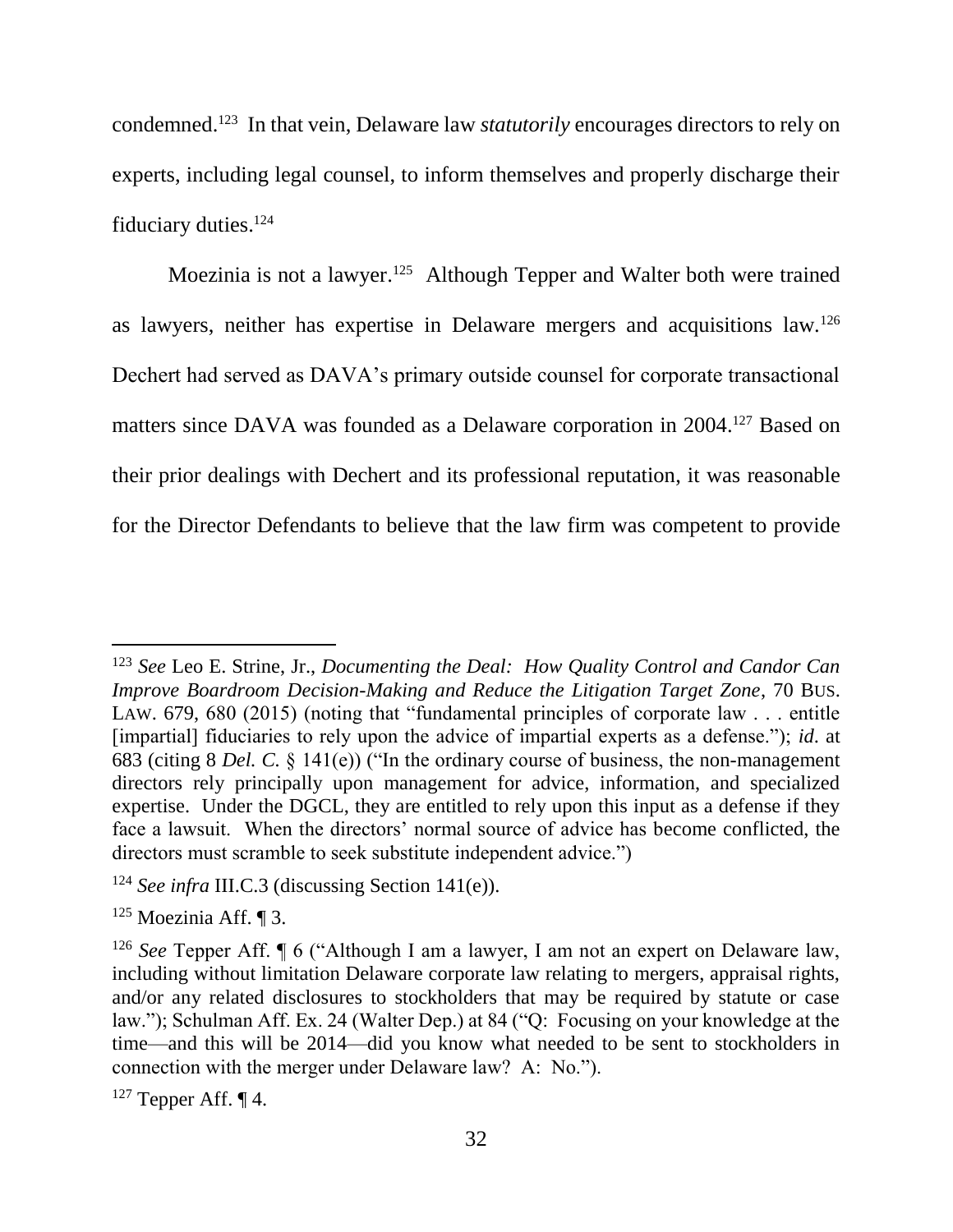legal advice in connection with the Merger.<sup>128</sup> More specifically, it was reasonable for them to rely on Dechert—as they testified they did—to ensure compliance with the legal requirements for obtaining stockholder approval by written consent, including the provision of a notice of appraisal rights to any non-consenting stockholder, in accordance with the recommendation Dechert made to pursue this course for obtaining stockholder approval of the Merger. 129

<sup>&</sup>lt;sup>128</sup> *See id.* ("Dechert represented DAVA in connection with its formation as a Delaware corporation in 2004 and in numerous other transactional matters during the 10 years of DAVA's existence prior to the Merger. On each occasion, I had determined that Dechert provided DAVA with competent and sound legal representation. I also knew, based on DAVA's prior experience with Dechert, that Dechert was a prominent international law firm, consistently highly rated by leading legal directories, with specific expertise in mergers and acquisitions."); Moezinia Aff. ¶ 3 ("Dechert had been DAVA's corporate counsel since the Company's inception in 2004. It held itself out as a prominent international law firm. I was informed that Dechert was consistently highly rated, with specific expertise in mergers and acquisitions.").

<sup>129</sup> *See* Tepper Aff. ¶ 6 ("I worked with Dechert in obtaining the signatures on the Written Consents, but I relied entirely on Dechert to draft the Written Consents and assure that they complied with Delaware law"); *id.* ¶ 22 ("Other than the few questions I asked regarding mailing, timing and whether the Disclosure Schedules needed to be sent along with the Notice, neither I, nor to the best of my knowledge any of the other Board members, raised any questions, offered any comments or sought any changes in the Notice and accompanying materials prepared by Dechert."); Moezinia Aff. ¶ 5 ("I and my fellow Board members relied in good faith on Dechert to prepare the Written Consents in conformity with applicable law and ensure the propriety of the manner in which the signatories executed and dated the Written Consents."); *id.* ¶ 12 ("As was the case with the Written Consents, in connection with the Disclosures that accompanied the notice of appraisal rights that was sent to Plaintiff,[] the Board relied entirely, and in good faith, on Dechert for advice regarding the form and content of the notice and compliance with the disclosure requirements under Delaware law."); Schulman Aff. Ex. 24 (Walter Dep.) at 81 ("Q: Do you recall any discussions with Mr. Griffin concerning the documents required to be signed by DAVA's stockholders in connection with the merger with Endo? A: No. We let the lawyers and Dec[h]ert figure out all the appropriate documentation."); *id*. at 83 ("Q: We'll represent to you that this is the stockholder notice received by Mr. Cirillo in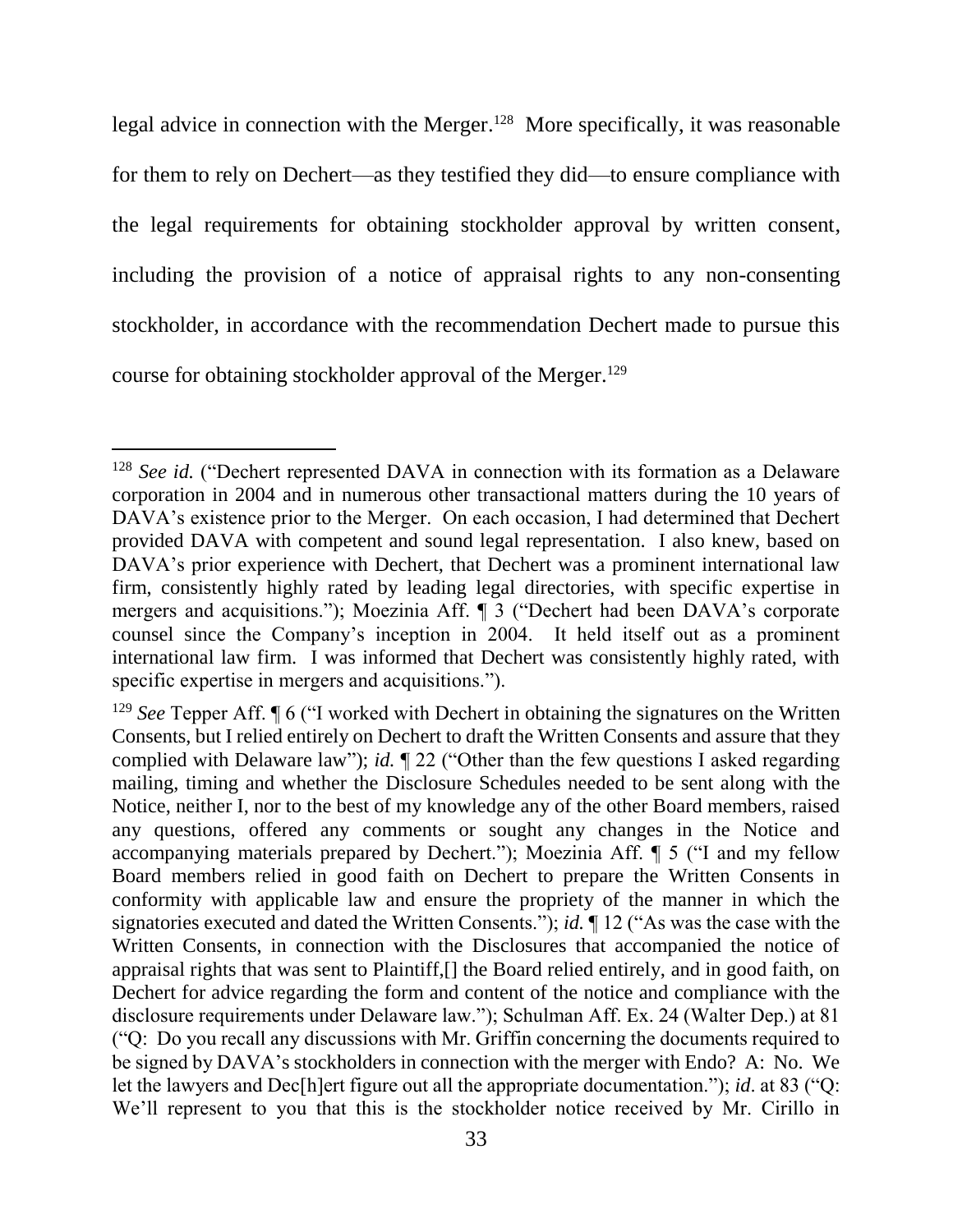The Trust criticizes Walter and Moezinia for relying on Tepper to handle the Notice properly, and it takes issue with Tepper deferring almost entirely to Dechert with respect to the dissemination and content of the Notice. To the limited extent that Tepper was involved, the Trust faults him because "Tepper and Dechert discussed that they did not want to send the Cirillo Trust a notice of appraisal rights because, by doing so, they would be 'putting the gun in his hands.'"<sup>130</sup>

To my mind, it is logical that Walter and Moezinia would look to Tepper as the Company's General Counsel to oversee the legalities of providing notice of a transaction to stockholders. It also makes eminent sense that Tepper would assign responsibility for ensuring that the Notice complied with the requirements of Delaware law to the counsel specifically retained to advise the Company on the Merger.

As for the "gun in his hands" email, Rosenberg, *not* Tepper, made this comment. The plain language of Rosenberg's message, although inflammatory, indicates that the email was intended as a suggestion that a phone call could facilitate the Trust's approval of the Merger and avoid the need to send the Notice. Nothing in that email suggests that Dechert did not know how to prepare a legally compliant

connection with the merger between Endo and DAVA. Did you play any role in drafting, editing, reviewing this document? A: You mean other than hiring the lawyers to do it no.").

<sup>130</sup> Pl.'s Mot. for Summ. J. Answering Br. 43.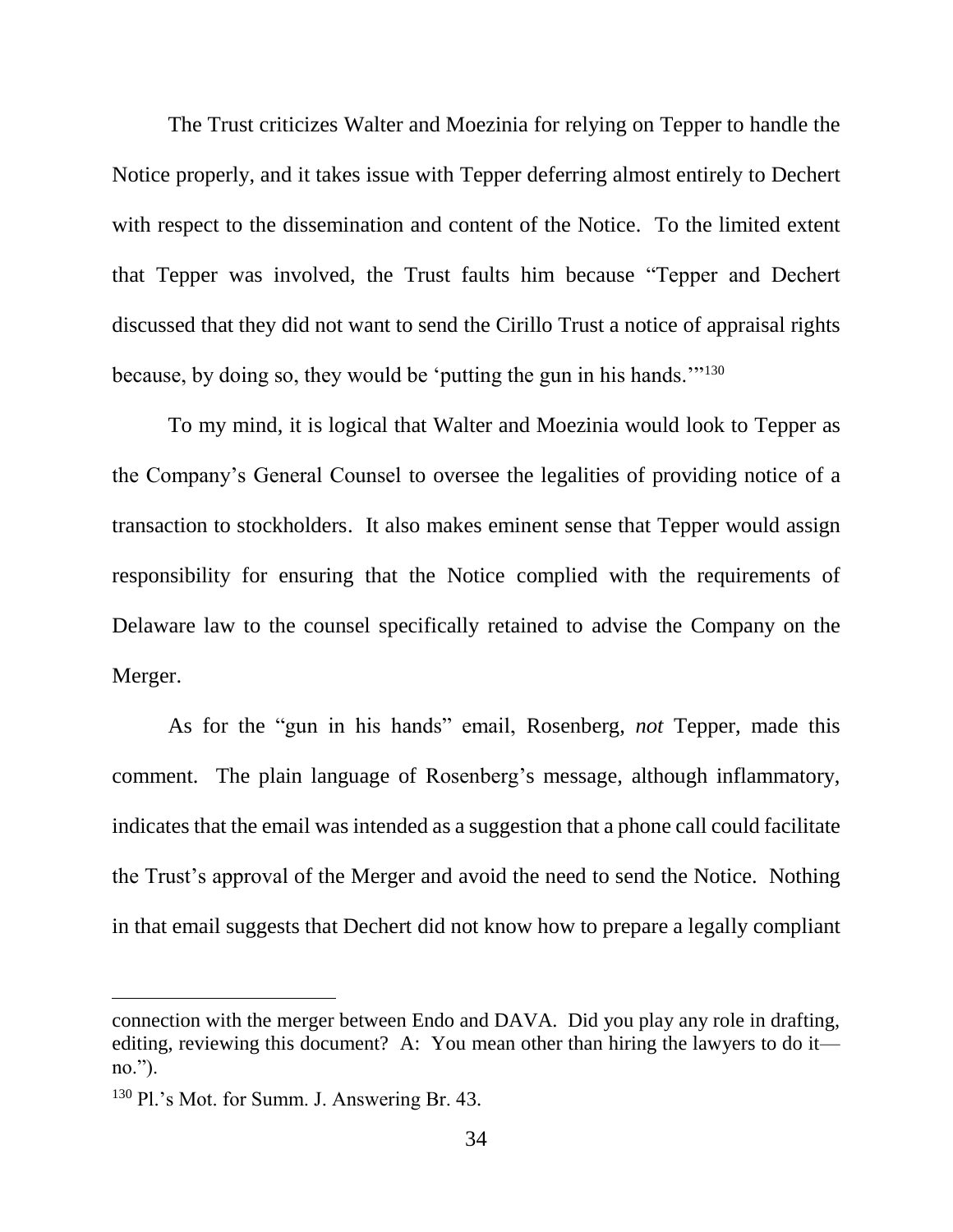notice, that Tepper should have questioned Dechert's competence on that matter, or that DAVA would not provide the Trust with the Notice when required to do so. Indeed, the record bears this out—within twenty-four hours of receiving Rosenberg's email, Tepper instructed him to get the Notice "ready to go."<sup>131</sup>

The Trust also contends that the Director Defendants acted in bad faith in a number of contexts apart from the Notice. For example, the Trust argues that (i) Walter acted in bad faith because he allowed his fellow Guggenheim executive Griffin to "act as his proxy" at board meetings, and he failed to read a pleading filed on his behalf in this action, (ii) Moezinia acted in bad faith because he ducked questions at his deposition and repeated a "rehearsed response," and (iii) Tepper acted in bad faith because he tried to get the Trust to sign the Written Consent, which would cause it to waive its appraisal rights.<sup>132</sup> These arguments miss the mark. The issue here is whether the Director Defendants acted in bad faith with respect to the failure to include material information in the Notice. These allegations have nothing to do with the content of the Notice and thus are legally irrelevant to the basis for asserting a breach of fiduciary duty claim under Count II.<sup>133</sup>

<sup>&</sup>lt;sup>131</sup> *See* Jenkins Aff. Ex. 31 at DAVA000931 (Rosenberg's "guns in his hands" email to Tepper at 3:08 p.m. on July 2, 2014); Schulman Aff. Ex. 13 at DAVA004367 (Tepper's "ready to go" email to Rosenberg at 12:15 p.m. on July 3, 2014).

<sup>132</sup> Pl.'s Mot. for Summ. J. Answering Br. 40-44.

<sup>&</sup>lt;sup>133</sup> The Trust does not allege, nor does it provide any evidence to support, that the Board discussed the Notice at the meetings that Walter did not attend.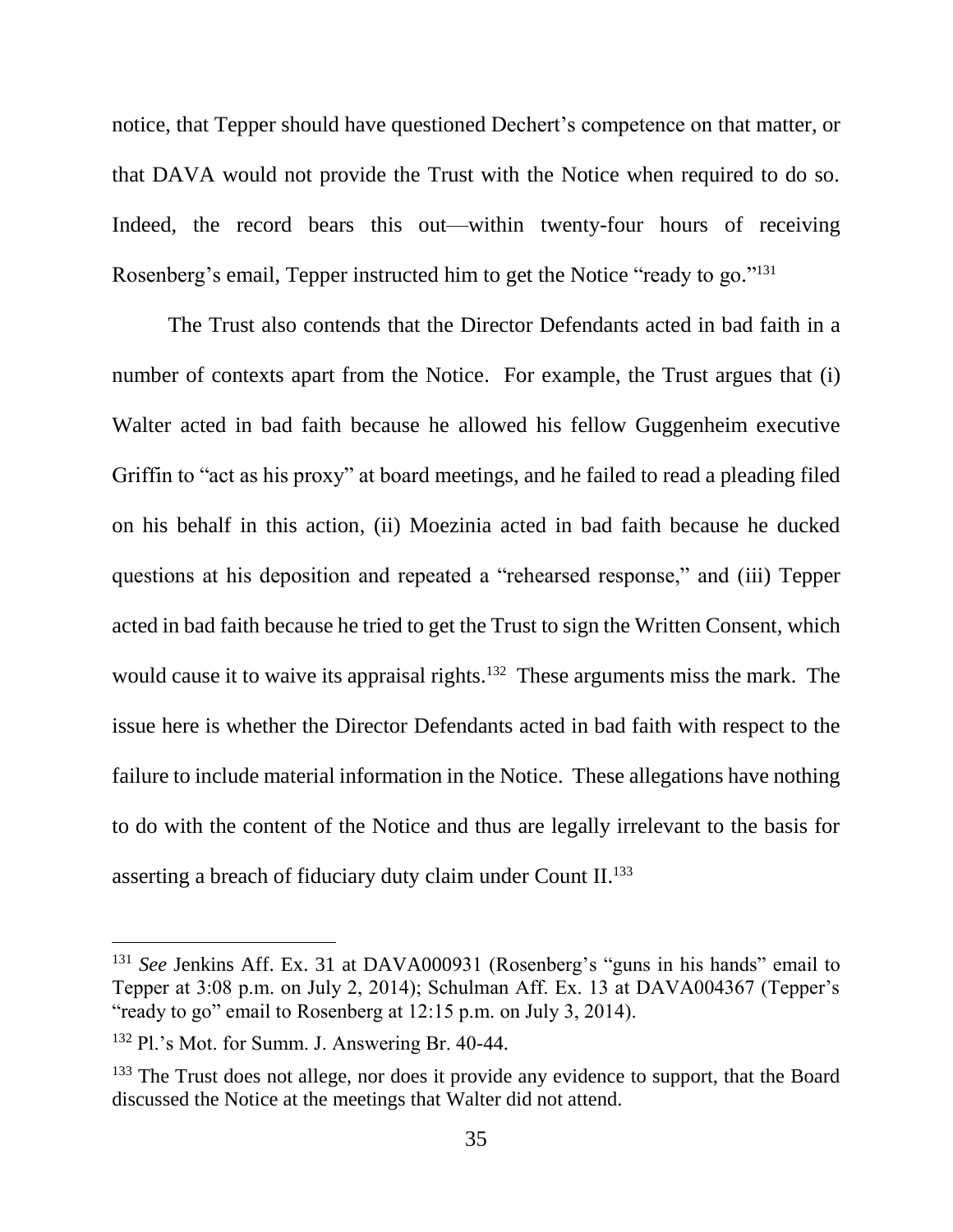In sum, the record reflects that the Director Defendants reasonably relied on DAVA's corporate counsel to prepare the Notice in accordance with the requirements of Delaware law. Nothing in the record suggests that the Director Defendants knew or should have known that Dechert was not competent to prepare the Notice or that its legal advice concerning the contents of the Notice would end up being so erroneous. <sup>134</sup> As such, it cannot be said as a matter of law that the Director Defendants intentionally disregarded their duties with respect to the Notice's failure to disclose material information, or that their reliance on Dechert to prepare the Notice was inexplicable on any other ground other than bad faith. Accordingly, the Director Defendants are entitled to entry of judgment dismissing Count II with prejudice.

### **3. Section 141(e) Shields the Director Defendants**

Invoking Section 141(e) of the Delaware General Corporation Law, the Director Defendants argue that Count II should be dismissed for the "independent reason" that they relied in good faith on counsel in connection with "the drafting and dissemination of the Notice."<sup>135</sup> Although the relevant analysis under Section 141(e) is nearly identical to the fiduciary duty one above, *i.e.*, whether the Defendant

<sup>&</sup>lt;sup>134</sup> Even the Trust conceded that "you would have assumed Dechert should have sufficient experience to" prepare the Notice. Tr. 63 (Sept. 7, 2017).

<sup>135</sup> Defs.' Mot. for Summ. J. Opening Br. 41.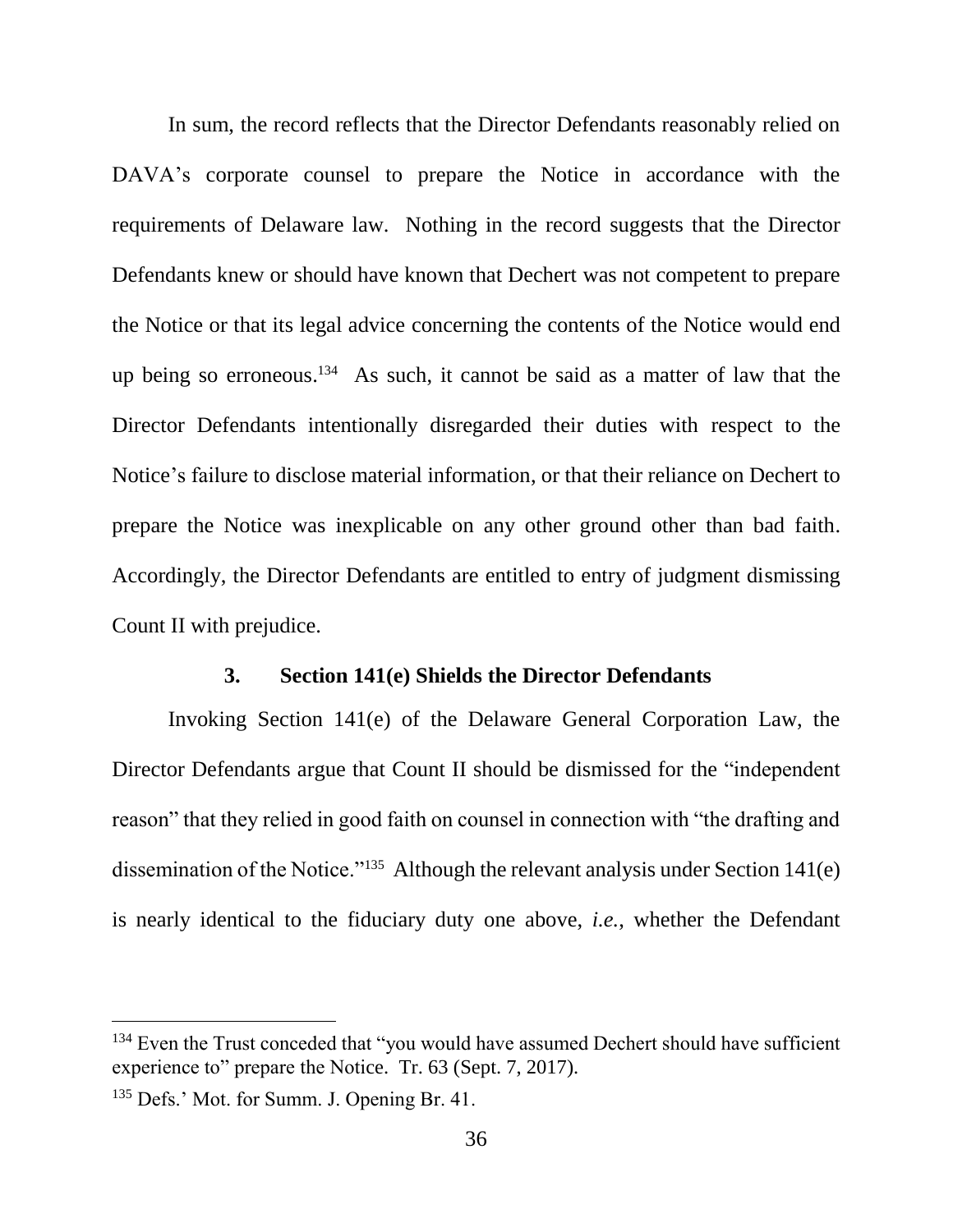Directors acted in good faith by relying on Dechert to prepare the Notice, Section

141(e) provides a distinct *statutory* ground for dismissal of Count II. 136

Section 141(e) states, in relevant part, that:

A member of the board of directors . . . shall, in the performance of such member's duties, be fully protected in relying in good faith upon . . . such information, opinions, reports or statements presented to the corporation by any . . . person as to matters the member reasonably believes are within such . . . person's professional or expert competence and who has been selected with reasonable care by or on behalf of the corporation.<sup>137</sup>

Legal advisors qualify as experts under Section  $141(e)$ ,<sup>138</sup> and the statute provides a complete safe harbor against "personal liability of a director for losses arising from 'illegal' transactions if a director were financially disinterested, acted in good faith, and relied on advice of counsel reasonably selected in authorizing a transaction."<sup>139</sup> For the reasons explained above, each of these elements is satisfied here: the Director Defendants' interests in the Merger were aligned with DAVA's

<sup>136</sup> *See Cinerama*, 663 A.2d at 1142 (citing 8 *Del. C.* § 141(e)) ("Indeed, it is arguable that the board's good faith reliance on this legal testimony may provide an independent basis for finding the directors not liable for approving the sale.").

<sup>137</sup> 8 *Del. C.* § 141(e).

<sup>138</sup> *Cinerama*, 663 A.2d at 1142.

<sup>139</sup> *Gagliardi v. TriFoods, Int'l, Inc.*, 683 A.2d 1049, 1051 n.2 (Del. Ch. 1996) (Allen, C.) (citing 8 *Del. C.* § 141(e)). *See In re Rural Metro Corp.*, 88 A.3d 54, 87 (Del. Ch. 2014) (citing 8 *Del. C.* § 141(e) and emphasis added) ("There are sound reasons why the General Assembly could have decided rationally to authorize exculpation for independent, disinterested directors who act in good faith, but not to extend exculpation to the highly compensated advisors on whom the *directors are entitled (and encouraged) to rely*."), *appeal dismissed*, 105 A.3d 990 (Del. 2014) (TABLE).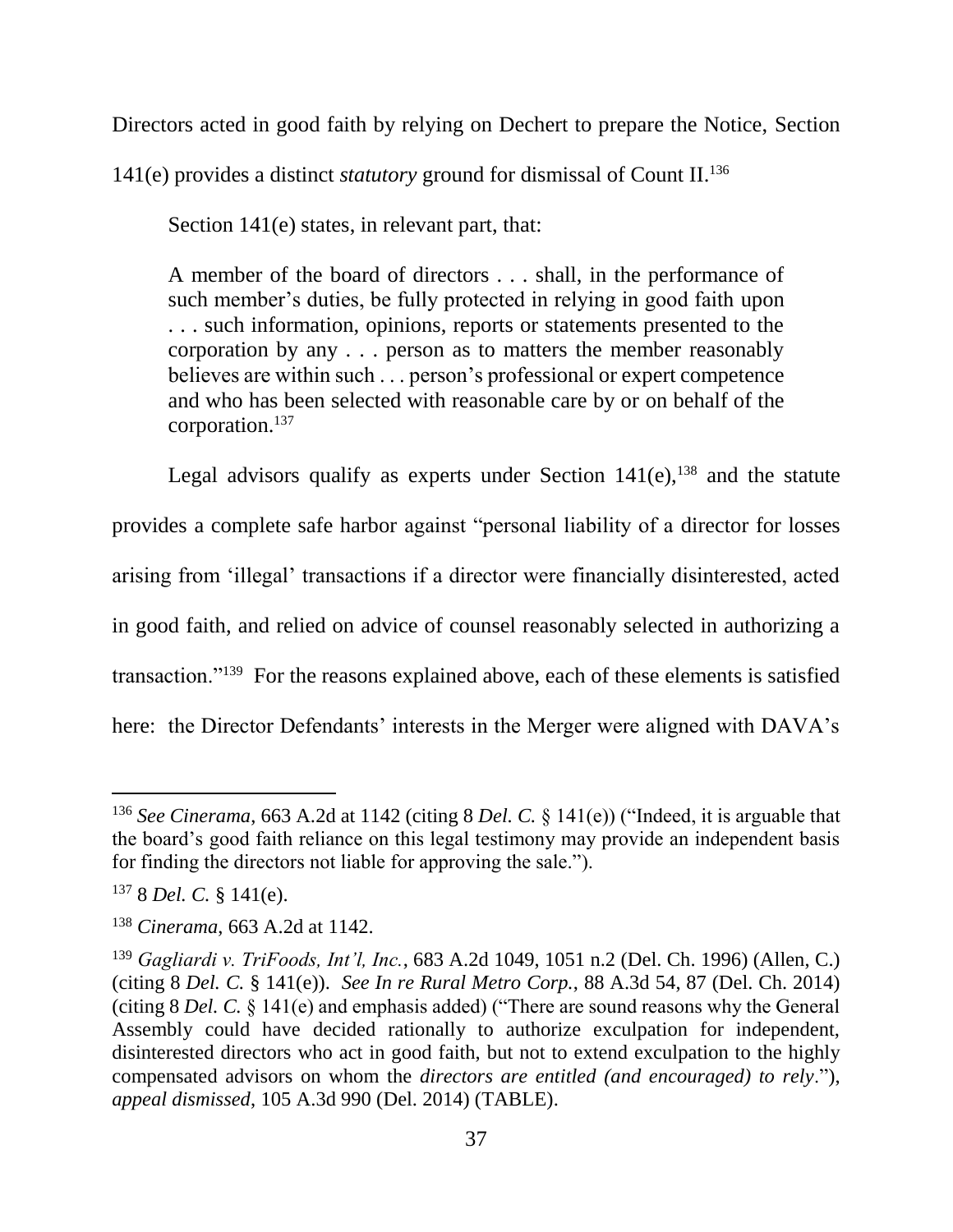other stockholders, there was no question as to their independence, and they acted in good faith with respect to the preparation of the Notice by reasonably relying on DAVA's long-time corporate counsel to prepare the Notice.<sup>140</sup>

The Trust makes three arguments as to why Section 141(e) should not shield the Director Defendants in this case, none of which is availing. First, the Trust argues that reliance on counsel is an affirmative defense on which the Director Defendants have the burden of proof, which has not been met. The parties dispute who has the burden of proof on this issue, but even assuming the Director Defendants bear the burden, it has been met. It is unrebutted, for the reasons already discussed, that each of the Director Defendants' reliance on Dechert reached a level of essentially complete dependence with respect to the legal aspects of the Merger, including the contents of the Notice. The undisputed facts also show that the Director Defendants selected Dechert, DAVA's long-standing corporate counsel, with reasonable care to guide the Company through the Merger, and that the Director Defendants relied in good faith on Dechert's advice with respect to subject matters they believed fell within Dechert's professional judgment.<sup>141</sup>

Second, the Trust argues that the Director Defendants breached their duty of loyalty, so advice of counsel is not a complete defense but only one factor to be

<sup>140</sup> *See supra* III.C.1-2.

<sup>&</sup>lt;sup>141</sup> Schulman Aff. Ex. 25 (Tepper Dep.) at 102-03; Tepper Aff.  $\P$  4.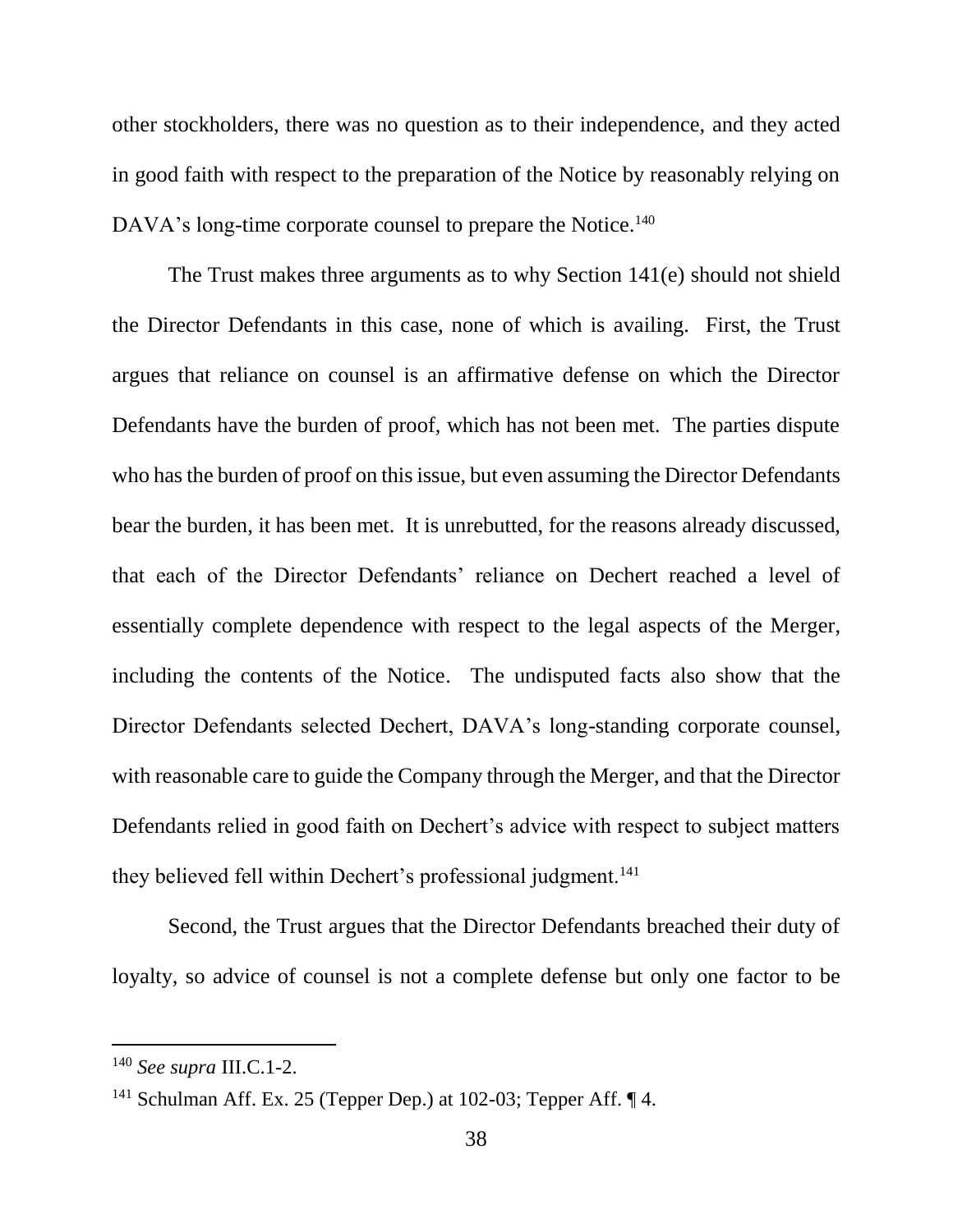considered by the court.<sup>142</sup> As previously explained, however, given the factual record before the court, the Director Defendants did not breach their duty of loyalty as a matter of law, so their good-faith reliance on Dechert insulates them from monetary liability.

Third, the Trust contends that the Director Defendants did not properly rely on counsel in this case because "there was no actual 'advice' from Dechert to anyone at Dava in connection with the contents of the Notice."<sup>143</sup> This argument is puzzling, to say the least, and unsupported by the factual record. Unrebutted evidence demonstrates that the Director Defendants relied on Dechert to prepare the Notice, and the Trust has cited no authority that supports the bizarre proposition that relying on outside counsel to prepare the required documentation for a merger does not constitute relying on legal advice.

\* \* \* \* \*

For all of the reasons stated above, defendants' motion for summary judgment is granted in its entirety. I now turn to the Trust's motion to amend.

<sup>142</sup> Pl.'s Mot. for Summ. J. Answering Br. 48-49 (citing *Valeant Pharms. Int'l v. Jerney*, 921 A.2d 732, 751 (Del. Ch. 2007)).

<sup>143</sup> Pl.'s Mot. for Summ. J. Answering Br. 50.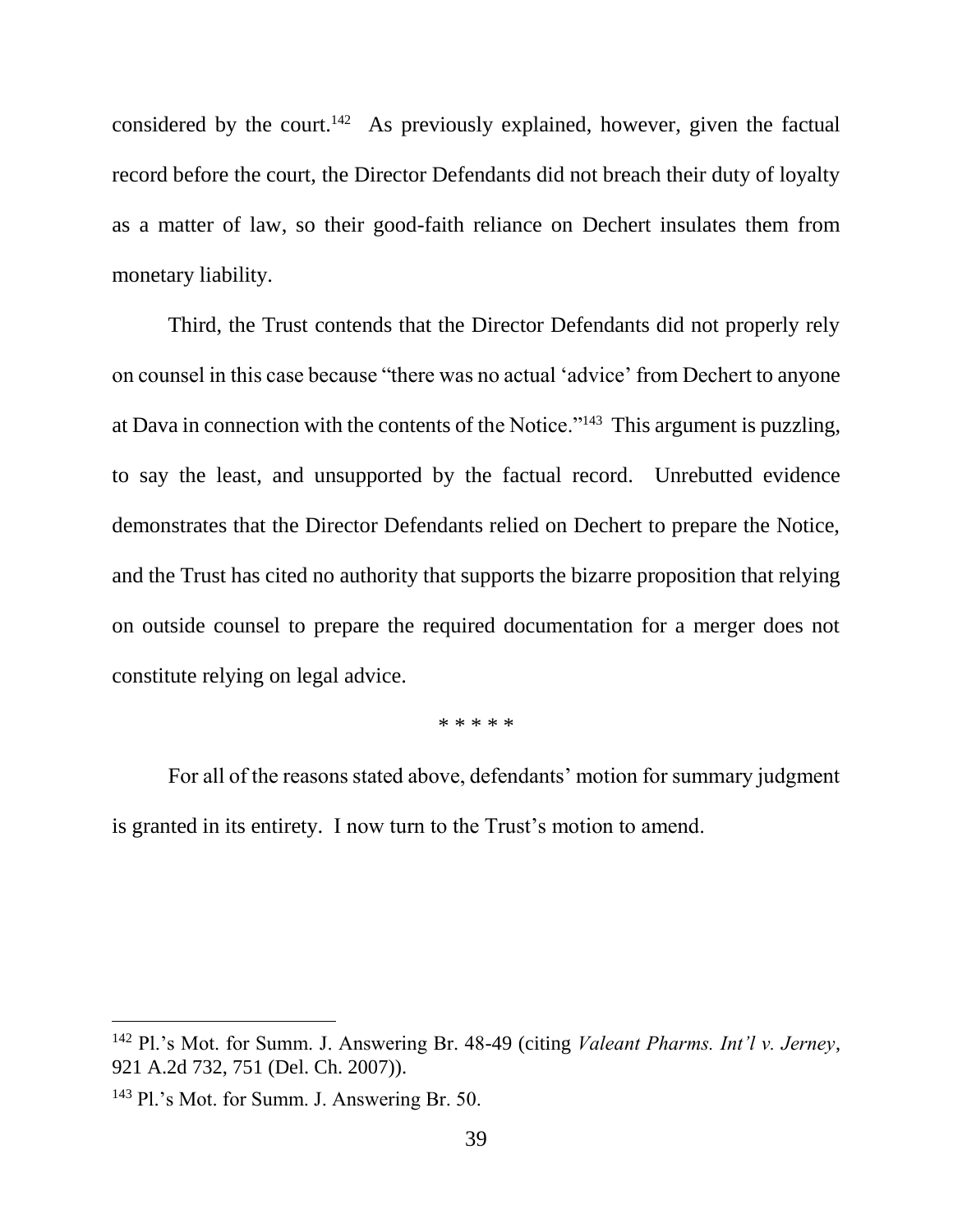#### **IV. ANALYSIS OF THE TRUST'S MOTION TO AMEND**

In its motion to amend, the Trust seeks to expand the scope of one of its claims in the Amended Complaint (Count II) and to add two new claims.<sup>144</sup> For reasons I will explain, the motion to amend is granted in part and denied in part. Specifically, the Trust's request to amend as to proposed Counts I, II, and IV is denied, and its request to amend as to proposed Count III is granted in a limited respect.

#### **A. Legal Standard**

Under Court of Chancery Rule 15(a), leave to amend a complaint "shall be freely given when justice so requires." It is appropriate for courts to deny leave to amend where "there is evidence of bad faith, undue delay, dilatory motive, undue prejudice or futility of amendment."<sup>145</sup> "An amendment is futile if it would not survive a motion to dismiss under Court of Chancery Rule  $12(b)(6)$ ."<sup>146</sup>

The standards governing a motion to dismiss for failure to state a claim for relief are well settled:

(i) all well-pleaded factual allegations are accepted as true; (ii) even vague allegations are "well-pleaded" if they give the opposing party notice of the claim; (iii) the Court must draw all reasonable inferences in favor of the non-moving party; and ([iv]) dismissal is inappropriate

<sup>144</sup> *See* Mot. to Amend Ex. A (Dkt. 130).

<sup>145</sup> *U.S. Bank Nat. Ass'n v. U.S. Timberlands Klamath Falls, L.L.C.*, 2005 WL 2093694, at \*1 (Del. Ch. Mar. 30, 2005) (citation omitted).

<sup>146</sup> *Cartanza v. LeBeau*, 2006 WL 903541, at \*2 (Del. Ch. Apr. 3, 2006).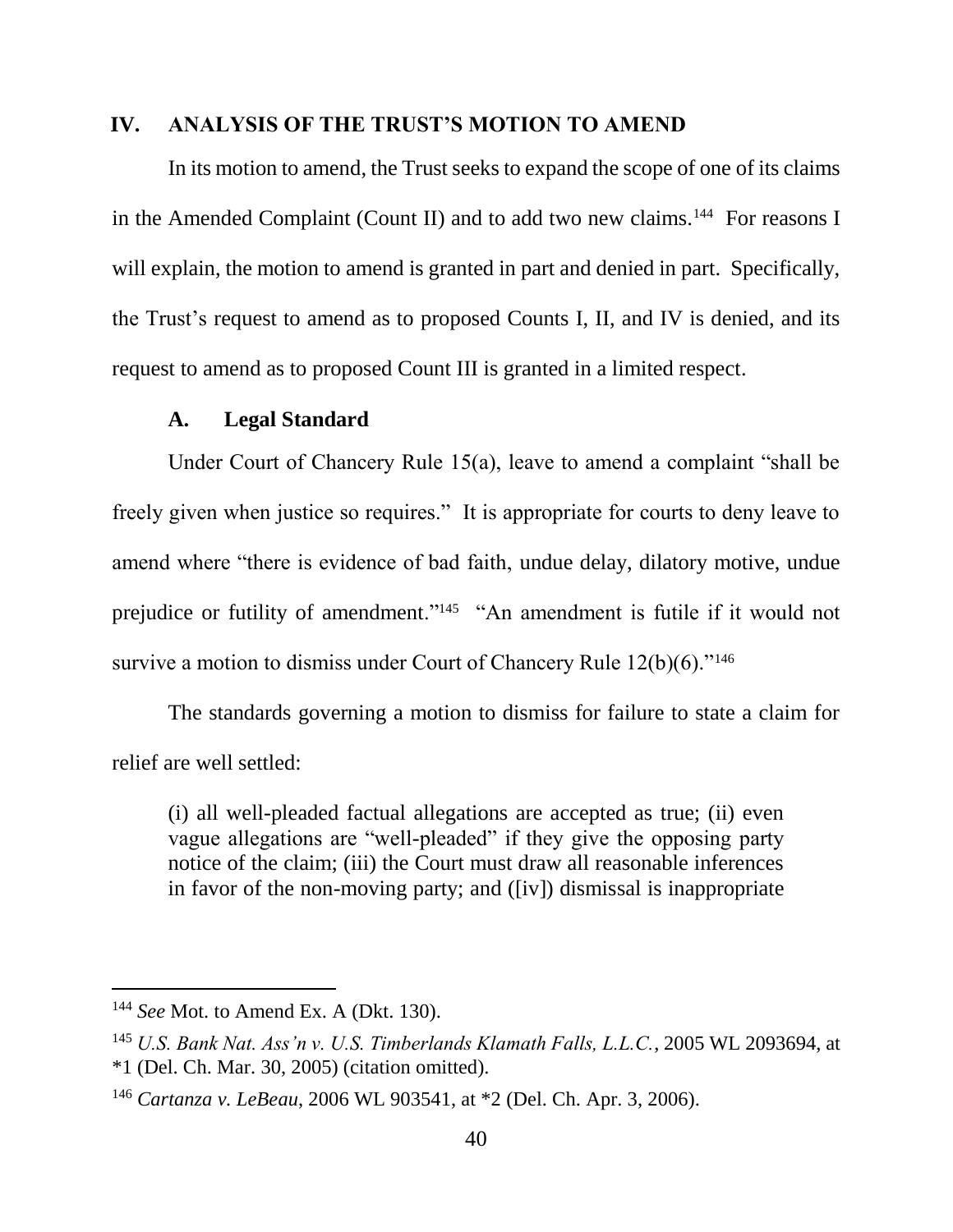unless the "plaintiff would not be entitled to recover under any reasonably conceivable set of circumstances susceptible of proof."<sup>147</sup>

The standards are minimal, but the court "will not credit conclusory allegations or draw unreasonable inferences in favor of the Plaintiffs."<sup>148</sup>

### **B. The Motion to Amend as to Proposed Count I is Denied as Futile**

Count I of the proposed Second Amended Complaint is substantively identical to Count I of the Amended Complaint.<sup>149</sup> They both seek rescissory damages based on defects in the dating of certain Written Consents. Because the court has granted summary judgment in favor of defendants on this claim,<sup>150</sup> amendment would be futile.

### **C. The Motion to Amend as to Proposed Count II is Denied as Futile**

Count II of the proposed Second Amended Complaint seeks to expand the scope of the fiduciary duty claim asserted against the Director Defendants in Count II of the Amended Complaint in two respects. First, it seeks to add a claim for improper dilution arising out of (i) the issuance of the Warrants at below fair market value in early 2013 in a transaction where a majority of the directors allegedly were

<sup>147</sup> *Savor, Inc. v. FMR Corp.*, 812 A.2d 894, 896-97 (Del. 2002) (citations omitted).

<sup>148</sup> *In re BJ's Wholesale Club, Inc. S'holders Litig.*, 2013 WL 396202, at \*5 (Del. Ch. Jan. 31, 2013) (citation omitted).

<sup>&</sup>lt;sup>149</sup> The only substantive difference between the two claims is that Count I of the proposed Second Amended Complaint formally drops the Trust's request for rescission.

<sup>150</sup> *See supra* II.B.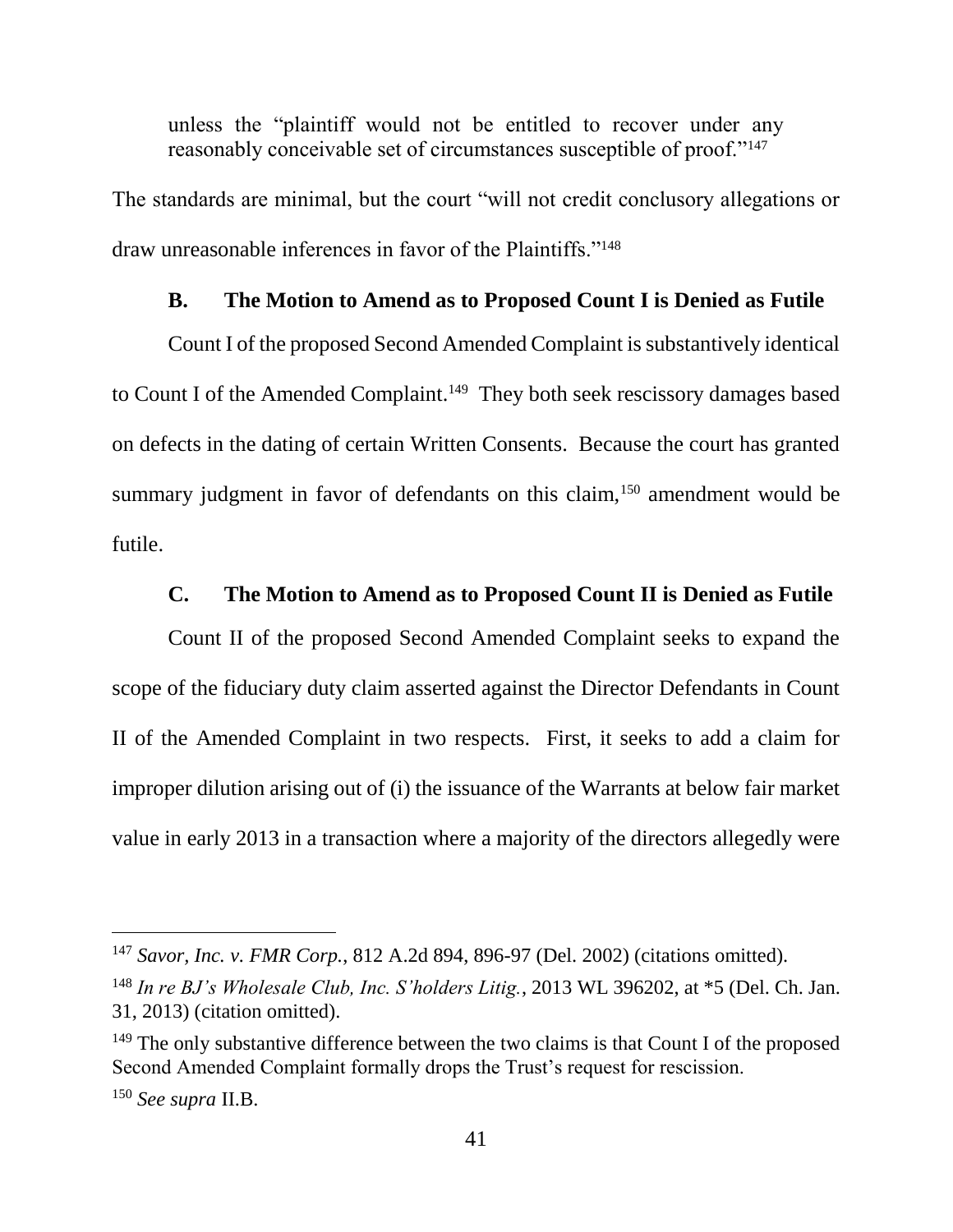interested or lacked independence, and (ii) the grant of the Stock Options to DAVA employees later in 2013 at prices below fair market value (the "Dilution Claim").<sup>151</sup> Second, it seeks to expand its claims relating to the Merger in order to allege that the Notice improperly failed to disclose information relating to the issuance of the Warrants and the Stock Options.

The Director Defendants argue that it would be futile to grant leave to add the Dilution Claim because, among other reasons, it is a derivative claim that was extinguished by the Merger. I agree.

In *Tooley v. Donaldson, Lufkin & Jenrette, Inc.*, our Supreme Court held that determining whether a given claim is direct or derivative should be based solely on the answer to two questions: "(1) who suffered the alleged harm  $\dots$  and (2) who would receive the benefit of any recovery or other remedy"?<sup>152</sup> Dilution claims are typically viewed as derivative under Delaware law.<sup>153</sup> That is because the alleged

<sup>&</sup>lt;sup>151</sup> Mot. to Amend. Ex. A  $\P$  65. In connection with these new allegations, the Trust also seeks to add three former directors of DAVA who were on its board when these transactions were approved: John Klein, John Griffin, and Enrique Lerner. *Id.*

<sup>152</sup> 845 A.2d 1031, 1033 (Del. 2004).

<sup>153</sup> *See, e.g.*, *El Paso Pipeline GP Co., L.L.C. v. Brinkerhoff*, 152 A.3d 1248, 1251 (Del. 2016) (noting that "the traditional rule [is] that dilution claims are classically derivative"); *Feldman v. Cutaia*, 956 A.2d 644, 655 (Del. Ch. 2007) ("A claim for wrongful equity dilution is premised on the notion that the corporation, by issuing additional equity for insufficient consideration, made the complaining stockholder's stake less valuable. Equity dilution claims are typically viewed as derivative under Delaware law"), *aff'd*, 951 A.2d 727 (Del. 2008).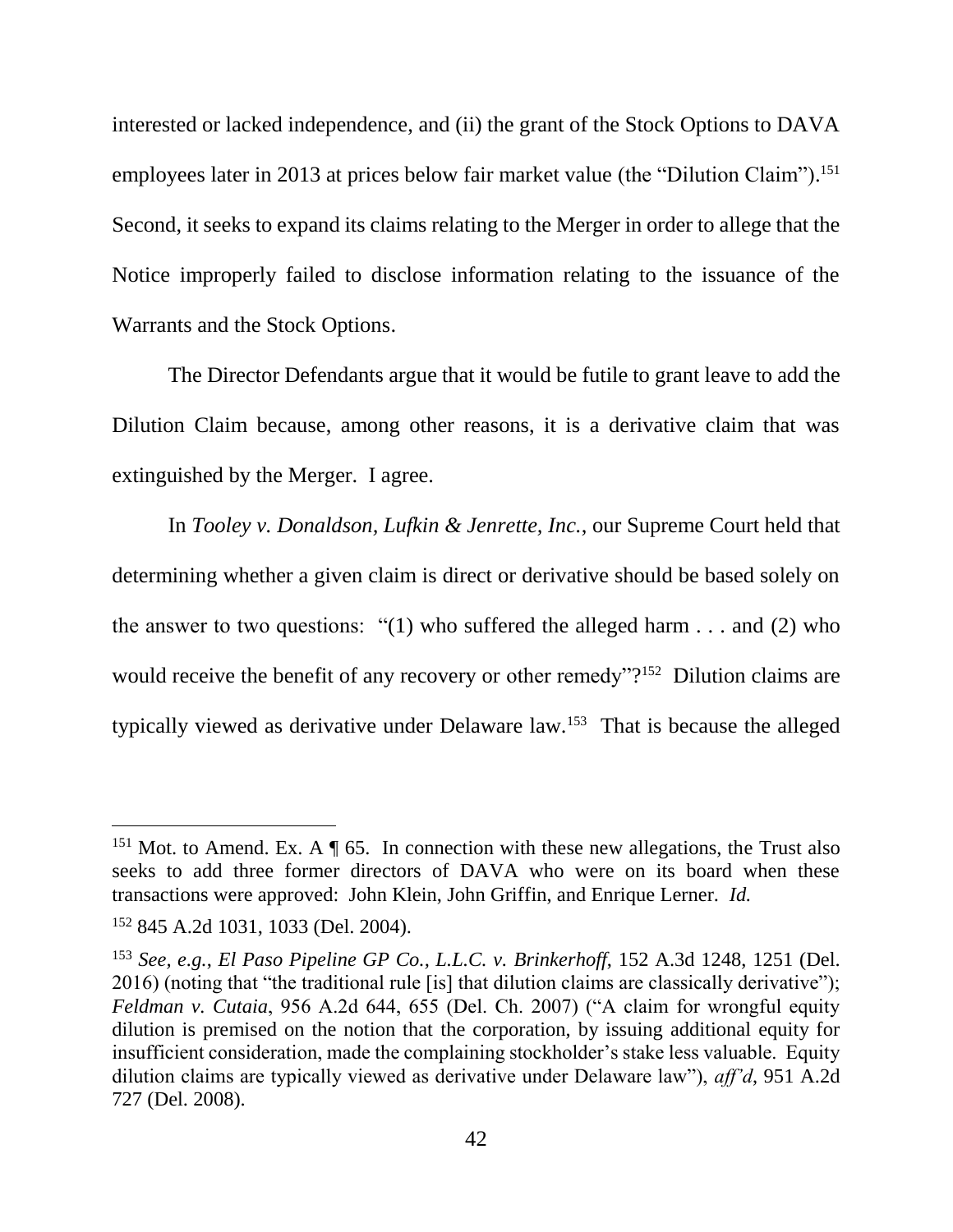injury "falls upon all shareholders equally and falls only upon the individual shareholder in relation to his proportionate share of stock as a result of the direct injury being done to the corporation."<sup>154</sup>

The Trust argues that its proposed Dilution Claim is not futile on the theory that it falls within the transactional paradigm recognized in *Gentile v. Rossette.* 155 There, our Supreme Court held that a claim for improper dilution could be both direct and derivative when:

(1) a *stockholder having majority or effective control* causes the corporation to issue "excessive" shares of its stock in exchange for assets of the controlling stockholder that have a lesser value; and (2) the exchange causes an increase in the percentage of the outstanding shares owned by the controlling stockholder, and a corresponding decrease in the share percentage owned by the public (minority) shareholders.<sup>156</sup>

As the above quotation makes clear, the *Gentile* paradigm only applies when

a stockholder *already possessing majority or effective control* causes the corporation

to issue more shares to it for inadequate consideration.<sup>157</sup> That paradigm does not

<sup>154</sup> *In re Berkshire Realty Co., Inc.*, 2002 WL 31888345, at \*4 (Del. Ch. Dec. 18, 2002).

<sup>155</sup> 906 A.2d 91 (Del. 2006).

<sup>&</sup>lt;sup>156</sup> *Id.* at 100 (citation omitted and emphasis added). The viability of this doctrine has been called into doubt. As Chief Justice Strine commented in his concurrence in *El Paso Pipeline*, "*Gentile* cannot be reconciled with the strong weight of our precedent" that "a claim that an entity has issued equity in exchange for inadequate consideration—a socalled dilution claim—is a quintessential example of a derivative claim." 152 A.3d at 1265-66 (citation omitted).

<sup>157</sup> *See El Paso Pipeline*, 152 A.3d at 1265-66 (Strine, C.J., concurring) (citation omitted and emphasis in original) ("*Gentile* purported to recognize a direct dilution claim when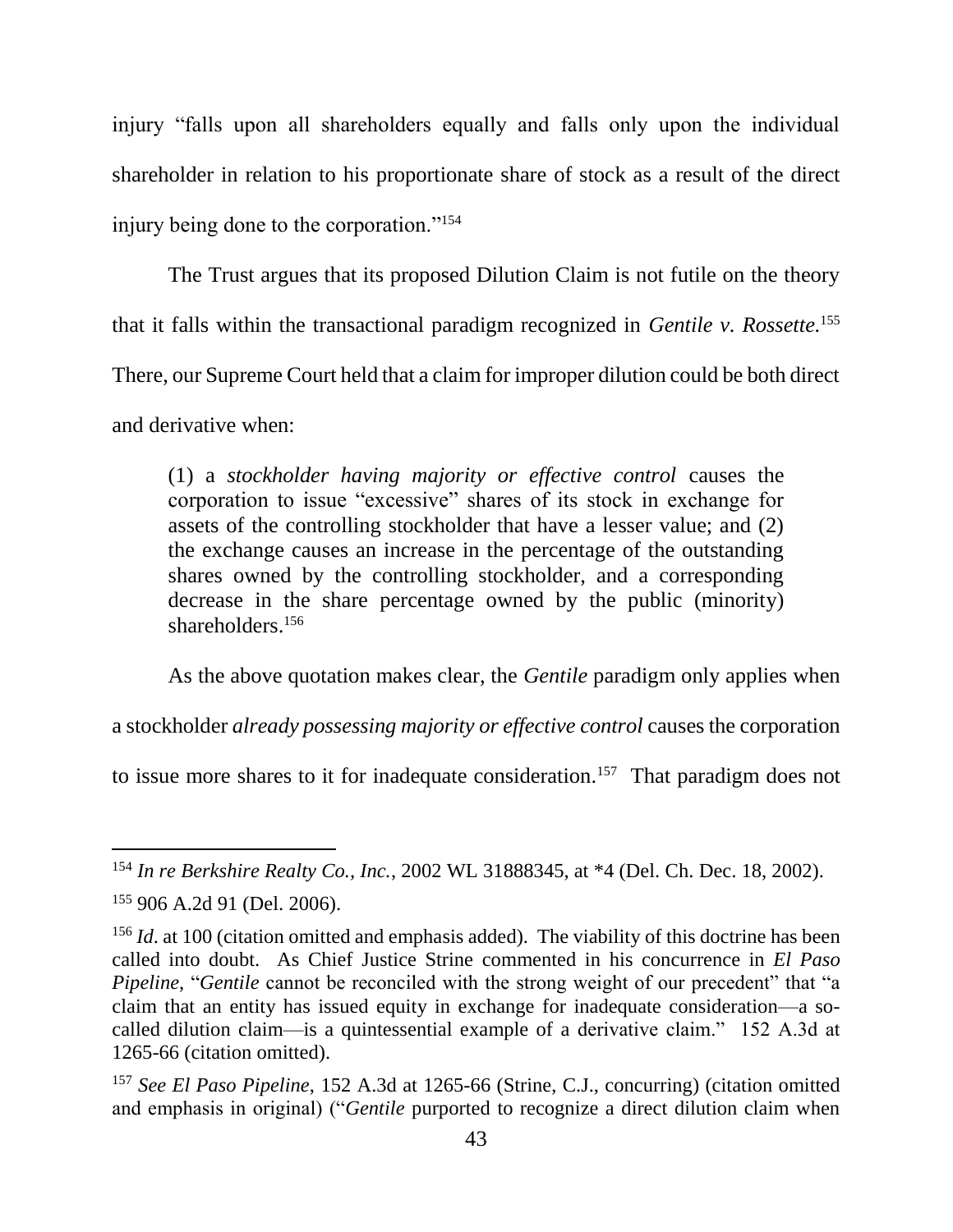apply here because, as the Trust concedes, there was no controller (or control group) in place at DAVA before the alleged improper dilution.<sup>158</sup>

A merger generally extinguishes a plaintiff's standing to maintain a derivative suit,<sup>159</sup> "since a derivative claim is a property right owned by the nominal corporate defendant [that] flows to the acquiring corporation by operation of a merger."<sup>160</sup> Delaware law recognizes two circumstances where a merger would not extinguish a stockholder's standing to maintain a derivative claim,<sup>161</sup> but neither is present here, as the Trust concedes.<sup>162</sup> Thus, because the proposed Dilution Claim is derivative

additional equity was issued to a company's CEO who was *already* the controlling stockholder. The reasoning was that this diminution in the voting power of minority stockholders somehow gave rise to a direct injury even though they were already stockholders in a controlled company."); *Carr v. New Enter. Assocs., Inc.*. 2018 WL 1472336, at \*9 (Del. Ch. Mar. 26, 2018) (rejecting plaintiff's "invocation of *Gentile* to characterize as direct his claims . . . because the Complaint is devoid of any well-pled facts supporting the assertion that there was a controlling stockholder at the time of [the] transaction"); *Feldman*, 956 A.2d at 657 (citations omitted) ("*Gentile* and *Gatz* are predicated on the idea that transactions of this type result in an improper transfer of both economic value and voting power from the minority to the controlling stockholder. Thus, it is clear from those decisions that the Delaware Supreme Court intended to confine the scope of its rulings to only those situations where a controlling stockholder exists.").

<sup>158</sup> Tr. 103-04 (Sept. 7, 2017); *see also* Mot. to Amend. Ex. A ¶ 19 (emphasis added) ("Thus, the new Lenders were *granted* control of DAVA as a result of the Dilution.").

<sup>159</sup> *Lewis v. Anderson*, 477 A.2d 1040, 1049 (Del. 1984).

<sup>160</sup> *Feldman*, 951 A.2d at 731 (citing *Lewis*, 477 A.2d at 1044).

<sup>161</sup> *See Lewis*, 477 A.2d at 1046 n.10 (citation omitted) ("The two recognized exceptions to the rule are: (1) where the merger itself is the subject of a claim of fraud; and (2) where the merger is in reality a reorganization which does not affect plaintiff's ownership of the business enterprise.").

<sup>162</sup> Tr. 107-08 (Sept. 7, 2017).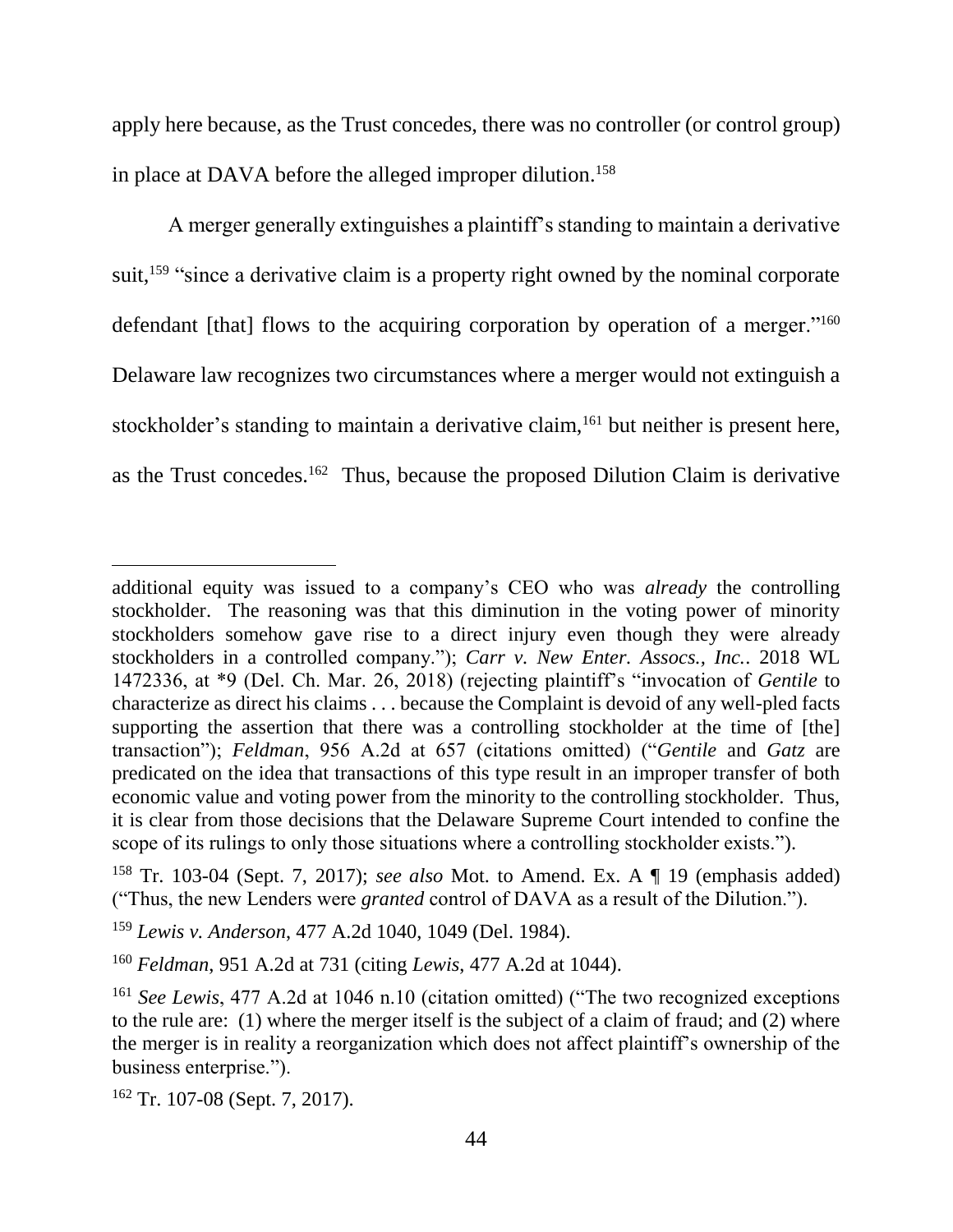and the Trust's standing to assert such a claim was extinguished by the Merger, it would be futile to grant leave to amend Count II to add the proposed Dilution Claim.

It likewise would be futile to grant leave to amend Count II to add allegations that the Notice improperly failed to disclose information relating to the issuance of the Warrants and the Stock Options for essentially two independent reasons. First, the gravamen of Count II of the Amended Complaint is that the Director Defendants breached their fiduciary duty as directors by failing to disclose material information. As explained above, the Director Defendants are entitled to summary judgment on this claim because (i) they are exculpated from monetary liability for breaches of the duty of care, (ii) their actions with respect to the contents of the Notice did not amount to bad faith because they reasonably relied on their outside corporate counsel (Dechert) to prepare the Notice in accordance with the requirements of Delaware law, and (iii) they are shielded from liability under Section 141(e) based on their reasonable reliance on Dechert.<sup>163</sup> These same reasons would apply with equal force to Count II if it were amended to include allegations about another category of information that allegedly was not disclosed in the Notice, *i.e.*, information about the issuance of the Warrants and Stock Options. Accordingly, it would be futile to amend Count II to add these allegations.

<sup>163</sup> *See supra* III.C.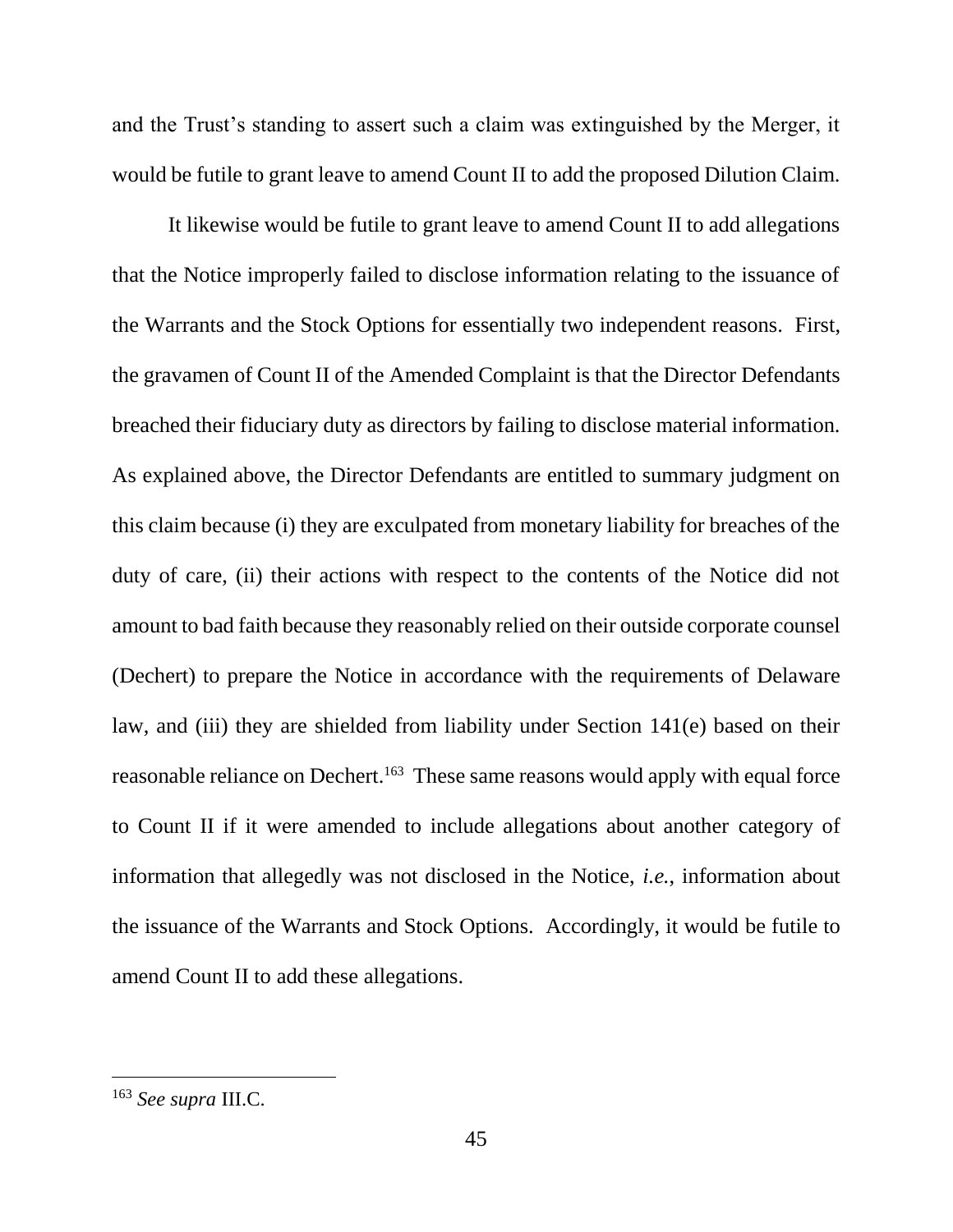Second, the omission of information concerning the issuance of the Warrants and Stock Options would not be material to a DAVA stockholder's decision whether to approve the Merger or seek appraisal. "Corporate fiduciaries can breach their duty of disclosure under Delaware law . . . by making a materially false statement, by omitting a material fact, or by making a partial disclosure that is materially misleading."<sup>164</sup> "An omitted fact is material if there is a substantial likelihood that a reasonable shareholder would consider it important in deciding how to vote."<sup>165</sup> As previously explained, the issuance of the Warrants and Stock Options were separate transactions that were unrelated to the Merger.<sup>166</sup> Thus, information about those issuances might be relevant to deciding whether to assert a claim for improper dilution, but logically would have no impact on a stockholder's decision regarding whether to accept the Merger consideration or seek appraisal.<sup>167</sup> For this reason as well, it would be futile to amend Count II to add allegations concerning the failure

<sup>164</sup> *Pfeffer v. Redstone*, 965 A.2d 676, 684 (Del. 2009) (citation and internal quotations omitted).

<sup>165</sup> *Arnold v. Soc'y for Sav. Bancorp, Inc.*, 650 A.2d 1270, 1277 (Del. 1994) (citation omitted).

<sup>166</sup> *See supra* III.C.1.

<sup>167</sup> *See In re Walt Disney Co. Derivative Litig.*, 731 A.2d 342, 376 (Del. Ch. 1998) (citation omitted and emphasis in original) ("[T]he relevant inquiry is whether shareholders are misled as to the corporation's significant prospects (*i.e.*, material facts), and it is *not* a question of whether or not there was an ambiguity or misstatement that might lead shareholders to an incorrect conclusion about an insignificant or irrelevant fact which has no bearing on any other material facts.").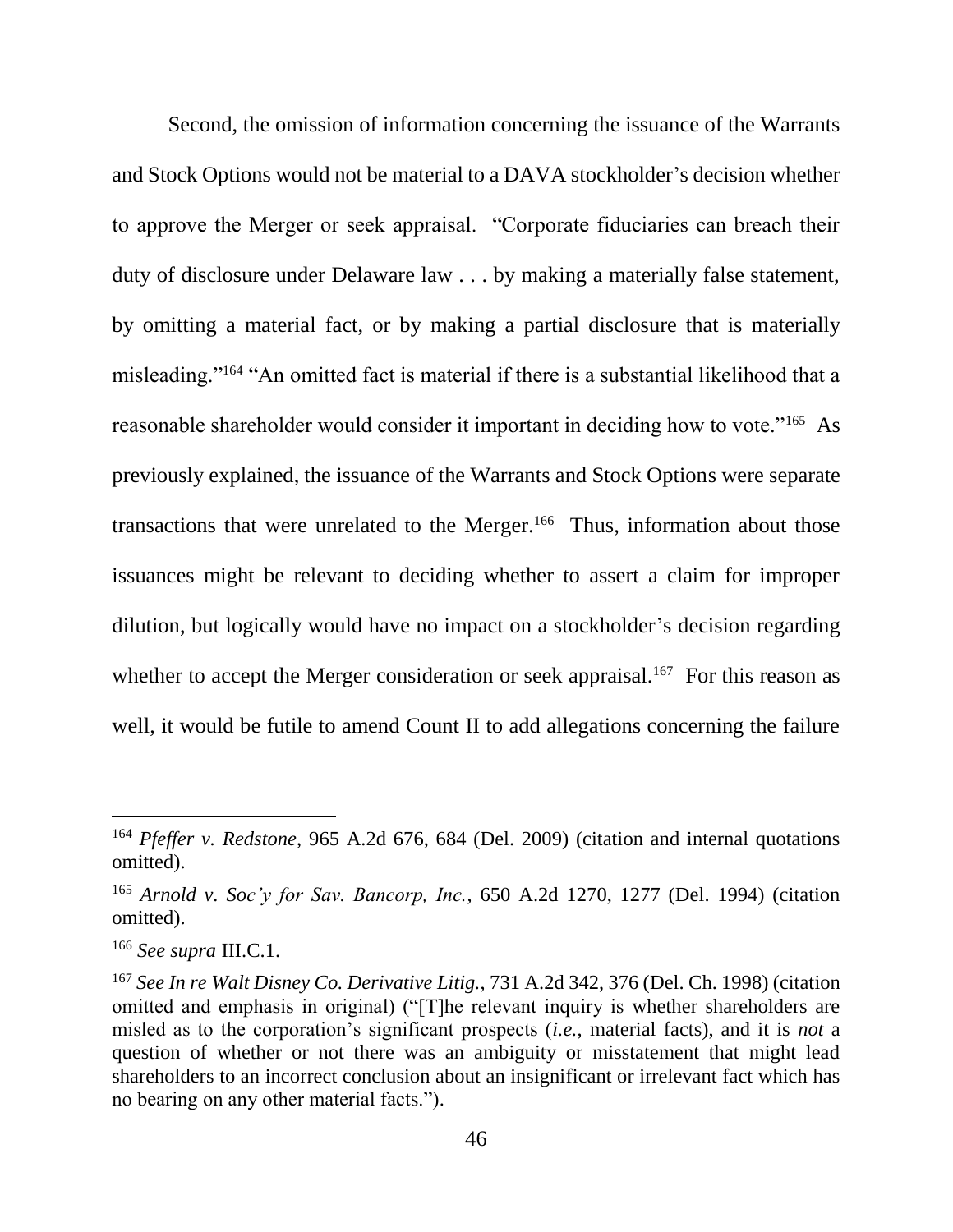to disclose in the Notice information about the issuance of the Warrants and Stock

Options.<sup>168</sup>

 $\overline{a}$ <sup>168</sup> The Trust contends that, through the operation of 8 *Del. C.* § 262(d)(2), the corporation surviving the merger, in addition to DAVA's board of directors, owes a duty to disclose all material information to its stockholders so that they can make an informed decision whether to seek appraisal. *See* Dkt. 172, 184. According to the Trust, "[t]here is no logical, legal or equitable basis for finding that a 'sufficient' notice provided by a corporation through action of its directors must include financial, trading and pricing information, but that the *corporation's* obligation to provide notice under Section 262(d)(2) does not require this 'material' information." Dkt. 184 at 5 (emphasis in original). Thus, according to the Trust, a quasi-appraisal remedy can be sought against DAVA Pharmaceuticals LLC, the entity into which DAVA was converted post-Merger, because DAVA purportedly breached its statutory notice obligations under Section 262(d)(2). *Id.* at 14-16. Defendants argue in response that (i) the plain terms of Section  $262(d)(2)$  do not impose such an obligation, and (ii) the disclosure requirements imposed on corporate fiduciaries under the common law are distinct from and independent of the more limited statutory requirements of disclosure that Section 262(d) imposes on the corporation (*i.e.*, to inform stockholders of a merger's approval and of their appraisal rights and to attach a copy of Section 262).

It appears to the court that defendants have the better argument given the "fundamental principle of Delaware law [of] . . . apply[ing] a statute in accordance with its plain meaning," *Hollinger Inc. v. Hollinger Int'l, Inc.*, 858 A.2d 342, 376 (Del. Ch. 2004) (Strine, V.C.), *interlocutory appeal denied*, 871 A.2d 1128 (Del. 2004) (TABLE), and precedent drawing a distinction between disclosure required under the Delaware General Corporation Law and the common law. *See Berger*, 976 A.2d at 145 (acknowledging a distinction between a common law "breach of the duty of disclosure" and a "technical and nonprejudicial violation" of the Delaware General Corporation Law); *Gilliland*, 859 A.2d at 86 (noting that disclosure obligations are "two-fold" consisting of "a statutory duty to apprise the stockholders of their right to an appraisal, the effective date of the merger, and to provide a copy of Section 262" and "a common law fiduciary duty" to provide information material to the decision of whether to seek appraisal); *Nebel v. Sw. Bancorp, Inc.*, 1995 WL 405750, at \*5-6 (Del. Ch. July 5, 1995) (viewing failure to comply with Section 262 as a *per se* violation of the duty of disclosure and separately analyzing the materiality of different omissions for common law disclosure claims). Because the Trust has not attempted to assert a claim against the successor entity under Section 262, however, the court expresses no definitive conclusion on this issue, which appears to be one of first impression.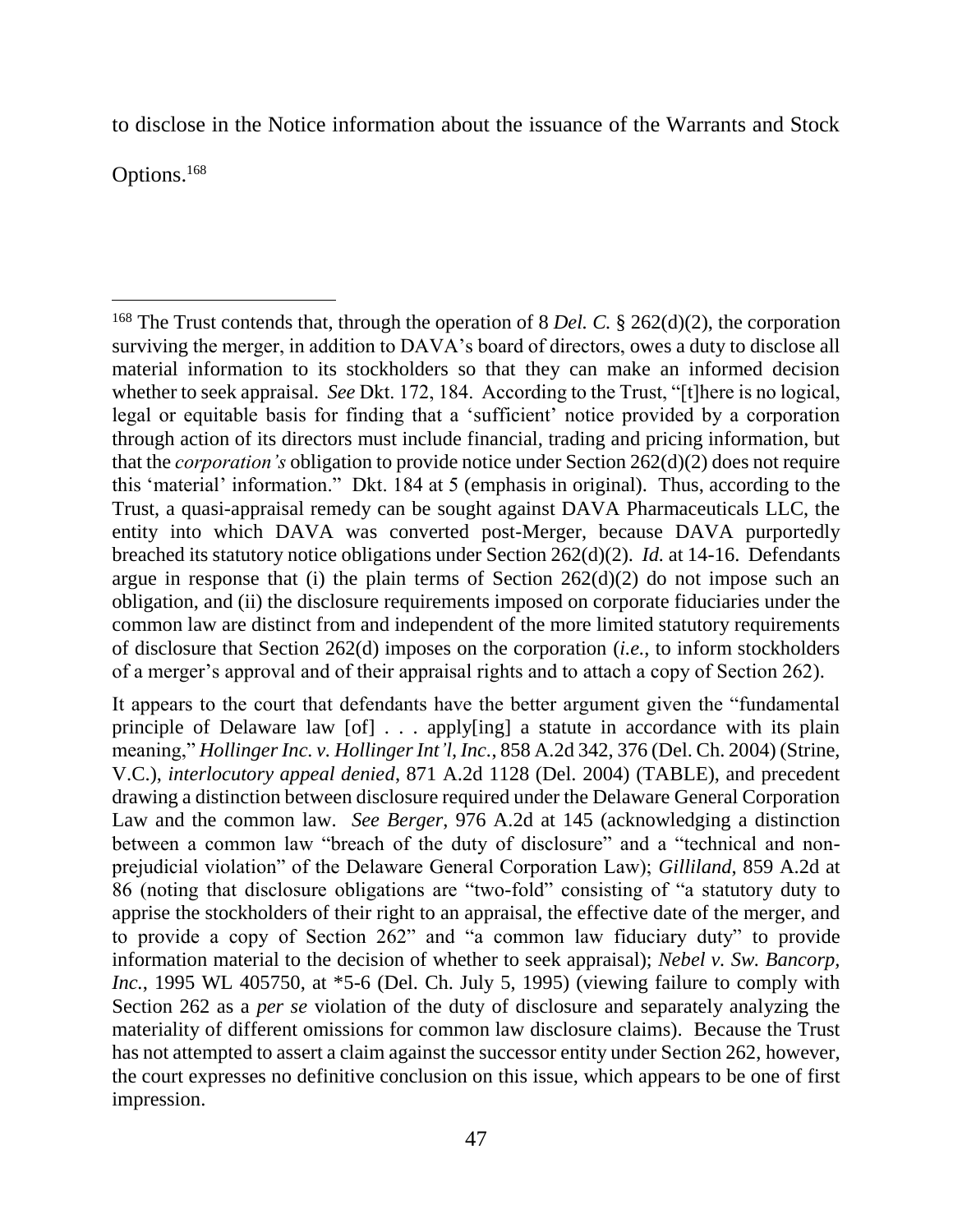# **D. The Motion to Amend as to Proposed Count III is Granted in Part Because Amendment is not Necessarily Futile**

Count III of the proposed Second Amended Complaint asserts a claim for breach of fiduciary duty against Moezinia and Tepper in their capacity as officers of DAVA for "sending or allowing the Notice to be sent to the Cirillo Trust."<sup>169</sup> In support of its request for leave to add this claim, the Trust points out, correctly in my view, that (i) officers owe the same fiduciary duties to the corporation and its stockholders as directors;<sup>170</sup> (ii) the Section 102(b)(7) provision in DAVA's certificate of incorporation cannot exculpate officers from breaches of their duty of care and would not protect Moezinia and Tepper (notwithstanding their status as directors) from claims for breach of the duty of care while acting in their capacity as officers;<sup>171</sup> and (iii) Moezinia and Tepper would not be shielded from liability under Section 141(e) for actions they took as officers because the plain terms of that statute only shield directors, and not officers, from liability when they rely in good faith on

 $169$  Mot. to Amend Ex. A  $\P$  71.

<sup>170</sup> *See Gantler v. Stephens*, 965 A.2d 695, 708-709 (Del. 2009) (citations omitted) ("In the past, we have implied that officers of Delaware corporations, like directors, owe fiduciary duties of care and loyalty, and that the fiduciary duties of officers are the same as those of directors. We now explicitly so hold.").

<sup>171</sup> *Id*. 965 at 709 n.37 ("Under 8 *Del. C.* § 102(b)(7), a corporation may adopt a provision in its certificate of incorporation exculpating its directors from monetary liability for an adjudicated breach of their duty of care. Although legislatively possible, there currently is no statutory provision authorizing comparable exculpation of corporate officers.").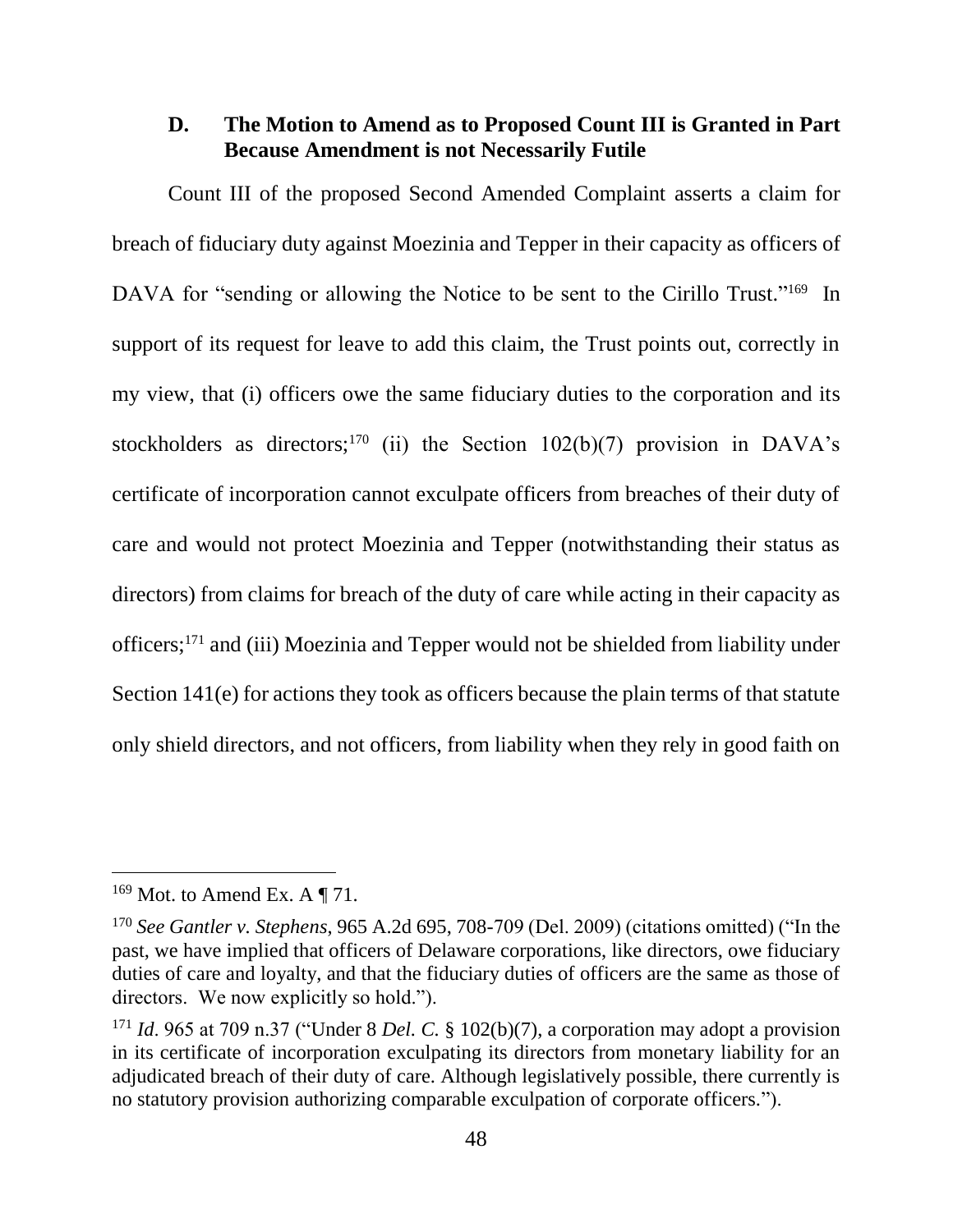outside experts.<sup>172</sup> In other words, the Trust has identified a theoretical path to recovery through a due care claim against Moezinia and Tepper as officers where Sections  $102(b)(7)$  and  $141(e)$  would not apply.<sup>173</sup>

I am highly skeptical that the Trust ultimately could prevail on this due care theory given the factual record developed during discovery supporting the entry of summary judgment in the Directors Defendants' favor on Count II because they acted reasonably and in good faith in relying on Dechert to prepare the Notice.<sup>174</sup> Nevertheless, the odd procedural posture before the court,<sup>175</sup> where a motion to

<sup>172</sup> *See* 8 *Del. C.* § 141(e) (emphasis added) ("*A member of the board of directors* . . . shall, in the performance of such member's duties, be fully protected in relying in good faith upon," *inter alia*, the advice of experts).

<sup>&</sup>lt;sup>173</sup> For the same reasons previously explained, however, any duty of loyalty claims asserted against Moezinia and Tepper as officers would be futile. *See supra* III.C.1-2.

<sup>174</sup> *See San Antonio Fire & Police Pension Fund v. Amylin Pharma., Inc.*, 983 A.2d 304, 318 (Del. Ch. 2009) ("The board retained highly-qualified counsel. It sought advice from [the company's] management and investment bankers as to the terms of the agreement. It asked its counsel if there was anything 'unusual or not customary' in the terms of the Notes, and it was told there was not. Only then did the board approve the issuance of the Notes under the Indenture. This is not the sort of conduct generally imagined when considering the concept of gross negligence, typically defined as a substantial deviation from the standard of care.").

<sup>&</sup>lt;sup>175</sup> It bears mentioning that defendants appear to be responsible for this odd procedural posture. Defendants jumped the gun in filing a motion for summary judgment in the midst of fact discovery (which the court held in abeyance), and they apparently knew when they renewed that motion that the Trust intended to seek leave to amend its pleading. Defendants nevertheless insisted on moving forward with their motion rather than awaiting the filing of an amended pleading. *See* Pl.'s Mot. for Summ. J. Answering Br. 3 n.5 (representing that "Plaintiff requested that [defendants await the filing of the Second Amended Complaint before filing their renewed motion for summary judgment], but defendants declined").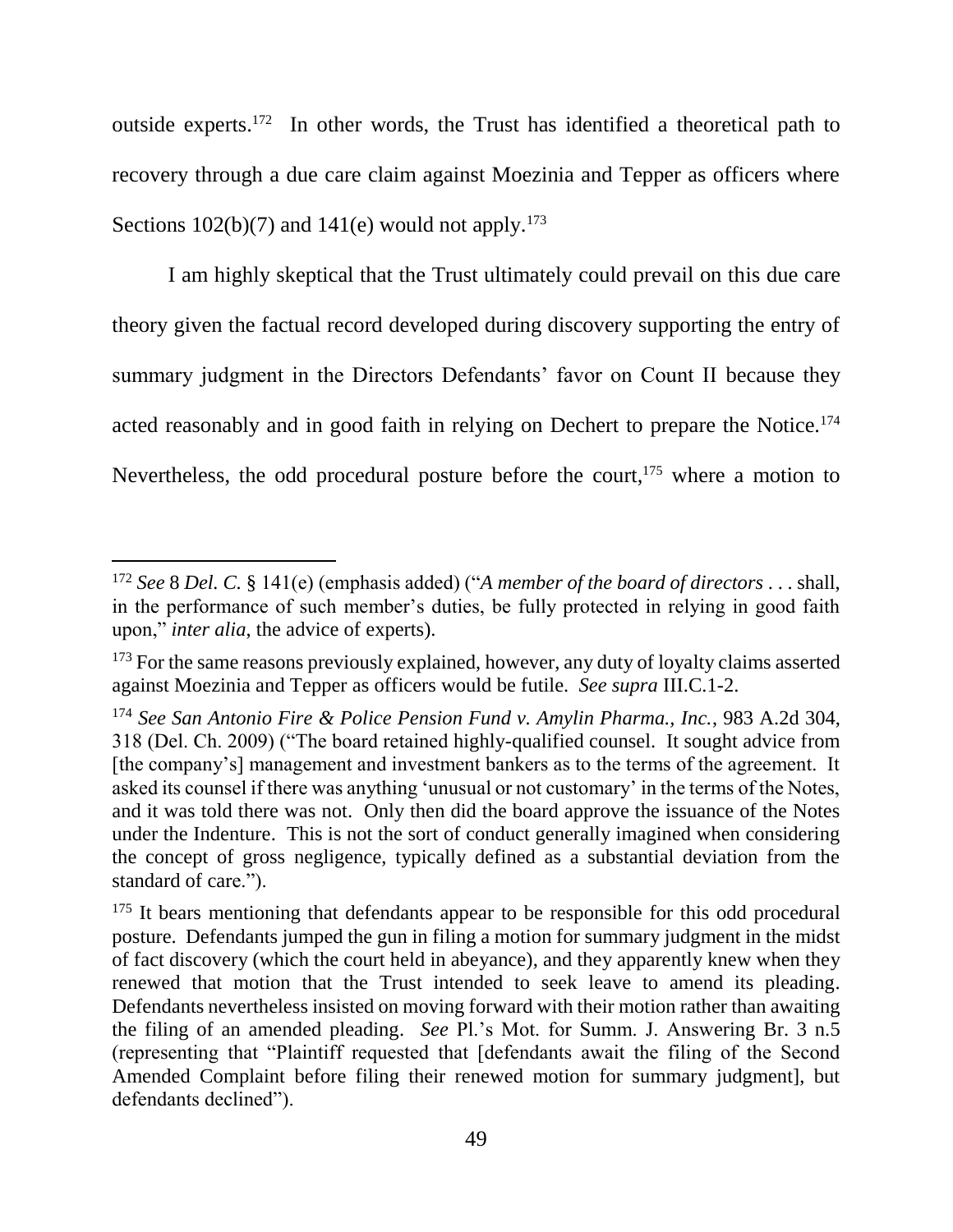amend has been presented in tandem with a motion for summary judgment on plaintiff's prior pleading, compels me to grant the motion to amend with respect to the proposed Count III in a limited respect for two reasons.

First, the parallel claim against the directors (Count II of the Amended Complaint) previously survived a motion to dismiss—the operative standard for determining futility of an amendment—by stating a claim for breach of the duty of loyalty with respect to the preparation of the Notice. Allegations that were sufficient to state a claim that the Director Defendants acted in bad faith by failing to include material information in the Notice logically also would be sufficient to state a claim that Moezinia and Tepper were grossly negligent. Second, no briefing has been presented squarely addressing whether Moezinia and Tepper satisfied their due care obligations as officers with respect to the Notice. For these reasons, the motion to amend is granted with respect to proposed Count III, but only insofar as it seeks to assert a claim for breach of the duty of care against Moezinia and Tepper as officers. 176

<sup>&</sup>lt;sup>176</sup> Defendants argue that leave to amend should be denied with respect to proposed Count III on the ground of untimeliness. The statute of limitations for a breach of fiduciary duty claim is three years. 10 *Del. C.* § 8106. The motion to amend was filed in January 2017, within three years of the alleged breach, which occurred in July 2014. Applying the statute of limitations by analogy, the claim should not be time-barred in my view. *See Kraft v. WisdomTree Invs., Inc.*, 145 A.3d 969, 975 (Del. Ch. 2016) ("Statutes of limitations traditionally do not apply directly to actions in equity, although courts of equity may apply them by analogy in determining whether a plaintiff should be time-barred under the equitable doctrine of laches.").